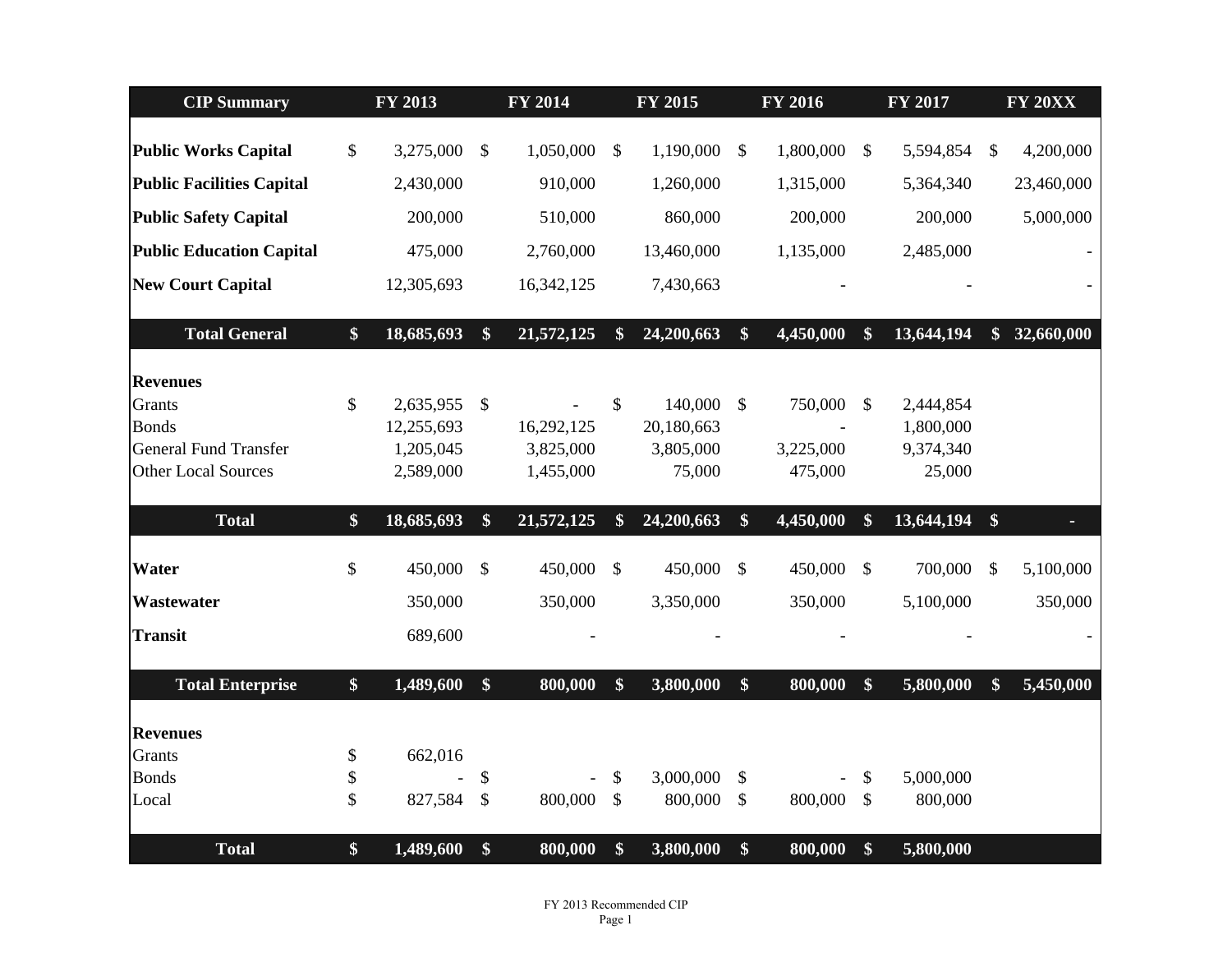| <b>Public Facilities Capital</b>       |               | FY 2013      |                   | FY 2014                  |               | FY 2015                  |               | <b>FY 2016</b>           |               | FY 2017                  |               | <b>FY 20XX</b> |
|----------------------------------------|---------------|--------------|-------------------|--------------------------|---------------|--------------------------|---------------|--------------------------|---------------|--------------------------|---------------|----------------|
| <b>Technology Replacements</b>         | \$            | 268,000      |                   | 300,000                  |               | 320,000                  |               | 340,000                  |               | 360,000                  |               |                |
| <b>Telecommunications Replacement</b>  |               |              |                   | 160,000                  |               |                          |               | $\blacksquare$           |               |                          |               |                |
| Alum Springs Bridge                    |               |              |                   | $\overline{a}$           |               |                          |               | 150,000                  |               | 1,214,340                |               |                |
| <b>Contingency - Parks Maintenance</b> |               | 75,000       |                   | 75,000                   |               | 75,000                   |               | 75,000                   |               | 75,000                   |               |                |
| Contingency - Public Facilites         |               | 125,000      |                   | 125,000                  |               | 125,000                  |               | 125,000                  |               | 125,000                  |               |                |
| <b>Energy Retrofit</b>                 |               | 120,000      |                   | 100,000                  |               |                          |               | 250,000                  |               |                          |               |                |
| <b>Dixon Park Community Center</b>     |               |              |                   | $\overline{\phantom{a}}$ |               | $\overline{\phantom{a}}$ |               |                          |               | $\overline{\phantom{a}}$ |               | 22,000,000     |
| <b>Elevator Repairs</b>                |               |              |                   | 100,000                  |               | 100,000                  |               |                          |               |                          |               |                |
| Fredericksburg Area Museum             |               | 100,000      |                   |                          |               |                          |               |                          |               |                          |               |                |
| Dorthy Hart Community Center           |               |              |                   |                          |               |                          |               |                          |               |                          |               | 55,000         |
| <b>HVAC</b> Replacements               |               |              |                   |                          |               | 150,000                  |               | 150,000                  |               |                          |               |                |
| <b>Memorial Park Restrooms</b>         |               |              |                   |                          |               | 15,000                   |               | 90,000                   |               | $\blacksquare$           |               |                |
| <b>Motts Reservoir Improvements</b>    |               |              |                   |                          |               | 100,000                  |               | 95,000                   |               | 170,000                  |               |                |
| <b>Museum Building Renovation</b>      |               |              |                   |                          |               |                          |               |                          |               |                          |               | 350,000        |
| <b>Old Mill Park Restrooms</b>         |               |              |                   |                          |               | 75,000                   |               |                          |               |                          |               |                |
| Pathway - Embrey Dam                   |               |              |                   |                          |               | 80,000                   |               | 40,000                   |               | 420,000                  |               |                |
| Pathway - VCR                          |               | 1,650,000    |                   | $\overline{\phantom{a}}$ |               | $\overline{\phantom{a}}$ |               | $\overline{\phantom{a}}$ |               |                          |               |                |
| <b>Roof Replacements</b>               |               | 50,000       |                   |                          |               | 200,000                  |               |                          |               |                          |               |                |
| <b>Visitor Center Renovations</b>      |               |              |                   | 50,000                   |               |                          |               | $\overline{\phantom{a}}$ |               |                          |               | 305,000        |
| <b>Executive Plaza</b>                 |               |              |                   |                          |               |                          |               |                          |               |                          |               | 750,000        |
| Central Rappahannock Regional Library  |               |              |                   |                          |               | 20,000                   |               |                          |               | 3,000,000                |               |                |
| Moss Free Clinic Capital               |               | 42,000       |                   |                          |               |                          |               |                          |               |                          |               |                |
| <b>Total</b>                           | $\mathbf{\$}$ | 2,430,000 \$ |                   | 910,000                  | \$            | 1,260,000                |               | \$1,315,000              | $\mathbf{\$}$ | 5,364,340                | $\mathbf{\$}$ | 23,460,000     |
|                                        |               |              |                   |                          |               |                          |               |                          |               |                          |               |                |
| <b>Revenues</b>                        |               |              |                   |                          |               |                          |               |                          |               |                          |               |                |
| <b>Local Funds</b>                     | \$            | 380,000      |                   | 910,000                  |               | 1,260,000                |               | 1,315,000                |               | 5,364,340                |               | 23,460,000     |
| <b>Fund Balance</b>                    |               | 400,000      |                   |                          |               |                          |               |                          |               |                          |               |                |
| <b>Other Grants</b>                    |               | 1,650,000    |                   |                          |               |                          |               |                          |               |                          |               |                |
| <b>Total</b>                           | \$            | 2,430,000    | $\boldsymbol{\$}$ | 910,000                  | $\mathbf{\$}$ | 1,260,000                | $\mathbf{\$}$ | 1,315,000                | $\frac{1}{2}$ | 5,364,340                | \$            | 23,460,000     |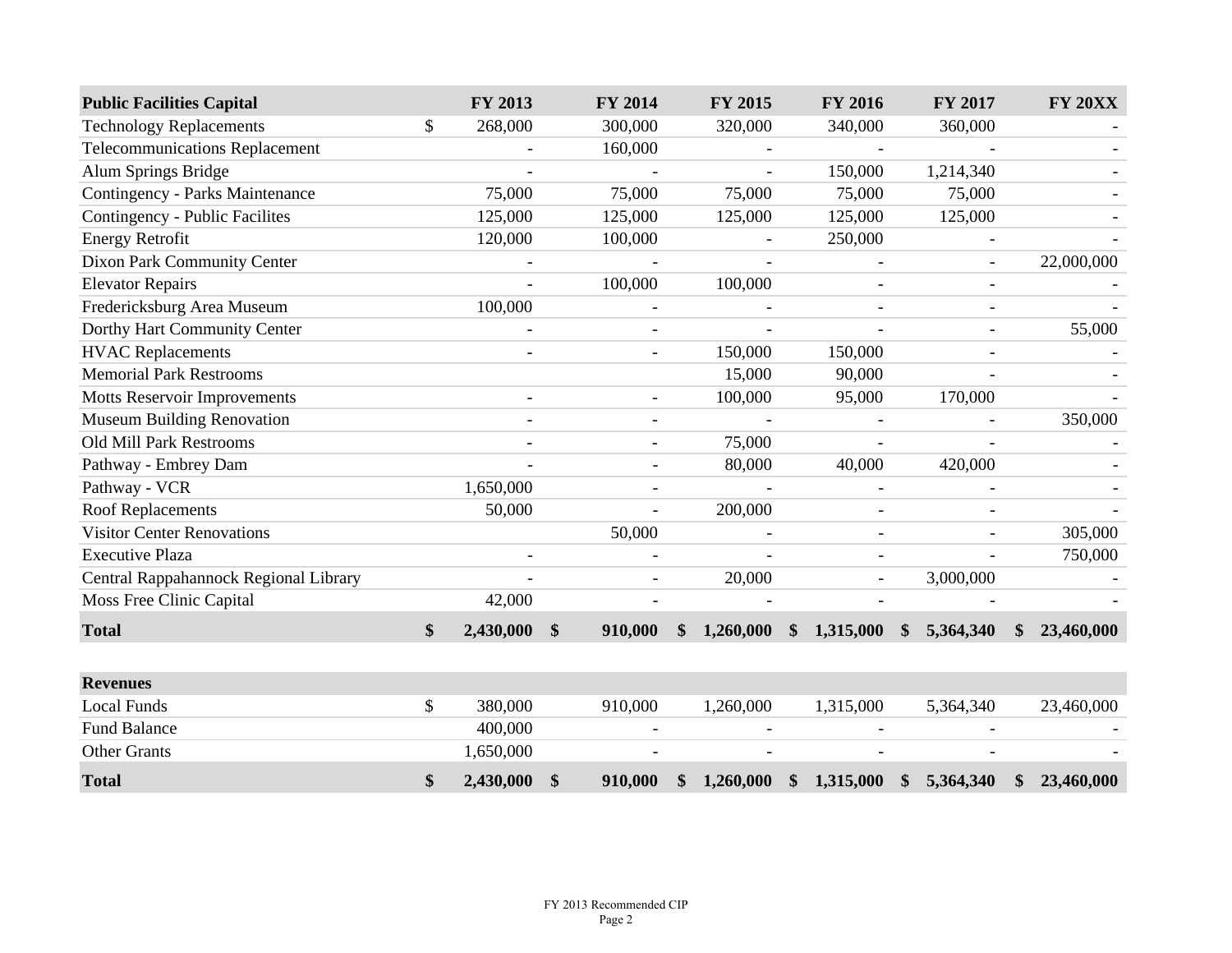- **DEPARTMENT:** Information Technology
- **PROJECT:** Technology Replacements
- **LOCATION:** City-Wide

**DESCRIPTION:** The City's Information Technology Department is responsible for maintaining and replacing all hardware and software used by City staff. This capital line item provides funding for various needs and replacement items. For FY 2013 it is proposed to replace 87 computers that are replaced on a five year cycle. The Fredericksburg Police Department and the Fredericksburg Fire Department use Mobile Data Terminals as a tool in their vehicles while responding to calls for services; this budget proposed replacement of 10 MDT's. The 911 Center must have a master clock to synchronize time logging across all components of the dispatching system, a replacement Net Clock is included in this line item. The Police Department Detective Division is utilizing 4 digital video recorders that have been evaluated and determined to be at the end of their useful life and those are slated for replacement. Also at the end of their useful life and in need of replacement are two servers and three firewalls, also the email exchange will be upgraded. One of the major projects included in the FY 2013 technology capital plan is the overhaul of the City's webpage; funding has been allocated for this upgrade to take place. There is one new piece of software proposed and that is a fleet management software that will be used by all City departments to track mileage and service records for each City owned vehicle.

**INTEGRATION WITH CITY PLANS** Comprehensive Plan, adopted September 25, 2007: Chapter 9: Public Facilities & Services, Policy # 9: "Provide Staffing and equipment within each of its departments to meet the public service needs of the City's residents" and Policy # 10: "Provide public information and public services in an efficient and effective manner that maximizes information technology opportunities and provides the City's residents with easy access to public information." Chapter 18, Actions with Priorities, Public Facilities & Services Initiatives Section, Action Item # 2: "Improve the City's information technology systems…"

**SCHEDULE** The phases will be completed during the fiscal year funding becomes available.

|                              | <b>FY13</b> |         | <b>FY14</b> |         | <b>FY15</b> |         | <b>FY16</b> |   | <b>FY17</b> | Total           |  |
|------------------------------|-------------|---------|-------------|---------|-------------|---------|-------------|---|-------------|-----------------|--|
| <b>Funding Sources</b>       |             |         |             |         |             |         |             |   |             |                 |  |
| General Fund                 |             | 268,000 |             | 300,000 |             | 320,000 | 340,000     |   | 360,000     | \$1,588,000     |  |
| <b>Total Funding Sources</b> |             | 268,000 | \$          | 300,000 | S           | 320,000 | 340,000     | S | 360,000     | 1,588,000<br>\$ |  |
|                              |             |         |             |         |             |         |             |   |             |                 |  |
|                              |             |         |             |         |             |         |             |   |             |                 |  |
| <b>Funding Uses</b>          |             |         |             |         |             |         |             |   |             |                 |  |
| Hardware and Software \$     |             | 268,000 |             | 300,000 |             | 320,000 | 340,000     |   | 360,000     | \$1.588,000     |  |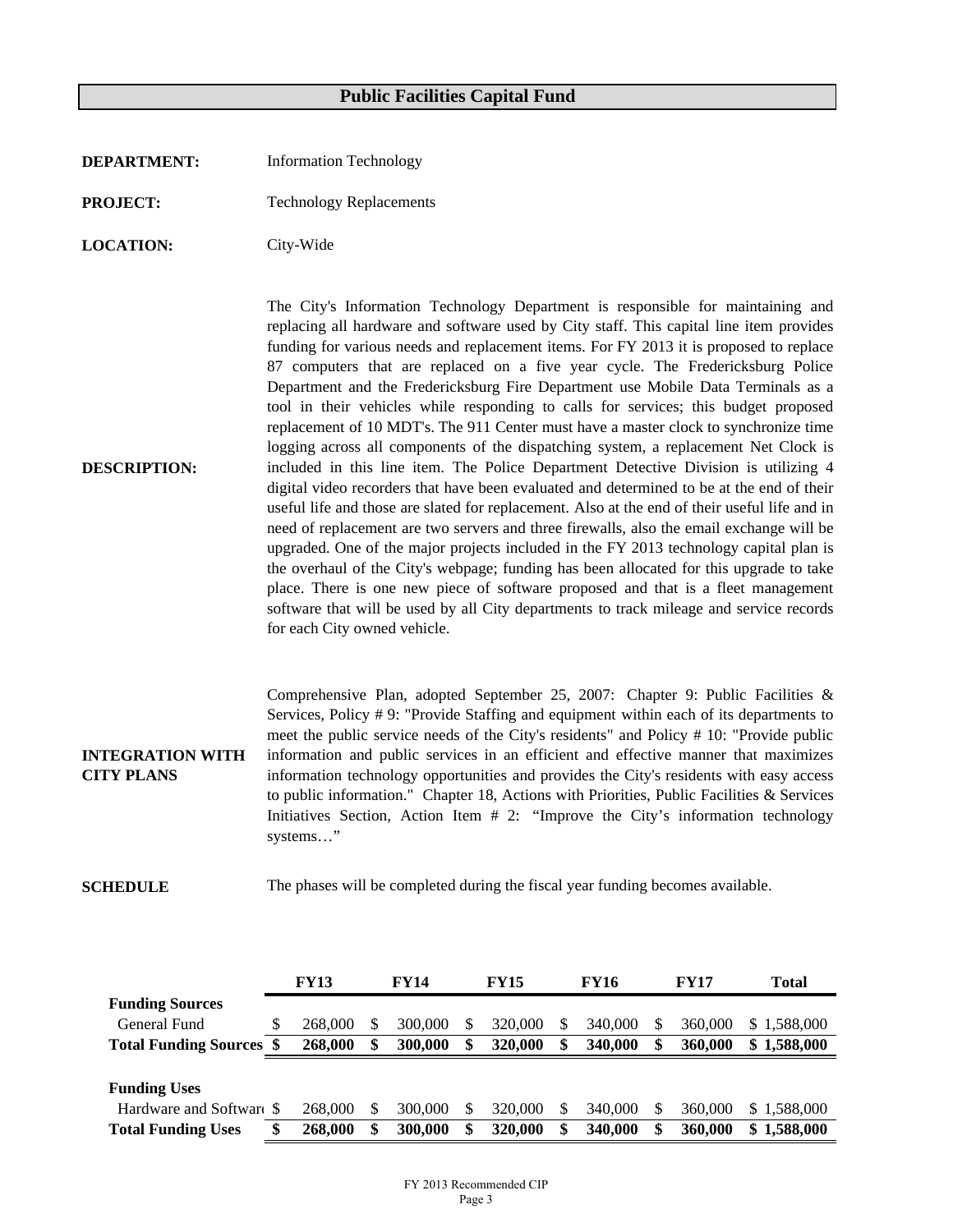| <b>DEPARTMENT:</b>                           | <b>Information Technology</b>                                                                                                                                                                                                                                                                                                                                                                                                                                                                                                                                                                                                                                                                                                                                                                              |
|----------------------------------------------|------------------------------------------------------------------------------------------------------------------------------------------------------------------------------------------------------------------------------------------------------------------------------------------------------------------------------------------------------------------------------------------------------------------------------------------------------------------------------------------------------------------------------------------------------------------------------------------------------------------------------------------------------------------------------------------------------------------------------------------------------------------------------------------------------------|
| <b>PROJECT:</b>                              | <b>Telecommunications System Replacement</b>                                                                                                                                                                                                                                                                                                                                                                                                                                                                                                                                                                                                                                                                                                                                                               |
| <b>LOCATION:</b>                             | City-Wide                                                                                                                                                                                                                                                                                                                                                                                                                                                                                                                                                                                                                                                                                                                                                                                                  |
| <b>DESCRIPTION:</b>                          | The City's Norstar Telecommunications System located at City Hall is approximately<br>15-17 years old and currently only supports 96 stations. The current system is no longer<br>supported by the vendor and any failures will be hard to address and fix. The City now<br>owns an enterprise wide fiber infrastructure which can be leveraged to support a city-<br>wide VoIP telecommunications system. This would facilitate interdepartmental<br>communications and consolidate telecommunication systems costs and support into a<br>single vendor system. A city-wide VoIP system would provide increased efficiencies,<br>easier and more affordable maintenance, shared lines, pooled long distance minutes, and<br>many additional features not previously available to enhance citizen service. |
| <b>INTEGRATION WITH</b><br><b>CITY PLANS</b> | Comprehensive Plan, adopted September 25, 2007: Chapter 9: Public Facilities &<br>Services, Policy #9: "Provide Staffing and equipment within each of its departments to<br>meet the public service needs of the City's residents" and Policy # 10: "Provide public<br>information and public services in an efficient and effective manner that maximizes<br>information technology opportunities and provides the City's residents with easy access<br>to public information." Chapter 18, Actions with Priorities, Public Facilities $\&$ Services<br>Initiatives Section, Action Item # 2: "Improve the City's information technology<br>systems"                                                                                                                                                      |
| <b>SCHEDULE</b>                              | The phases will be completed during the fiscal year funding becomes available.                                                                                                                                                                                                                                                                                                                                                                                                                                                                                                                                                                                                                                                                                                                             |

|                                 |   | <b>FY13</b> |        |   | <b>FY14</b> | <b>FY15</b> |                |               | <b>FY16</b> |                |      | <b>FY17</b> |        |    | <b>Total</b> |
|---------------------------------|---|-------------|--------|---|-------------|-------------|----------------|---------------|-------------|----------------|------|-------------|--------|----|--------------|
| <b>Funding Sources</b>          |   |             |        |   |             |             |                |               |             |                |      |             |        |    |              |
| General Fund                    |   |             | $\sim$ |   | 160,000     |             | $\sim$         | - \$          |             | $- S$          |      |             | $\sim$ |    | 160,000      |
| <b>Total Funding Sources \$</b> |   |             | ٠      | S | 160,000     | \$          | $\blacksquare$ | S             |             | $\blacksquare$ | -SS  |             | ۰      | ٨D | 160,000      |
|                                 |   |             |        |   |             |             |                |               |             |                |      |             |        |    |              |
| <b>Funding Uses</b>             |   |             |        |   |             |             |                |               |             |                |      |             |        |    |              |
| Hardware and Software \$        |   |             | $\sim$ |   | 160,000     |             | $\sim$         | <sup>\$</sup> |             | $\sim$ $-$     | - \$ |             | $\sim$ |    | 160,000      |
| <b>Total Funding Uses</b>       | æ |             | ٠      |   | 160,000     |             | ۰              | S             |             | ٠              | £.   |             | ٠      |    | 160,000      |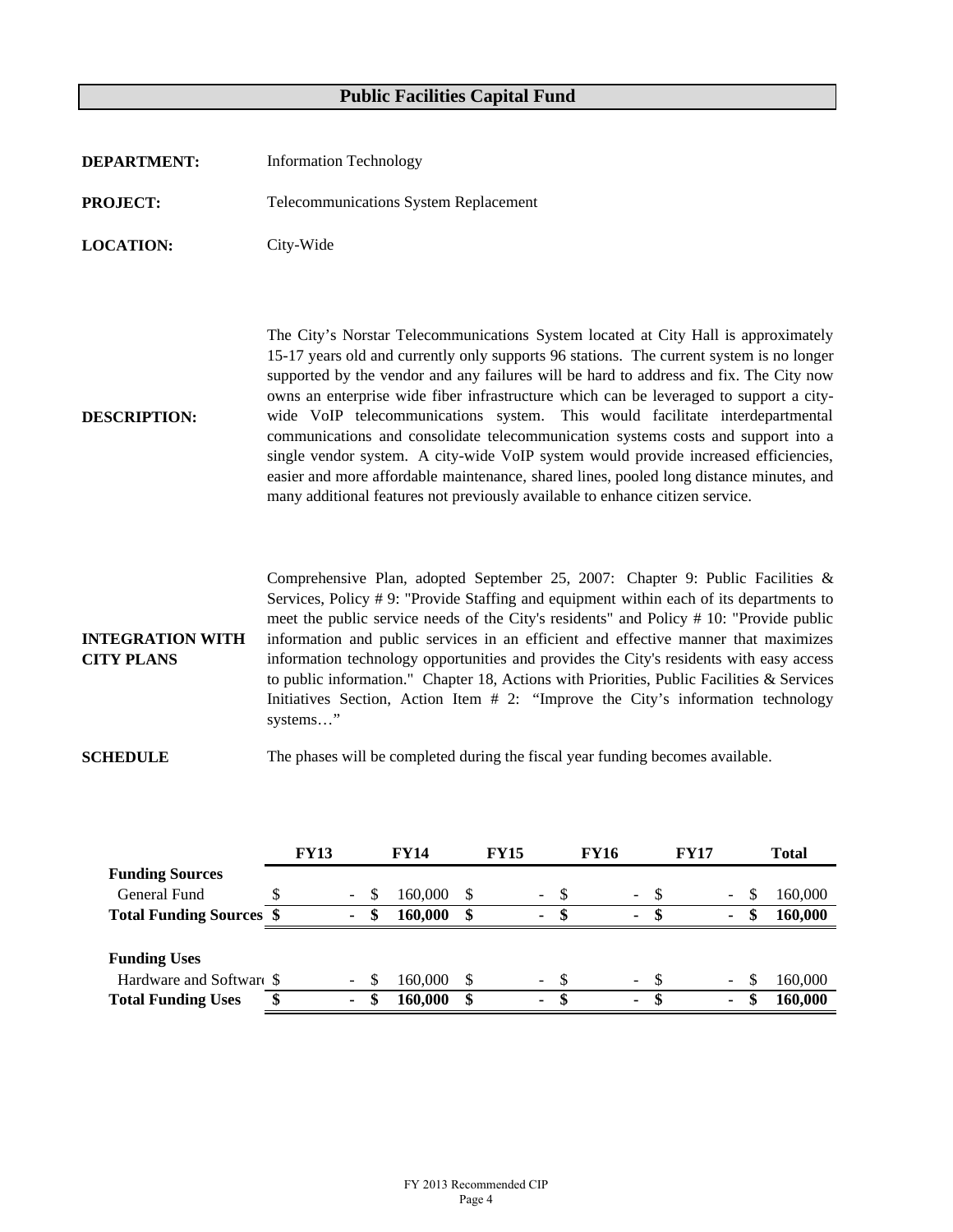| <b>DEPARTMENT:</b>                           | Parks, Recreation & Public Facilities                                                                                                                                                                                                                                                                                                                                                                                                                                                                                                                                                                                                                                                                                                                                                                                               |
|----------------------------------------------|-------------------------------------------------------------------------------------------------------------------------------------------------------------------------------------------------------------------------------------------------------------------------------------------------------------------------------------------------------------------------------------------------------------------------------------------------------------------------------------------------------------------------------------------------------------------------------------------------------------------------------------------------------------------------------------------------------------------------------------------------------------------------------------------------------------------------------------|
| <b>PROJECT:</b>                              | Alum Spring Bridge                                                                                                                                                                                                                                                                                                                                                                                                                                                                                                                                                                                                                                                                                                                                                                                                                  |
| <b>LOCATION:</b>                             | Alum Spring Park is a 27-acre wooded park located at the end of Greenbrier Drive extended.                                                                                                                                                                                                                                                                                                                                                                                                                                                                                                                                                                                                                                                                                                                                          |
| <b>DESCRIPTION:</b>                          | The current amenities at Alum Spring Park are a renovated picnic shelter, picnic tables,<br>restrooms, grills, play equipment, walking paths, and a fitness trail. This proposed<br>project is split into two phases:<br>• Phase I of the project would involve the construction of a new building with an<br>ADA compliant restrooms, a classroom, an office area, and a storage area.<br>• Phase II of the project would involve improvements to the entrance ford by the<br>installation of a bridge over Hazel Run. The entrance to Alum Spring Park dips into the<br>ford has often been flooded as a result of periods of rainfall; but, this situation has<br>worsened with the development of the adjacent property. Vehicular access to the park<br>has been closed 87 days due to high water during the past fiscal year. |
| <b>INTEGRATION WITH</b><br><b>CITY PLANS</b> | Environmental Management System Plan for Parks, Recreation & Public Facilities, Best<br>Management Practices, 2005.<br>Fredericksburg Comprehensive Plan, Chapter 9 Public Facilities and Services. Goal 4 -<br>Parks and Open Space – "The City's parks and open space facilities, as well as<br>recreational programming, will meet the needs of the full community, including                                                                                                                                                                                                                                                                                                                                                                                                                                                    |

**SCHEDULE** Summer and Fall of 2015, the new bathroom, classroom, and storage building will be constructed. Spring 2017, the new bridge will be constructed.

families, youth, seniors, and citizens with special needs."

|                                 | <b>FY13</b>          |                    | <b>FY14</b> |        |      | <b>FY15</b> |                              |   | <b>FY16</b> | <b>FY17</b>     | <b>Total</b>             |
|---------------------------------|----------------------|--------------------|-------------|--------|------|-------------|------------------------------|---|-------------|-----------------|--------------------------|
| <b>Funding Sources</b>          |                      |                    |             |        |      |             |                              |   |             |                 |                          |
| General Fund                    |                      | -\$<br>$\sim$      |             | $\sim$ | - \$ |             | $\overline{\phantom{a}}$     |   | 150.000     | \$1,214,340     | \$1,364,340              |
| <b>Total Funding Sources \$</b> |                      | S<br>۰.            |             | ۰      | S    |             | ۰                            |   | 150,000     | \$1,214,340     | \$1,364,340              |
|                                 |                      |                    |             |        |      |             |                              |   |             |                 |                          |
| <b>Funding Uses</b>             |                      |                    |             |        |      |             |                              |   |             |                 |                          |
| Professional Servic \$          |                      | - \$<br>$\sim$ $-$ |             | $-$ \$ |      |             | $\overline{\phantom{a}}$     | S | 100,000     | -S<br>$\sim$    | <sup>\$</sup><br>100,000 |
| Construction                    |                      |                    |             |        |      |             | $\qquad \qquad \blacksquare$ |   | 140,000     | 1,214,340       | 1,354,340                |
| <b>Total Funding Uses</b>       | \$<br>$\blacksquare$ | \$                 |             | ٠      | -\$  |             | ٠                            |   | 240,000     | 1,214,340<br>\$ | \$1,454,340              |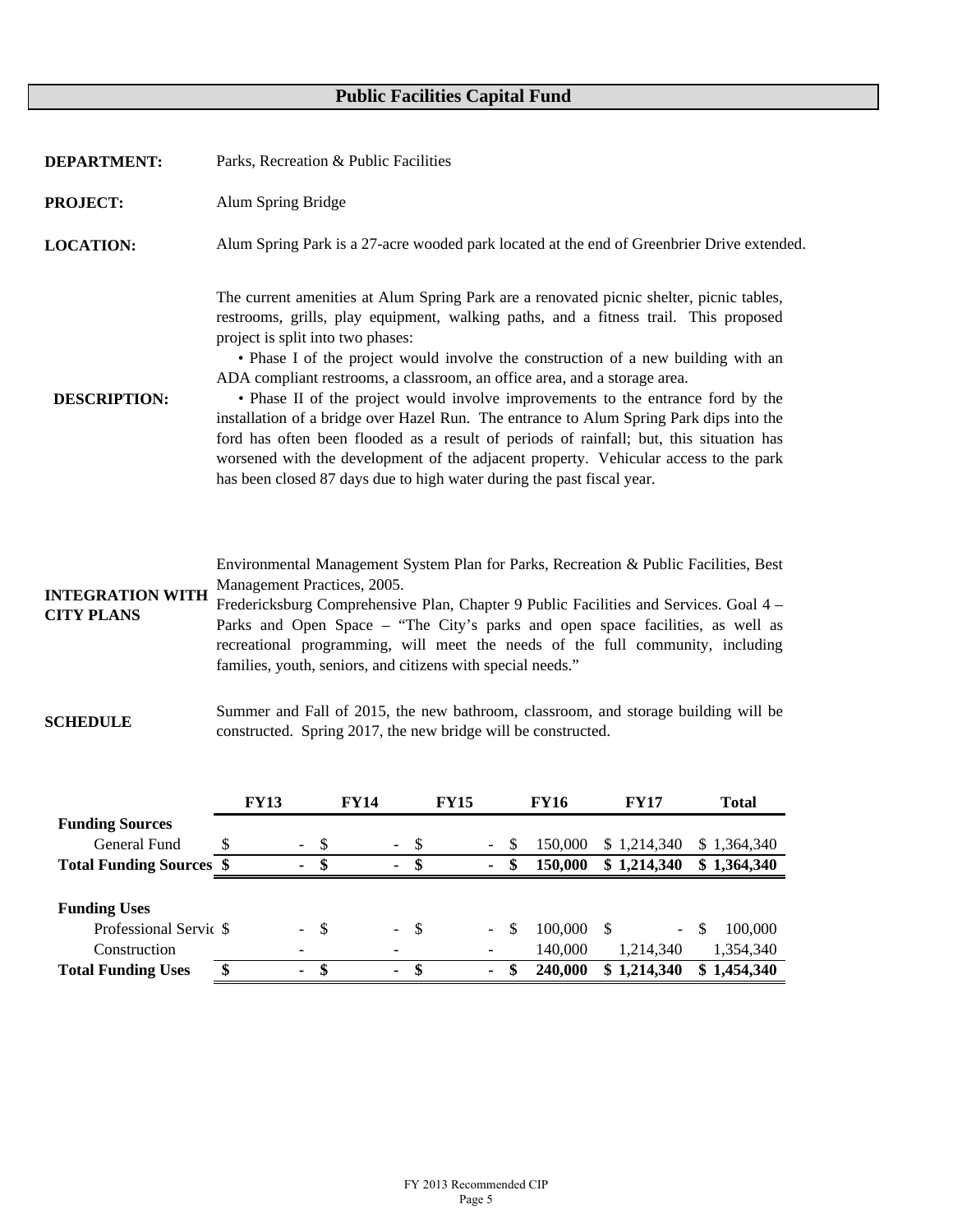| <b>DEPARTMENT:</b>                           | Parks, Recreation & Public Facilities                                                                                                                                                                                                                                                                                    |
|----------------------------------------------|--------------------------------------------------------------------------------------------------------------------------------------------------------------------------------------------------------------------------------------------------------------------------------------------------------------------------|
| <b>PROJECT:</b>                              | Contingency - Parks Maintenance                                                                                                                                                                                                                                                                                          |
| <b>LOCATION:</b>                             | Various City Parks                                                                                                                                                                                                                                                                                                       |
| <b>DESCRIPTION:</b>                          | This account was set up in FY 2011 to give Parks and Recreations a source of<br>contingency for necessary yet unplanned park maintenance items.                                                                                                                                                                          |
| <b>INTEGRATION WITH</b><br><b>CITY PLANS</b> | Fredericksburg Comprehensive Plan, Chapter 9 Public Facilities and Services. Goal 4 –<br>Parks and Open Space – "The City's parks and open space facilities, as well as<br>recreational programming, will meet the needs of the full community, including<br>families, youth, seniors, and citizens with special needs." |
| <b>SCHEDULE</b>                              | This is on going funding that is used to meet unscheduled parks maintenance needs.                                                                                                                                                                                                                                       |

|                                 |   | <b>FY13</b> |   | <b>FY14</b> |  | <b>FY15</b> |  | FY16   |   | <b>FY17</b> |    | <b>Total</b> |  |
|---------------------------------|---|-------------|---|-------------|--|-------------|--|--------|---|-------------|----|--------------|--|
| <b>Funding Sources</b>          |   |             |   |             |  |             |  |        |   |             |    |              |  |
| General Fund                    | S | 75,000      |   | 75,000      |  | 75,000      |  | 75,000 | S | 75,000      | S  | 375,000      |  |
| <b>Total Funding Sources \$</b> |   | 75,000      | S | 75,000      |  | 75,000      |  | 75,000 |   | 75,000      | \$ | 375,000      |  |
|                                 |   |             |   |             |  |             |  |        |   |             |    |              |  |
| <b>Funding Uses</b>             |   |             |   |             |  |             |  |        |   |             |    |              |  |
| Various Capital Needs \$        |   | 75,000      |   | 75,000      |  | 75,000      |  | 75,000 |   | 75,000      | S  | 375,000      |  |
| <b>Total Funding Uses</b>       |   | 75,000      | S | 75,000      |  | 75,000      |  | 75,000 |   | 75,000      | \$ | 375,000      |  |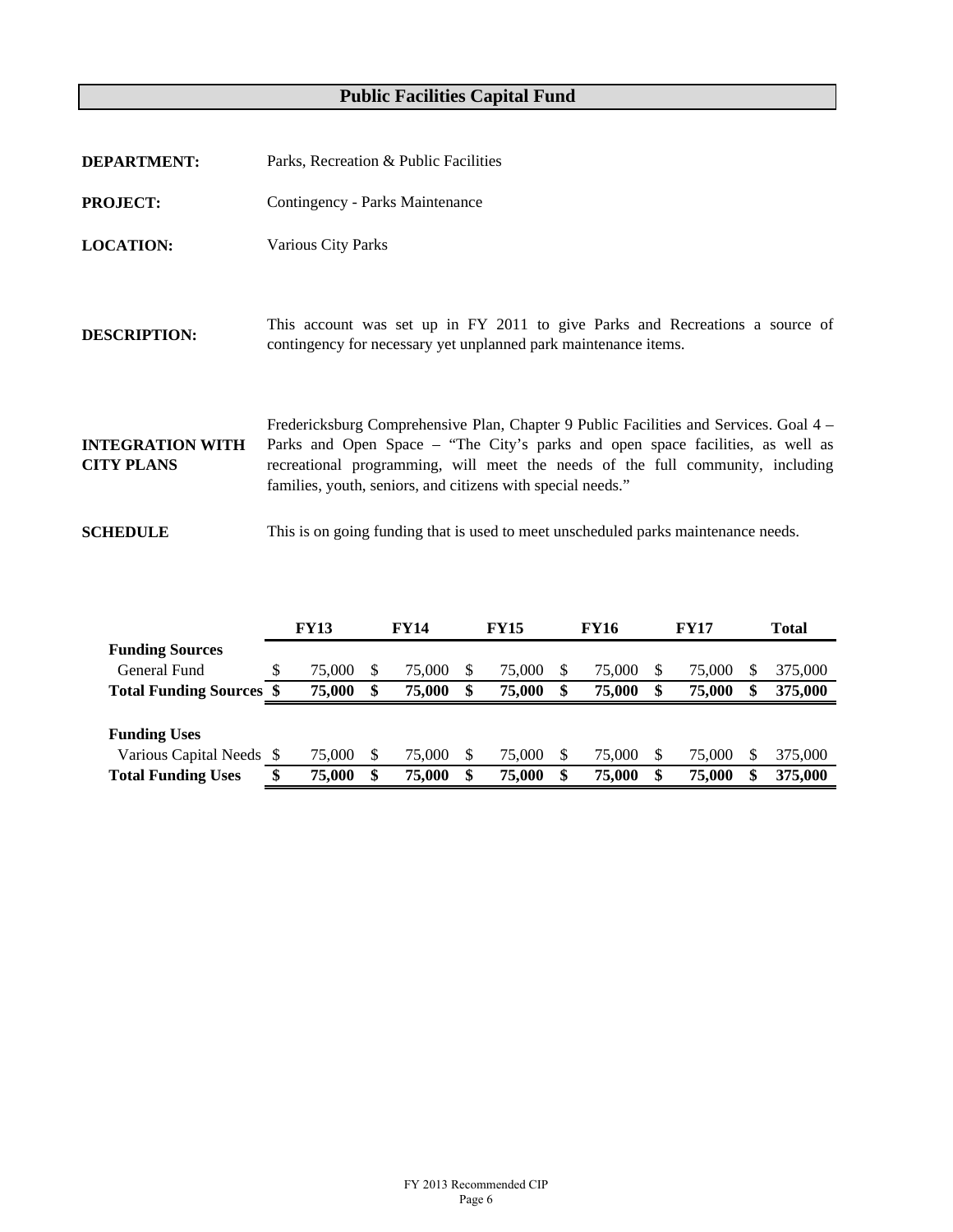| <b>DEPARTMENT:</b>                           | Parks, Recreation & Public Facilities                                                                                                                                                                                                                                                                                    |
|----------------------------------------------|--------------------------------------------------------------------------------------------------------------------------------------------------------------------------------------------------------------------------------------------------------------------------------------------------------------------------|
| <b>PROJECT:</b>                              | Contingency - Public Facilities                                                                                                                                                                                                                                                                                          |
| <b>LOCATION:</b>                             | <b>Various City Parks</b>                                                                                                                                                                                                                                                                                                |
| <b>DESCRIPTION:</b>                          | This account was set up in FY 2011 to give Parks and Recreations a source of<br>contingency for necessary yet unplanned building maintenance items.                                                                                                                                                                      |
| <b>INTEGRATION WITH</b><br><b>CITY PLANS</b> | Fredericksburg Comprehensive Plan, Chapter 9 Public Facilities and Services. Goal 4 –<br>Parks and Open Space – "The City's parks and open space facilities, as well as<br>recreational programming, will meet the needs of the full community, including<br>families, youth, seniors, and citizens with special needs." |
| <b>SCHEDULE</b>                              | This is on going funding that is used to meet unscheduled building maintenance needs.                                                                                                                                                                                                                                    |

|                                 |   | <b>FY13</b> | <b>FY14</b> |        | <b>FY15</b> |        | <b>FY16</b> |        | <b>FY17</b> |        | Total |         |
|---------------------------------|---|-------------|-------------|--------|-------------|--------|-------------|--------|-------------|--------|-------|---------|
| <b>Funding Sources</b>          |   |             |             |        |             |        |             |        |             |        |       |         |
| General Fund                    | S | 75,000      |             | 75,000 |             | 75,000 |             | 75,000 |             | 75,000 | S     | 375,000 |
| <b>Total Funding Sources \$</b> |   | 75,000      |             | 75,000 |             | 75,000 |             | 75,000 |             | 75,000 | \$    | 375,000 |
|                                 |   |             |             |        |             |        |             |        |             |        |       |         |
| <b>Funding Uses</b>             |   |             |             |        |             |        |             |        |             |        |       |         |
| Various Capital Needs \$        |   | 75,000      |             | 75,000 |             | 75,000 |             | 75,000 |             | 75,000 | S     | 375,000 |
| <b>Total Funding Uses</b>       |   | 75,000      | S           | 75,000 |             | 75,000 |             | 75,000 |             | 75,000 | S     | 375,000 |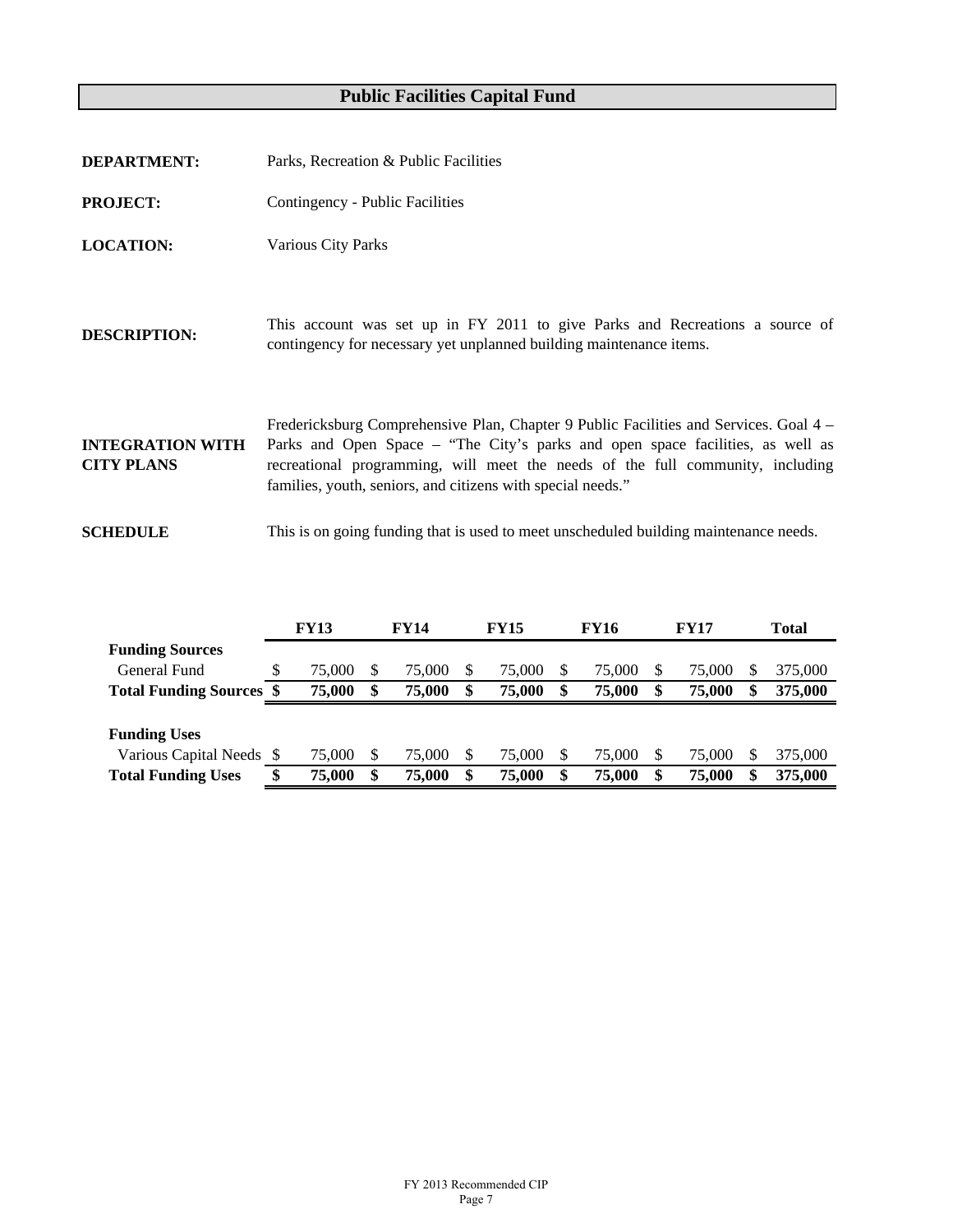| <b>DEPARTMENT:</b>                           | Parks, Recreation & Public Facilities                                                                                                                                                                                                                                                                                                                                                                                                                                                         |
|----------------------------------------------|-----------------------------------------------------------------------------------------------------------------------------------------------------------------------------------------------------------------------------------------------------------------------------------------------------------------------------------------------------------------------------------------------------------------------------------------------------------------------------------------------|
| <b>PROJECT:</b>                              | <b>Energy Retrofit</b>                                                                                                                                                                                                                                                                                                                                                                                                                                                                        |
| <b>LOCATION:</b>                             | Various City Buildings                                                                                                                                                                                                                                                                                                                                                                                                                                                                        |
| <b>DESCRIPTION:</b>                          | This project is intended to upgrade City facilities with more energy efficient fixtures and<br>equipment in order to be more environmentally friendly as well as save on the cost of<br>utilities. The initial portion of the project will cover upgrading the HVAC at Police<br>Headquarters and doing lighting retrofits in the Sophia Street Parking Garage. The next<br>phases will move on to other public facilities where the City will gain the most<br>efficiency from the upgrades. |
| <b>INTEGRATION WITH</b><br><b>CITY PLANS</b> | Aligns with City Council Goal 4 - Sustainability and the Natural Environment<br>specifically Initiative 4B which outlines the desire for the City to be a better<br>environmental steward by conserving energy.                                                                                                                                                                                                                                                                               |
| <b>SCHEDULE</b>                              | The initial phase will be completed in FY 2013                                                                                                                                                                                                                                                                                                                                                                                                                                                |

|                              |   | <b>FY13</b> |    | <b>FY14</b> |     | <b>FY15</b> |                          |    | <b>FY16</b> |    | <b>FY17</b> |                          | <b>Total</b>  |
|------------------------------|---|-------------|----|-------------|-----|-------------|--------------------------|----|-------------|----|-------------|--------------------------|---------------|
| <b>Funding Sources</b>       |   |             |    |             |     |             |                          |    |             |    |             |                          |               |
| General Fund                 | S | 120.000     | S  | 100.000     | \$. |             | $\overline{\phantom{0}}$ | S  | 250,000     | -S |             | $\overline{\phantom{0}}$ | \$<br>470,000 |
| <b>Total Funding Sources</b> |   | 120,000     | \$ | 100.000     | S   | $\sim$      |                          | S  | 250,000     | S  |             | ٠                        | \$<br>470,000 |
|                              |   |             |    |             |     |             |                          |    |             |    |             |                          |               |
| <b>Funding Uses</b>          |   |             |    |             |     |             |                          |    |             |    |             |                          |               |
|                              |   |             |    |             |     |             |                          |    |             |    |             |                          |               |
| <b>Professional Services</b> |   | 120.000     | S  | 100.000     | \$. |             | ۰.                       | S. | 250,000     |    |             | $\overline{\phantom{0}}$ | \$<br>470,000 |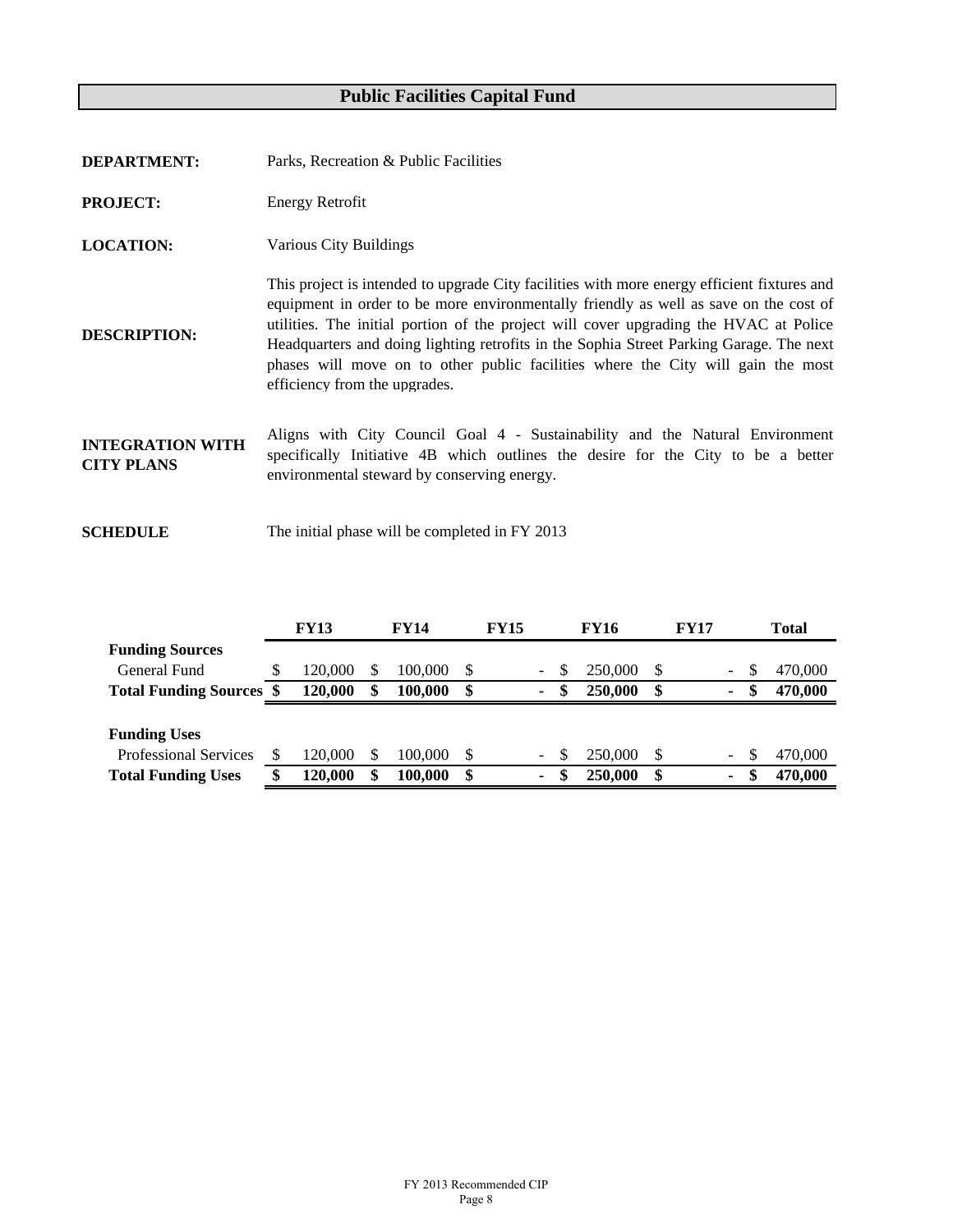| <b>DEPARTMENT:</b>                           | Parks, Recreation & Public Facilities                                                                                                                                                                                                                                                                                                                                                                                           |
|----------------------------------------------|---------------------------------------------------------------------------------------------------------------------------------------------------------------------------------------------------------------------------------------------------------------------------------------------------------------------------------------------------------------------------------------------------------------------------------|
| <b>PROJECT:</b>                              | <b>Elevator Repairs</b>                                                                                                                                                                                                                                                                                                                                                                                                         |
| <b>LOCATION:</b>                             | Various City Buildings                                                                                                                                                                                                                                                                                                                                                                                                          |
| <b>DESCRIPTION:</b>                          | Due to the age and overall condition of nine elevators at seven City owned buildings and<br>facilities this funding is set aside for repair and maintenance that may come about as a<br>result of inspection and as the cylinders are reaching the end of their useful life we have<br>budgeted in anticipation of the need to replace City elevators to keep them in<br>compliance with the Building Code and ADA regulations. |
| <b>INTEGRATION WITH</b><br><b>CITY PLANS</b> | Fredericksburg Comprehensive Plan, Chapter 9: Public Facilities & Services, Goal 1 –<br>Efficient and Effective Public Services – "The City's public services will be provided in<br>an efficient and effective manner to all residents of the City."                                                                                                                                                                           |
| <b>SCHEDULE</b>                              | Evaluation of condition, repairs and replacements will take place in FY 2014 and<br>FY2015                                                                                                                                                                                                                                                                                                                                      |

|                                 |   | <b>FY13</b> |                |   | <b>FY14</b> |    | <b>FY15</b> |    | FY16                      |      | <b>FY17</b> |                          | Total   |
|---------------------------------|---|-------------|----------------|---|-------------|----|-------------|----|---------------------------|------|-------------|--------------------------|---------|
| <b>Funding Sources</b>          |   |             |                |   |             |    |             |    |                           |      |             |                          |         |
| General Fund                    |   |             | $\blacksquare$ |   | 100,000     | S  | 100,000     | S  | $\sim$                    | - \$ |             | $\overline{\phantom{0}}$ | 200,000 |
| <b>Total Funding Sources \$</b> |   |             | $\blacksquare$ |   | 100.000     | \$ | 100,000     | \$ | $\blacksquare$            | -S   |             | ۰.                       | 200,000 |
|                                 |   |             |                |   |             |    |             |    |                           |      |             |                          |         |
| <b>Funding Uses</b>             |   |             |                |   |             |    |             |    |                           |      |             |                          |         |
| <b>Professional Services</b>    |   |             | $\sim$         |   | 100,000     | S  | 100,000     | -S | $\mathbb{Z}^{\mathbb{Z}}$ | -\$  |             |                          | 200,000 |
| <b>Total Funding Uses</b>       | ¢ |             | $\sim$         | S | 100.000     | \$ | 100,000     | S  |                           | S    |             | ۰.                       | 200,000 |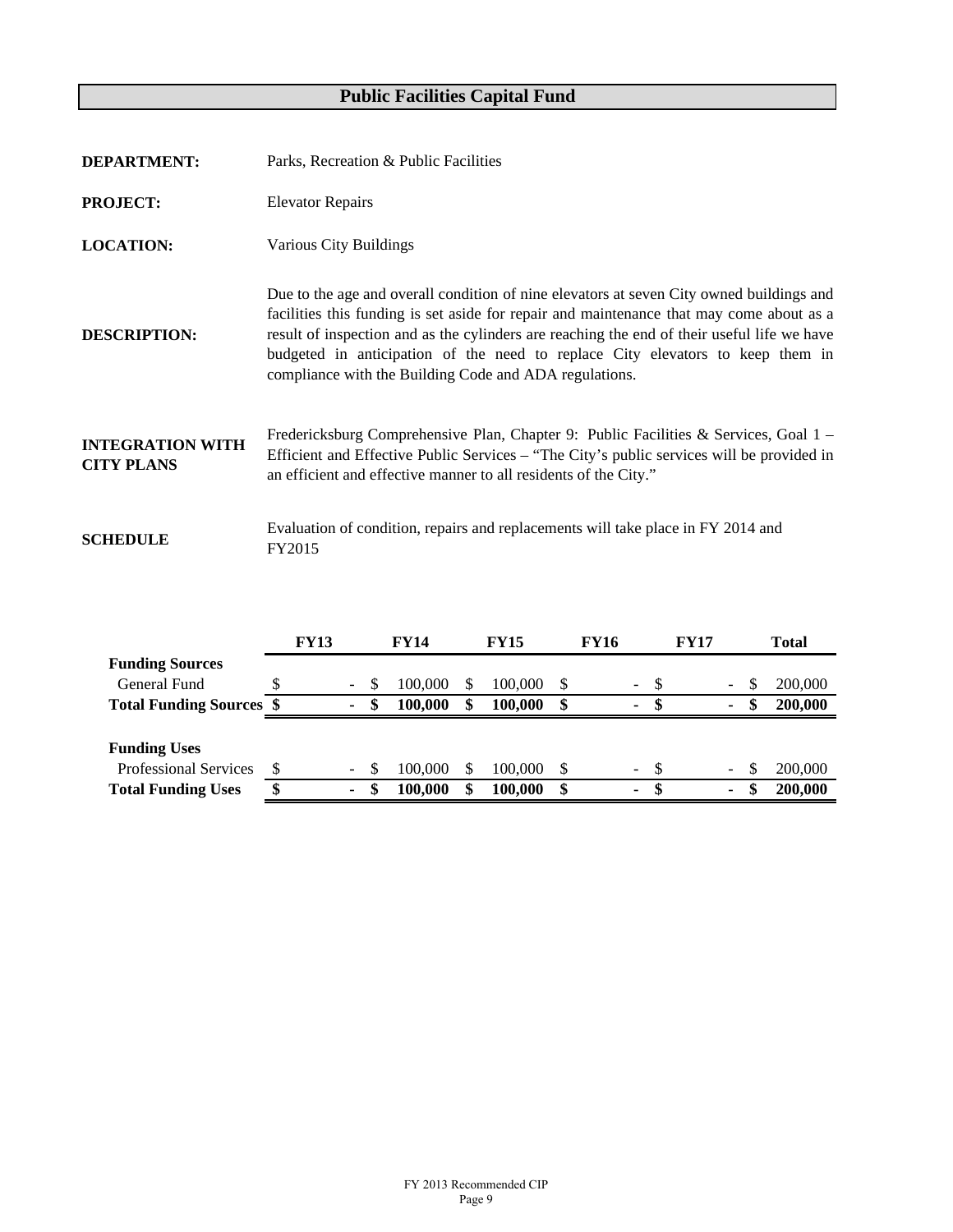| <b>DEPARTMENT:</b>                              |    |                    |          | Parks, Recreation & Public Facilities                                                                                                                                                                                                                                                                                                                                                                                                                                                                                                                                                                                                                                                                                                                                                                                            |                       |             |                       |             |                       |          |                    |
|-------------------------------------------------|----|--------------------|----------|----------------------------------------------------------------------------------------------------------------------------------------------------------------------------------------------------------------------------------------------------------------------------------------------------------------------------------------------------------------------------------------------------------------------------------------------------------------------------------------------------------------------------------------------------------------------------------------------------------------------------------------------------------------------------------------------------------------------------------------------------------------------------------------------------------------------------------|-----------------------|-------------|-----------------------|-------------|-----------------------|----------|--------------------|
| <b>PROJECT:</b>                                 |    |                    |          | Fredericksburg Area Museum & Cultural Center Capital Campaign                                                                                                                                                                                                                                                                                                                                                                                                                                                                                                                                                                                                                                                                                                                                                                    |                       |             |                       |             |                       |          |                    |
| <b>LOCATION:</b>                                |    |                    |          | Fredericksburg Area Museum & Cultural Center, 907 Princess Anne St                                                                                                                                                                                                                                                                                                                                                                                                                                                                                                                                                                                                                                                                                                                                                               |                       |             |                       |             |                       |          |                    |
| <b>DESCRIPTION:</b>                             |    |                    |          | The Fredericksburg Area Museum has constructed a major capital renovation of the old<br>Planters National Bank Building in order to expand their facilities to provide better<br>service to our citizens and guests. The Museum will oversee the capital project. The City<br>pledged \$100,000 per year for five years for the support of the expansion and FY 2010<br>extended the pledge an additional two years for a total contribution of \$700,000. The FY<br>2013 budget fulfills the pledge.<br>The Museum is proposing to use the newly purchased building for additional exhibit<br>space, administrative offices, an expanded children's education area and the gift shop.<br>The Museum is also planning renovations to their current facility, which is the old City<br>Hall building at 907 Princess Anne Street. |                       |             |                       |             |                       |          |                    |
| <b>INTEGRATION WITH</b><br><b>CITY PLANS</b>    |    |                    |          | Fredericksburg Comprehensive Plan, Chapter 9: Public Facilities & Services, Goal 1 -<br>Efficient and Effective Public Services – "The City's public services will be provided in<br>an efficient and effective manner to all residents of the City."                                                                                                                                                                                                                                                                                                                                                                                                                                                                                                                                                                            |                       |             |                       |             |                       |          |                    |
| <b>SCHEDULE</b>                                 |    |                    |          | The Museum is performing the renovations and operations of the project.                                                                                                                                                                                                                                                                                                                                                                                                                                                                                                                                                                                                                                                                                                                                                          |                       |             |                       |             |                       |          |                    |
|                                                 |    | <b>FY13</b>        |          | <b>FY14</b>                                                                                                                                                                                                                                                                                                                                                                                                                                                                                                                                                                                                                                                                                                                                                                                                                      |                       | <b>FY15</b> |                       | <b>FY16</b> | <b>FY17</b>           |          | <b>Total</b>       |
| <b>Funding Sources</b>                          |    |                    |          |                                                                                                                                                                                                                                                                                                                                                                                                                                                                                                                                                                                                                                                                                                                                                                                                                                  |                       |             |                       |             |                       |          |                    |
| General Fund<br><b>Total Funding Sources \$</b> | Φ  | 100,000<br>100,000 | \$<br>\$ |                                                                                                                                                                                                                                                                                                                                                                                                                                                                                                                                                                                                                                                                                                                                                                                                                                  | \$<br>$\overline{\$}$ |             | \$<br>$\overline{\$}$ |             | \$<br>$\overline{\$}$ | \$<br>\$ | 100,000<br>100,000 |
|                                                 |    |                    |          |                                                                                                                                                                                                                                                                                                                                                                                                                                                                                                                                                                                                                                                                                                                                                                                                                                  |                       |             |                       |             |                       |          |                    |
| <b>Funding Uses</b>                             |    |                    |          |                                                                                                                                                                                                                                                                                                                                                                                                                                                                                                                                                                                                                                                                                                                                                                                                                                  |                       |             |                       |             |                       |          |                    |
| Professional Services                           | \$ | 100,000            | \$       |                                                                                                                                                                                                                                                                                                                                                                                                                                                                                                                                                                                                                                                                                                                                                                                                                                  | \$                    |             | \$                    |             | \$                    | \$       | 100,000            |
| <b>Total Funding Uses</b>                       | \$ | 100,000            | \$       |                                                                                                                                                                                                                                                                                                                                                                                                                                                                                                                                                                                                                                                                                                                                                                                                                                  | \$                    |             | $\overline{\$}$       |             | $\overline{\$}$       | \$       | 100,000            |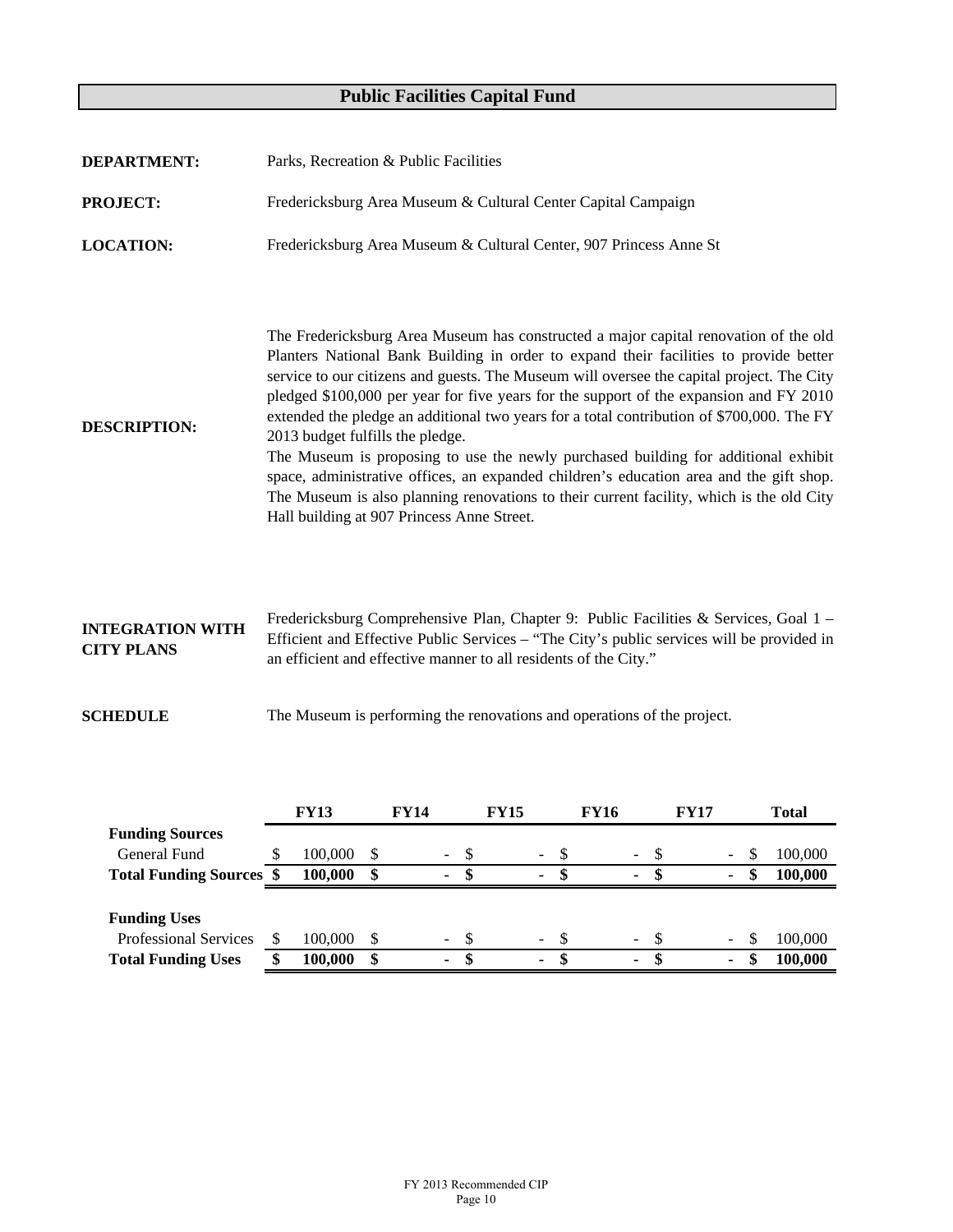| <b>DEPARTMENT:</b> | Parks, Recreation & Public Facilities |
|--------------------|---------------------------------------|
| <b>PROJECT:</b>    | <b>HVAC</b> Replacements              |

**LOCATION:** Various City Facilities

**DESCRIPTION:** The Performance Contract is signed by the City and an Energy Services Company (ESCO) in an effort to guarantee energy savings if the City repairs or replaces aging, inefficient HVAC equipment, bringing it up to industrial standards, and enforcing energy management and conservation measures throughout City-owned facilities. The current contract does not include any of the court facilities due to their uncertain future. Due to the age, deteriorating operational effectiveness, reliability, and potential for failure, HVAC systems at six City owned buildings that were not replaced during in the original Performance Contract, and this will allow for upgrades and repairs.

**INTEGRATION WITH CITY PLANS** Fredericksburg Comprehensive Plan Chapter 9, Public Facilities and Services. Goal 1 – Provide services in an efficient and effective manner. Policy 20 under this section is to include energy-saving features where possible into all plans for renovation of public buildings. The Performance Contract and replacement of aged equipment will serve that purpose.

**SCHEDULE** Upgrades and replacements will be performed in FY 2015 and FY 2016

|                                 | <b>FY13</b>              |    | <b>FY14</b> |                          |   | <b>FY15</b> | <b>FY16</b> |    | <b>FY17</b> |                          |     | <b>Total</b> |
|---------------------------------|--------------------------|----|-------------|--------------------------|---|-------------|-------------|----|-------------|--------------------------|-----|--------------|
| <b>Funding Sources</b>          |                          |    |             |                          |   |             |             |    |             |                          |     |              |
| General Fund                    | $\overline{\phantom{a}}$ | -S |             | $\sim$                   | S | 150.000     | 150,000     | S  |             | $\overline{\phantom{0}}$ | S.  | 300,000      |
| <b>Total Funding Sources \$</b> | ٠                        | -S |             | $\blacksquare$           | S | 150,000     | 150,000     | \$ |             |                          | æ   | 300,000      |
|                                 |                          |    |             |                          |   |             |             |    |             |                          |     |              |
| <b>Funding Uses</b>             |                          |    |             |                          |   |             |             |    |             |                          |     |              |
| <b>Professional Services</b>    | $\overline{\phantom{a}}$ | -8 |             | $\overline{\phantom{a}}$ | S | 150.000     | 150,000     | \$ |             | ۰.                       | \$. | 300,000      |
| <b>Total Funding Uses</b>       | ٠                        | -8 |             | ۰.                       |   | 150,000     | 150.000     | \$ |             | ۰.                       |     | 300,000      |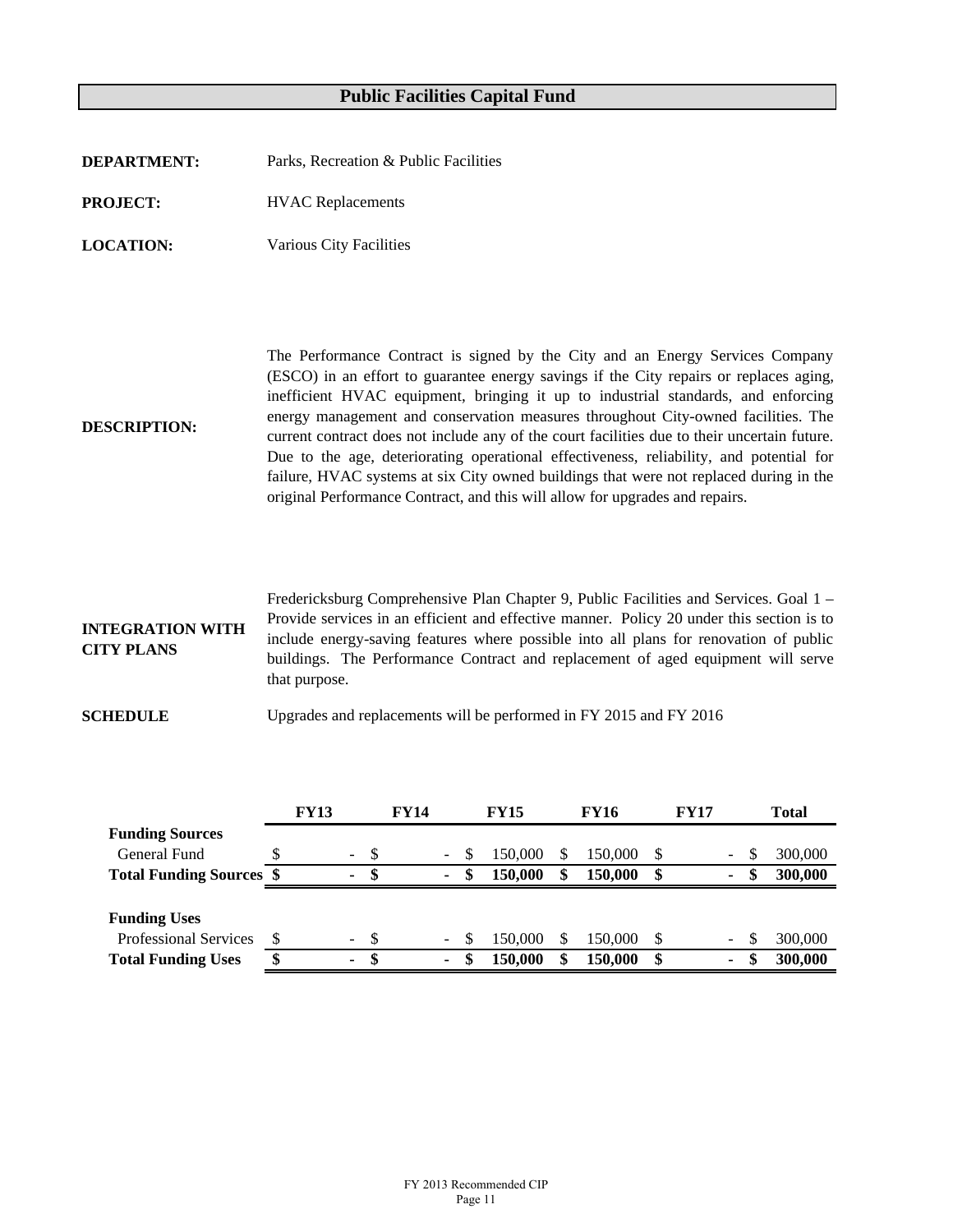- **DEPARTMENT:** Parks, Recreation & Public Facilities
- **PROJECT:** Motts Reservoir Improvements
- **LOCATION:** Motts Reservoir, 6600 River Road

**SCHEDULE**

This 860-acre natural area including the 160-acre reservoir is a haven for fishing, boating, canoeing, hiking and picnicking. It also serves the residents of Fredericksburg and parts of Spotsylvania County with drinking water. The park has Jon boats and canoes available for rental, picnic grills and tables, and over 4 miles of hiking trails as well as an orienteering course. Motts Reservoir is also the home of the Nature Center – a log cabin that is available to the public during program hours from November through March, and special programs during the winter months.

- **DESCRIPTION:** Phase I includes drilling of a well, installation of water lines for the eye-wash station and paving of the lower parking lot to come into compliance with the new ADA regulations. Phase II includes installation of an engineered septic system – due to code requirements of the County, and construction of a vandal-proof block ADA compliant restroom building. Phase III includes continuation of the volunteer efforts in road improvements and involves paving the roadway to the lower parking lot and paving the upper parking lot. Components of this project will be contracted and overseen by PRPF staff. (i.e. the drilling of the well, the installation of the septic system, and the blockwork and concrete-finishing for the restroom building) The finishing of the restroom building will be an in-house project for the Special Projects division. The permanent restroom will be conditioned against the elements to protect the plumbing.
- **INTEGRATION WITH CITY PLANS** Fredericksburg Comprehensive Plan Chapter 9 Public Facilities and Services. Goal 4: Parks & Open Space. "The City's parks and open space facilities, as well as recreational programming, will meet the needs of the full community, including families, youth, seniors, and citizens with special needs."

The phases will be completed during the fiscal year funding becomes available.

|                                 |    | <b>FY13</b> | <b>FY14</b>    |  |                | <b>FY15</b> |         |  | <b>FY16</b> |       | <b>FY17</b> | <b>Total</b>  |         |  |
|---------------------------------|----|-------------|----------------|--|----------------|-------------|---------|--|-------------|-------|-------------|---------------|---------|--|
| <b>Funding Sources</b>          |    |             |                |  |                |             |         |  |             |       |             |               |         |  |
| General Fund                    |    |             | - \$<br>$\sim$ |  | $\sim$         | <b>S</b>    | 100,000 |  | 95,000      |       | 170.000     | S             | 365,000 |  |
| <b>Total Funding Sources \$</b> |    |             | S<br>۰         |  | $\blacksquare$ | \$          | 100,000 |  | 95,000      |       | 170,000     | \$            | 365,000 |  |
|                                 |    |             |                |  |                |             |         |  |             |       |             |               |         |  |
| <b>Funding Uses</b>             |    |             |                |  |                |             |         |  |             |       |             |               |         |  |
| <b>Professional Services</b>    | S  |             | - \$<br>$\sim$ |  | $\sim$         | - \$        | 50,000  |  |             | $- S$ | $\sim$      | <sup>\$</sup> | 50,000  |  |
| Construction                    |    |             |                |  |                |             | 50,000  |  | 95,000      |       | 170.000     | S             | 315,000 |  |
| <b>Total Funding Uses</b>       | \$ |             | ٠              |  | $\blacksquare$ | \$          | 100,000 |  | 95,000      |       | 170,000     | \$            | 365,000 |  |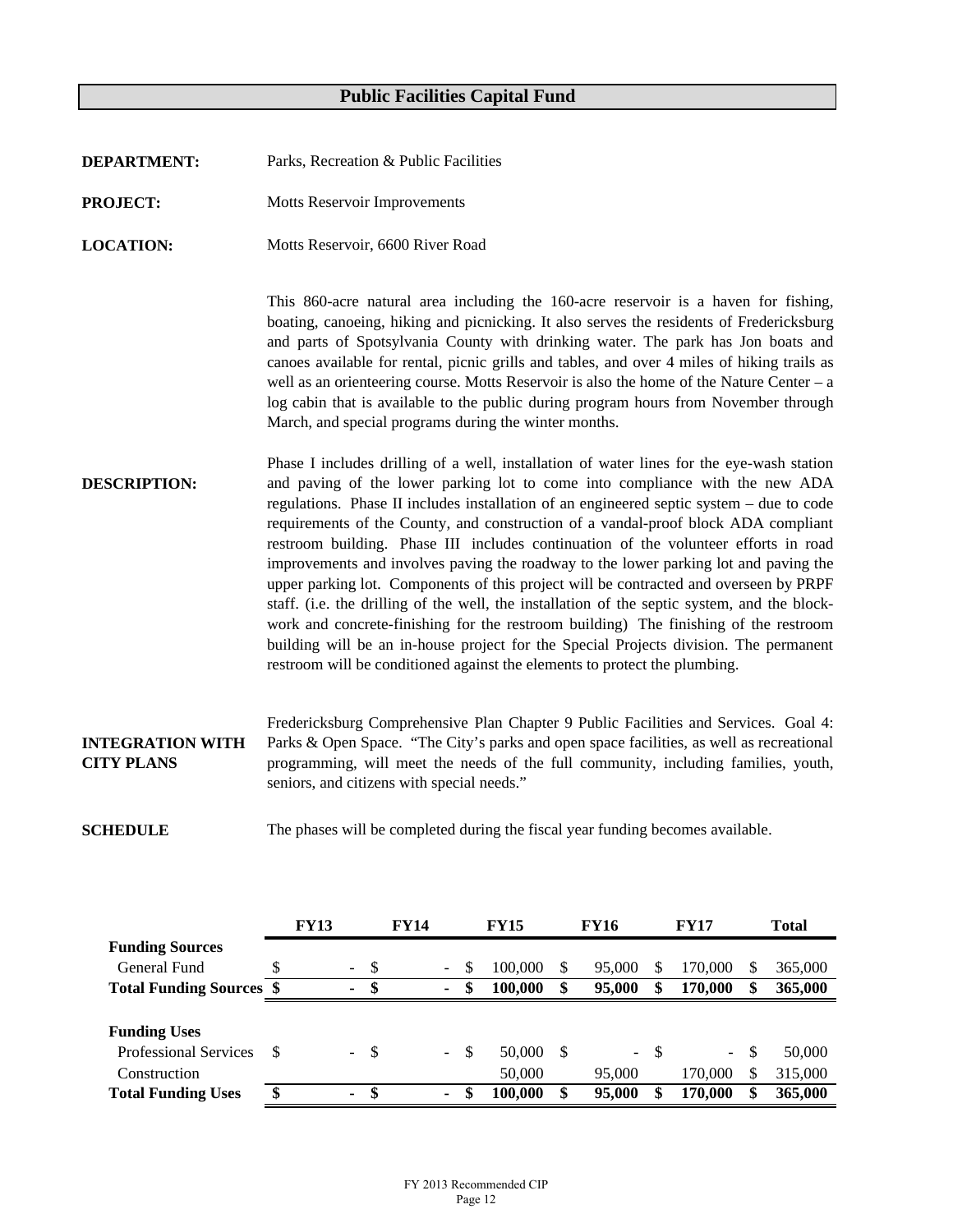| <b>DEPARTMENT:</b>                           | Parks, Recreation & Public Facilities                                                                                                                                                                                                                                                                                                                                                                                                                                                                                                                                                                                                                                                                                                                                                                      |  |  |  |  |  |  |  |  |
|----------------------------------------------|------------------------------------------------------------------------------------------------------------------------------------------------------------------------------------------------------------------------------------------------------------------------------------------------------------------------------------------------------------------------------------------------------------------------------------------------------------------------------------------------------------------------------------------------------------------------------------------------------------------------------------------------------------------------------------------------------------------------------------------------------------------------------------------------------------|--|--|--|--|--|--|--|--|
| <b>PROJECT:</b>                              | <b>Memorial Park Restrooms</b>                                                                                                                                                                                                                                                                                                                                                                                                                                                                                                                                                                                                                                                                                                                                                                             |  |  |  |  |  |  |  |  |
| <b>LOCATION:</b>                             | Memorial Park, corner of Kenmore and Mary Ball Streets                                                                                                                                                                                                                                                                                                                                                                                                                                                                                                                                                                                                                                                                                                                                                     |  |  |  |  |  |  |  |  |
| <b>DESCRIPTION:</b>                          | Memorial Park is located on the corner of Kenmore Ave. and Mary Ball St. Memorial<br>Park is equipped with 2 unlighted tennis courts and 6 tennis courts that are lighted from<br>dusk - 10 pm throughout the year, as well as a tennis practice wall, basketball court,<br>youth soccer field, children's play equipment, and a toddler play area.<br>Memorial Park has undergone playground enhancements for the last several years in<br>order to support the number of citizens who frequent the park. There is currently no<br>permanent restrooms available at the Park site and due to the increased usage it would<br>eleviate a monthly rental charge of portable restrooms and create a permanent fixture to<br>add value and convenience to those who experience this park throughout the year. |  |  |  |  |  |  |  |  |
| <b>INTEGRATION WITH</b><br><b>CITY PLANS</b> | Fredericksburg Comprehensive Plan Chapter 9 Public Facilities and Services. Goal 4:<br>Parks & Open Space. "The City's parks and open space facilities, as well as recreational<br>programming, will meet the needs of the full community, including families, youth,<br>seniors, and citizens with special needs."                                                                                                                                                                                                                                                                                                                                                                                                                                                                                        |  |  |  |  |  |  |  |  |

**SCHEDULE** The phases will be completed during the fiscal year funding becomes available.

|                                 | <b>FY13</b>    | <b>FY14</b> |  | <b>FY15</b>    |              |         | <b>FY16</b> |   | <b>FY17</b> | <b>Total</b>  |         |  |
|---------------------------------|----------------|-------------|--|----------------|--------------|---------|-------------|---|-------------|---------------|---------|--|
| <b>Funding Sources</b>          |                |             |  |                |              |         |             |   |             |               |         |  |
| General Fund                    | $\blacksquare$ | - \$        |  | $\sim$         | S            | 100,000 | 95,000      |   | 170,000     | S             | 365,000 |  |
| <b>Total Funding Sources \$</b> | ۰              | -S          |  | ٠              |              | 100,000 | 95,000      | S | 170,000     | \$            | 365,000 |  |
|                                 |                |             |  |                |              |         |             |   |             |               |         |  |
| <b>Funding Uses</b>             |                |             |  |                |              |         |             |   |             |               |         |  |
| <b>Professional Services</b>    | $\sim$         | - \$        |  | $\sim$ .       | $\mathbb{S}$ | 50,000  | $- S$       |   | $\sim$      | <sup>\$</sup> | 50,000  |  |
| Construction                    |                |             |  |                |              | 50,000  | 95,000      |   | 170,000     | S             | 315,000 |  |
| <b>Total Funding Uses</b>       | ٠              | S           |  | $\blacksquare$ |              | 100,000 | 95,000      |   | 170,000     | \$            | 365,000 |  |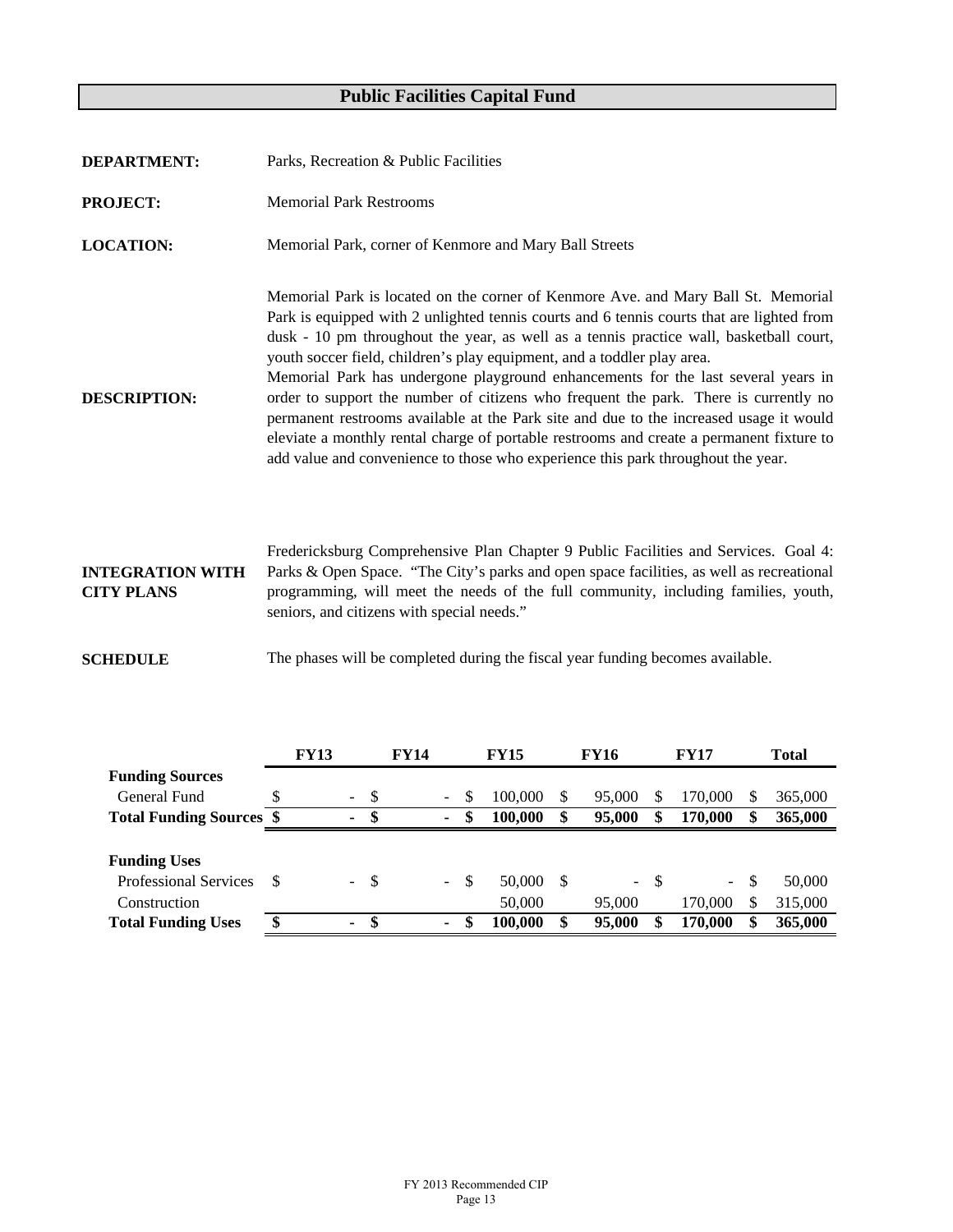| <b>DEPARTMENT:</b>                           | Parks, Recreation & Public Facilities                                                                                                                                                                                                                                                                                                                                                                                                                                                                                                                                                                                                                                                                                                                                                                                                                                    |
|----------------------------------------------|--------------------------------------------------------------------------------------------------------------------------------------------------------------------------------------------------------------------------------------------------------------------------------------------------------------------------------------------------------------------------------------------------------------------------------------------------------------------------------------------------------------------------------------------------------------------------------------------------------------------------------------------------------------------------------------------------------------------------------------------------------------------------------------------------------------------------------------------------------------------------|
| <b>PROJECT:</b>                              | <b>Old Mill Park Restrooms</b>                                                                                                                                                                                                                                                                                                                                                                                                                                                                                                                                                                                                                                                                                                                                                                                                                                           |
| <b>LOCATION:</b>                             | Old Mill Park is located on Caroline Street.                                                                                                                                                                                                                                                                                                                                                                                                                                                                                                                                                                                                                                                                                                                                                                                                                             |
| <b>DESCRIPTION:</b>                          | Old Mill Park is equipped with two unlighted soccer fields, three covered shelters with<br>picnic tables and grills, two horseshoe pits, two playground areas, a maintenance<br>building with restrooms and plenty of riverside views for those wishing to fish, bird<br>watch or picnic by the Rappahannock. This request for expansion of the current<br>restrooms will allow for handicap-accessible stalls and sinks, and the creation of a paved<br>parking area in the gravel parking lot, along with a paved path to the restrooms and<br>Shelter D, which would bring this park into compliance with the new ADA regulations<br>concerning park amenities. This expansion of our permanent structure would provide a<br>much improved lavatory service to the park handicapped users and eliminate the<br>monthly rental fee for the portable handicap restroom. |
| <b>INTEGRATION WITH</b><br><b>CITY PLANS</b> | Fredericksburg Comprehensive Plan Chapter 9 Public Facilities and Services. Goal 4:<br>Parks & Open Space. "The City's parks and open space facilities, as well as recreational<br>programming, will meet the needs of the full community, including families, youth,<br>seniors, and citizens with special needs."                                                                                                                                                                                                                                                                                                                                                                                                                                                                                                                                                      |
| <b>SCHEDULE</b>                              | The phases will be completed during the fiscal year funding becomes available.                                                                                                                                                                                                                                                                                                                                                                                                                                                                                                                                                                                                                                                                                                                                                                                           |

|                                 |     | <b>FY13</b> |               | <b>FY14</b> |        |      | <b>FY15</b> |      | <b>FY16</b>    |               | <b>FY17</b> |          |               | Total  |
|---------------------------------|-----|-------------|---------------|-------------|--------|------|-------------|------|----------------|---------------|-------------|----------|---------------|--------|
| <b>Funding Sources</b>          |     |             |               |             |        |      |             |      |                |               |             |          |               |        |
| General Fund                    |     |             | -8<br>$\sim$  |             | $\sim$ | - \$ | 75,000      | S    | $\sim$         | <sup>\$</sup> |             | $\sim$   | -S            | 75,000 |
| <b>Total Funding Sources \$</b> |     |             | ٠             |             | $\sim$ | -S   | 75,000      | \$   | $\blacksquare$ | S             |             | ۰        | S             | 75,000 |
|                                 |     |             |               |             |        |      |             |      |                |               |             |          |               |        |
| <b>Funding Uses</b>             |     |             |               |             |        |      |             |      |                |               |             |          |               |        |
| <b>Professional Services</b>    |     |             | -\$<br>$\sim$ |             | $\sim$ | - \$ | 10,000      | - \$ | $\sim$         | -\$           |             | $\equiv$ | <sup>\$</sup> | 10,000 |
| Construction                    |     |             | -             |             |        |      | 65,000      |      | -              |               |             | $\sim$   | \$            | 65,000 |
| <b>Total Funding Uses</b>       | \$. |             | \$.<br>٠      |             | $\sim$ | \$.  | 75,000      |      | $\blacksquare$ | S             |             | ٠        | \$            | 75,000 |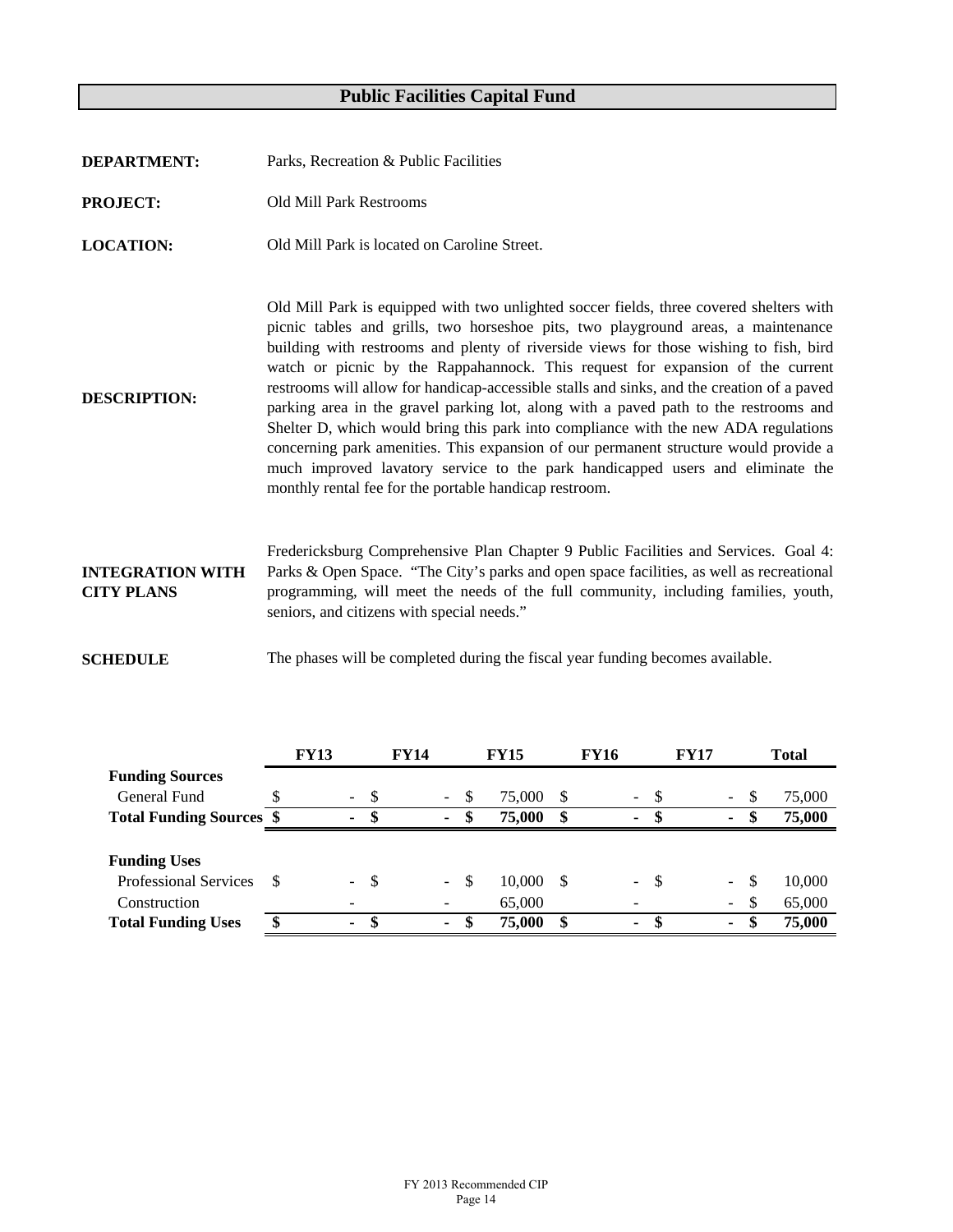| <b>DEPARTMENT:</b>                           | Parks, Recreation & Public Facilities                                                                                                                                                                                                                                                                                                                                                                                                                                                                                                                                                                                                                                                                                                                                                                                                                                                                                                                                                                                                                                                                                                                                                                                                                                                                                                                                                                                                                                                                                                                     |
|----------------------------------------------|-----------------------------------------------------------------------------------------------------------------------------------------------------------------------------------------------------------------------------------------------------------------------------------------------------------------------------------------------------------------------------------------------------------------------------------------------------------------------------------------------------------------------------------------------------------------------------------------------------------------------------------------------------------------------------------------------------------------------------------------------------------------------------------------------------------------------------------------------------------------------------------------------------------------------------------------------------------------------------------------------------------------------------------------------------------------------------------------------------------------------------------------------------------------------------------------------------------------------------------------------------------------------------------------------------------------------------------------------------------------------------------------------------------------------------------------------------------------------------------------------------------------------------------------------------------|
| <b>PROJECT:</b>                              | Pathway - Embrey Dam                                                                                                                                                                                                                                                                                                                                                                                                                                                                                                                                                                                                                                                                                                                                                                                                                                                                                                                                                                                                                                                                                                                                                                                                                                                                                                                                                                                                                                                                                                                                      |
| <b>LOCATION:</b>                             | Right-of-way along the Rappahannock Canal                                                                                                                                                                                                                                                                                                                                                                                                                                                                                                                                                                                                                                                                                                                                                                                                                                                                                                                                                                                                                                                                                                                                                                                                                                                                                                                                                                                                                                                                                                                 |
| <b>DESCRIPTION:</b>                          | This project entails establishing an independent trail on its own right-of-way along the<br>Rappahannock Canal, past the Embrey Dam site, to Celebrate Virginia. Fredericksburg<br>Pathways, the city's comprehensive bicycle/foot trail plan adopted in January, 2006,<br>identifies the Embrey Dam/Rappahannock River Trail as part of the city's future<br>network of trails. The plan further specifies as one of its four main goals "to improve its<br>overall transportation system by developing a network of routes for bicycle/foot traffic,"<br>and particularly to "provide for the use of abandoned railroad and utilities rights-of-<br>way." This trail provides access to the Rappahannock River along its length and also a<br>connection between Celebrate Virginia and the downtown area. Removal of the Embrey<br>Dam has opened the potential for establishing a multi-use path between the existing<br>Canal Path Trail and the tourism destination of Celebrate Virginia. The link across Fall<br>Hill Avenue is planned to be established with a culvert when the roadway bridge is<br>replaced. Additional considerations will be wetlands and drainage provisions as the trail<br>is established along the river. Care must be taken not to compromise historic resources<br>such as the remaining dam structures and any remnants of the old canal. The city will<br>need to obtain right-of-way from property owners along the trail.<br>The Embry Dam/Rappahannock River Trail is currently a heavily used unimproved trail. |
| <b>INTEGRATION WITH</b><br><b>CITY PLANS</b> | Fredericksburg Comprehensive Plan, Chapter 8 Transportation. Policy 11. "Provide a<br>coordinated system of bicycle / foot trails throughout the community."<br>Virginia Outdoors Plan, Unmet Recreation Needs 2007.                                                                                                                                                                                                                                                                                                                                                                                                                                                                                                                                                                                                                                                                                                                                                                                                                                                                                                                                                                                                                                                                                                                                                                                                                                                                                                                                      |
| <b>SCHEDULE</b>                              | The phases will be completed during the fiscal year funding becomes available.                                                                                                                                                                                                                                                                                                                                                                                                                                                                                                                                                                                                                                                                                                                                                                                                                                                                                                                                                                                                                                                                                                                                                                                                                                                                                                                                                                                                                                                                            |

|                                 |   | <b>FY13</b>    |               | <b>FY14</b> |          |               | <b>FY15</b> |   | <b>FY16</b> |          | <b>FY17</b> |     | <b>Total</b> |
|---------------------------------|---|----------------|---------------|-------------|----------|---------------|-------------|---|-------------|----------|-------------|-----|--------------|
| <b>Funding Sources</b>          |   |                |               |             |          |               |             |   |             |          |             |     |              |
| General Fund                    |   | $\sim$         | <sup>\$</sup> |             | $\sim$   | S             | 80,000      |   | 40,000      | S        | 420,000     | S   | 540,000      |
| <b>Total Funding Sources \$</b> |   | $\blacksquare$ | \$            |             | $\sim$   | \$            | 80,000      |   | 40,000      | \$       | 420,000     | \$  | 540,000      |
|                                 |   |                |               |             |          |               |             |   |             |          |             |     |              |
| <b>Funding Uses</b>             |   |                |               |             |          |               |             |   |             |          |             |     |              |
| <b>Professional Services</b>    |   | $\sim$ $^{-1}$ | -\$           |             | $\equiv$ | <sup>\$</sup> | 60,000      |   | 40,000      | <b>S</b> | $\sim$      | \$. | 100,000      |
| Construction                    |   |                |               |             |          |               | 20,000      |   |             |          | 420,000     | \$  | 440,000      |
| <b>Total Funding Uses</b>       | œ | ۰.             | -\$           |             | $\sim$   | -SS           | 80,000      | S | 40,000      | \$       | 420,000     | \$  | 540,000      |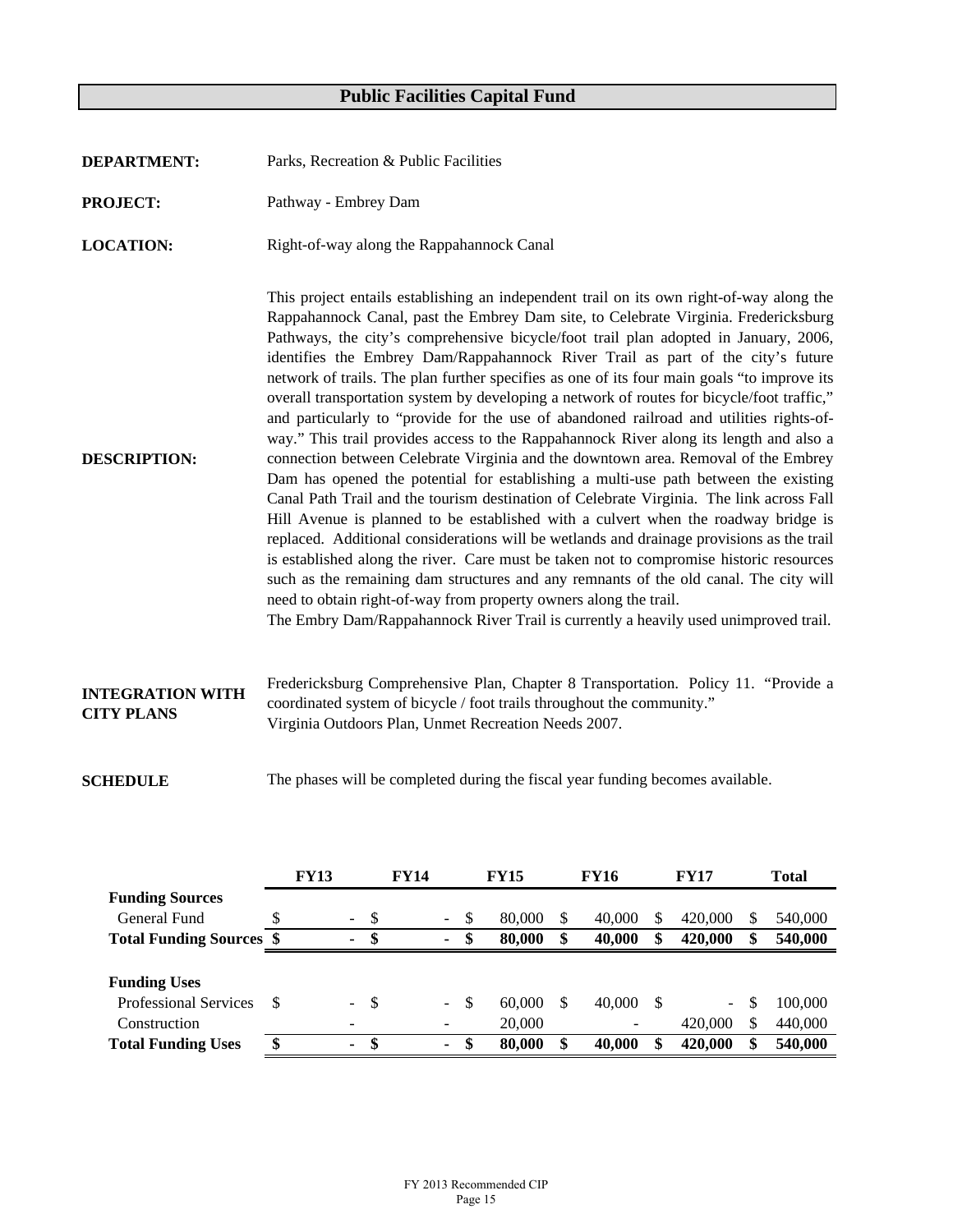| <b>DEPARTMENT:</b>                           | Parks, Recreation & Public Facilities                                                                                                                                                                                                                                                                                                                                                                                                                                                                                                                                                                                                                                    |
|----------------------------------------------|--------------------------------------------------------------------------------------------------------------------------------------------------------------------------------------------------------------------------------------------------------------------------------------------------------------------------------------------------------------------------------------------------------------------------------------------------------------------------------------------------------------------------------------------------------------------------------------------------------------------------------------------------------------------------|
| <b>PROJECT:</b>                              | Pathway - VCR Trail                                                                                                                                                                                                                                                                                                                                                                                                                                                                                                                                                                                                                                                      |
| <b>LOCATION:</b>                             | City Right-of-Way                                                                                                                                                                                                                                                                                                                                                                                                                                                                                                                                                                                                                                                        |
| <b>DESCRIPTION:</b>                          | The trail will consist of a shared-use asphalt pathway approximately 3.5 miles in length,<br>beginning at the old train station and following the Virginia Central Railroad right-of-<br>way to the western city limit near the southern edge of the Idlewild subdivision. The<br>trail will require bridging for crossing terrain gaps and streams, information panels, and<br>crossing features for Route 1 and the Blue-Gray Highway. The trail will connect a<br>number of subdivisions and neighborhoods to the downtown area, and has the potential<br>to be the initial leg of a long-distance trail along the VCR right-of-way from<br>Fredericksburg to Orange. |
| <b>INTEGRATION WITH</b><br><b>CITY PLANS</b> | Fredericksburg Comprehensive Plan, Chapter 8 Transportation. Policy 11. "Provide a<br>coordinated system of bicycle / foot trails throughout the community."<br>Virginia Outdoors Plan, Unmet Recreation Needs 2007.                                                                                                                                                                                                                                                                                                                                                                                                                                                     |
| <b>SCHEDULE</b>                              | The phases will be completed during the fiscal year funding becomes available.                                                                                                                                                                                                                                                                                                                                                                                                                                                                                                                                                                                           |

|                                 | <b>FY13</b> |                   | <b>FY14</b> |              |      | <b>FY15</b>    |        | <b>FY16</b> |        |      | <b>FY17</b> |    | Total       |
|---------------------------------|-------------|-------------------|-------------|--------------|------|----------------|--------|-------------|--------|------|-------------|----|-------------|
| <b>Funding Sources</b>          |             |                   |             |              |      |                |        |             |        |      |             |    |             |
| <b>Grant Funding</b>            | 1,650,000   | <b>S</b>          |             | $\sim$ $-$   | -S   | $\sim$         | -S     |             | $\sim$ | - \$ |             |    | \$1,650,000 |
| <b>Total Funding Sources \$</b> | 1,650,000   | $\boldsymbol{\$}$ |             | ٠            | -\$  | $\blacksquare$ | S      |             | $\sim$ | -8   |             |    | \$1,650,000 |
|                                 |             |                   |             |              |      |                |        |             |        |      |             |    |             |
| <b>Funding Uses</b>             |             |                   |             |              |      |                |        |             |        |      |             |    |             |
| <b>Professional Services</b>    | 100,000     | -S                |             | $\mathbf{r}$ | - \$ |                | $-$ \$ |             | $\sim$ | - \$ |             | \$ | 100,000     |
| Construction                    | 1,550,000   |                   |             |              |      |                |        |             |        |      |             |    | \$1,550,000 |
| <b>Total Funding Uses</b>       | 1,650,000   | \$                |             | ۰            | \$   | $\blacksquare$ |        |             | $\sim$ |      |             |    | \$1,650,000 |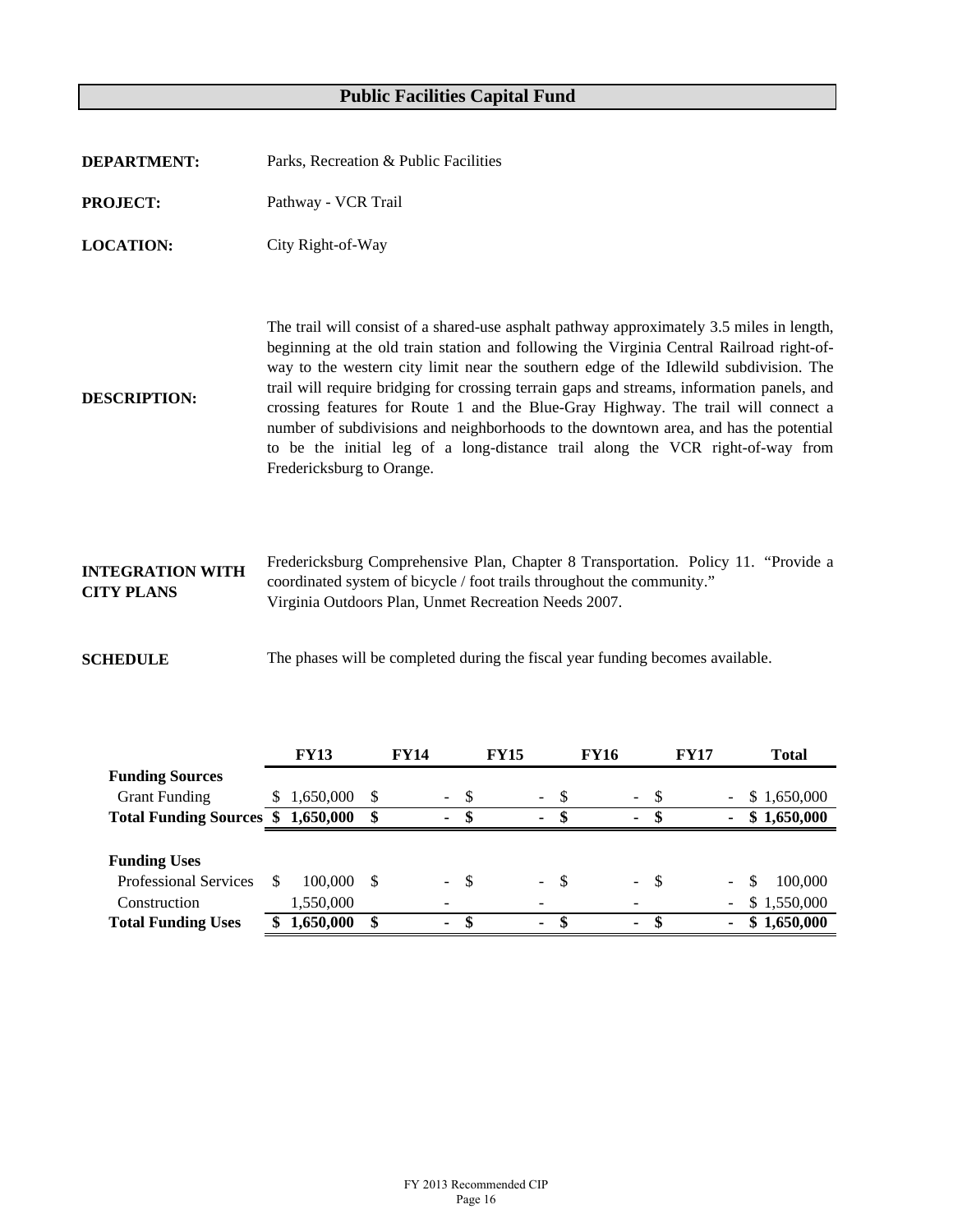| <b>DEPARTMENT:</b>                           | Parks, Recreation & Public Facilities                                                                                                                                                                                                                                                                                                        |
|----------------------------------------------|----------------------------------------------------------------------------------------------------------------------------------------------------------------------------------------------------------------------------------------------------------------------------------------------------------------------------------------------|
| <b>PROJECT:</b>                              | Roof Replacements                                                                                                                                                                                                                                                                                                                            |
| <b>LOCATION:</b>                             | Various                                                                                                                                                                                                                                                                                                                                      |
| <b>DESCRIPTION:</b>                          | Due to the age and overall performance of the roofing systems of at least nineteen<br>buildings throughout the City, there is a number items to be repaired and replaced. The<br>initial funding is to replace the roof at Fire Station 1 and the second phase of funding in<br>FY 2015 will replace the highest priority roof at that time. |
| <b>INTEGRATION WITH</b><br><b>CITY PLANS</b> | Chapter 9: Public Facilities & Services<br>Goal 1 – Efficient and Effective Public Services – "The City's public services will be<br>provided in an efficient and effective manner to all residents of the City."                                                                                                                            |
| <b>SCHEDULE</b>                              | The phases will be completed during the fiscal year funding becomes available.                                                                                                                                                                                                                                                               |

|                                 | FY13   |                   | <b>FY14</b> |                |    | <b>FY15</b> |    | FY16 |        |      | FY17 |   | <b>Total</b>  |
|---------------------------------|--------|-------------------|-------------|----------------|----|-------------|----|------|--------|------|------|---|---------------|
| <b>Funding Sources</b>          |        |                   |             |                |    |             |    |      |        |      |      |   |               |
| General Fund                    | 50,000 | S                 |             |                | S  | 200,000     | S. |      | $\sim$ | - \$ |      |   | \$<br>250,000 |
| <b>Total Funding Sources \$</b> | 50,000 | $\boldsymbol{\$}$ |             | $\blacksquare$ | \$ | 200,000     | \$ |      | ۰.     | \$   |      | ٠ | \$<br>250,000 |
|                                 |        |                   |             |                |    |             |    |      |        |      |      |   |               |
| <b>Funding Uses</b>             |        |                   |             |                |    |             |    |      |        |      |      |   |               |
| <b>Professional Services</b>    | 50,000 | S                 |             | Ξ.             | S  | 200,000     | -S |      | $\sim$ | - \$ |      |   | \$<br>250,000 |
| <b>Total Funding Uses</b>       | 50,000 | \$                |             | ٠              | \$ | 200,000     | \$ |      | ۰.     | S    |      | ٠ | \$<br>250,000 |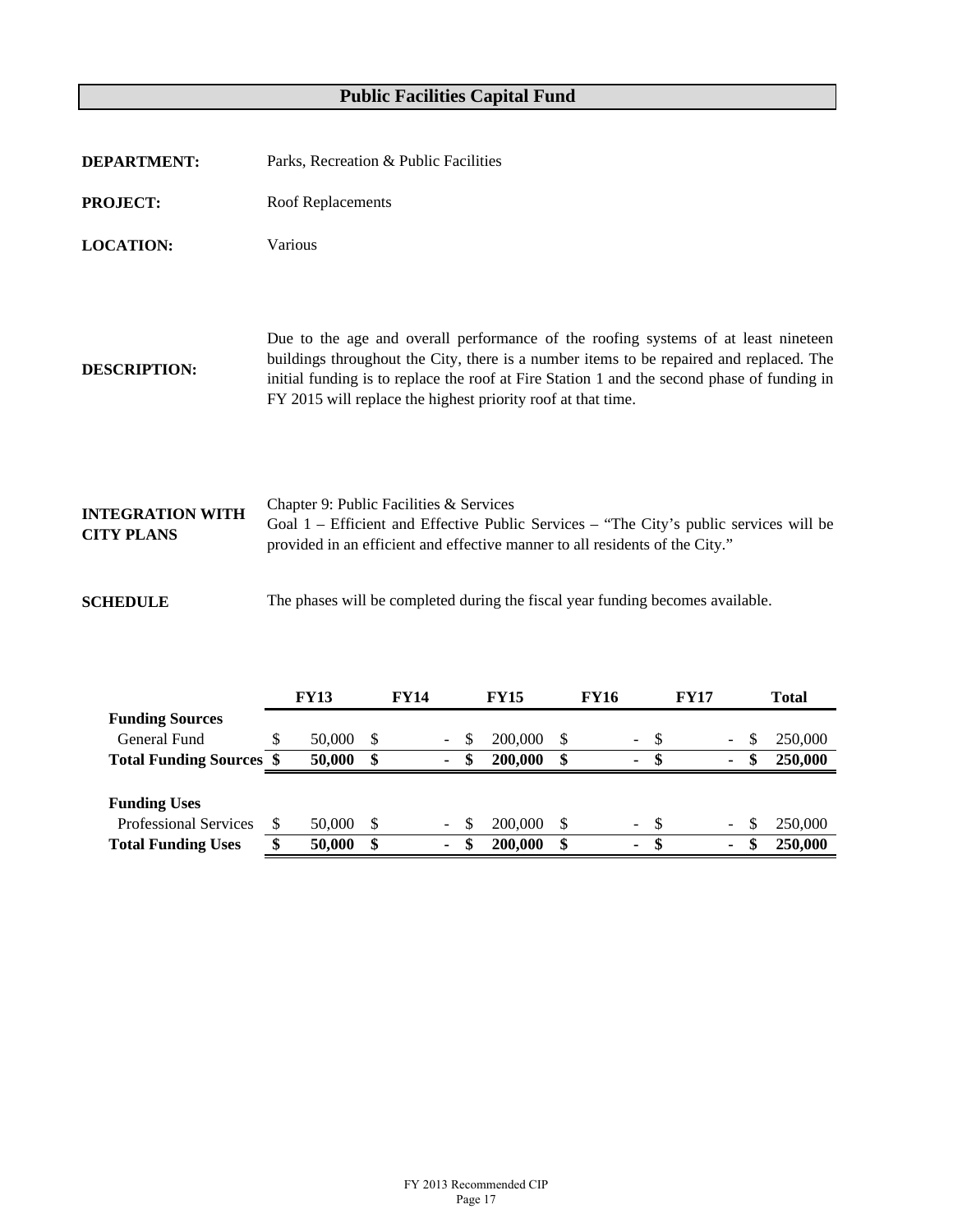| <b>DEPARTMENT:</b>  | Parks, Recreation & Public Facilities                                                                                                                                                                                                                                                                                                                                                                                                                                                                                                                                                                                                                                                            |
|---------------------|--------------------------------------------------------------------------------------------------------------------------------------------------------------------------------------------------------------------------------------------------------------------------------------------------------------------------------------------------------------------------------------------------------------------------------------------------------------------------------------------------------------------------------------------------------------------------------------------------------------------------------------------------------------------------------------------------|
| <b>PROJECT:</b>     | <b>Visitor Center Renovations</b>                                                                                                                                                                                                                                                                                                                                                                                                                                                                                                                                                                                                                                                                |
| <b>LOCATION:</b>    | Visitor Center, 706 Caroline Street                                                                                                                                                                                                                                                                                                                                                                                                                                                                                                                                                                                                                                                              |
| <b>DESCRIPTION:</b> | The Fredericksburg Visitor Center is located at 706 Caroline St., contains 4736 square<br>foot of space and was built in 1880 then renovated in 1976. The current facility<br>consists of a lobby area, theater, restrooms and storage facilities on the first floor with<br>offices on the second and third floors. Phase I involves façade improvements per the<br>design provided as a result of an EDA initiative. The City's investment in the façade<br>improvement will not only provide for a much more attractive looking City Visitor<br>Center, but will also demonstrate the City's support for, and leadership of, an initiative<br>that will transform many store fronts downtown. |

| <b>INTEGRATION WITH</b><br><b>CITY PLANS</b> | Chapter 9: Public Facilities & Services<br>Goal 1 – Efficient and Effective Public Services – "The City's public services will be<br>provided in an efficient and effective manner to all residents of the City." |
|----------------------------------------------|-------------------------------------------------------------------------------------------------------------------------------------------------------------------------------------------------------------------|
|                                              |                                                                                                                                                                                                                   |

**SCHEDULE** The phases will be completed during the fiscal year funding becomes available.

|                                 | <b>FY13</b> |                |      | <b>FY14</b> | <b>FY15</b> |                |      | <b>FY16</b> |                |      | <b>FY17</b> |        |          | <b>Total</b> |
|---------------------------------|-------------|----------------|------|-------------|-------------|----------------|------|-------------|----------------|------|-------------|--------|----------|--------------|
| <b>Funding Sources</b>          |             |                |      |             |             |                |      |             |                |      |             |        |          |              |
| General Fund                    |             | $\sim$         | - \$ | 50,000      |             | $\blacksquare$ | - \$ |             | $\omega$ .     | - \$ |             | $\sim$ | <b>S</b> | 50,000       |
| <b>Total Funding Sources \$</b> |             | $\blacksquare$ | -SS  | 50,000      | \$          | $\blacksquare$ | -S   |             | $\blacksquare$ |      |             | $\sim$ | æ        | 50,000       |
|                                 |             |                |      |             |             |                |      |             |                |      |             |        |          |              |
| <b>Funding Uses</b>             |             |                |      |             |             |                |      |             |                |      |             |        |          |              |
| <b>Professional Services</b>    |             | $\sim$ $ \sim$ | - \$ | 50,000      |             | $\sim$         | -\$  |             | $\sim$ $-$     | -8   |             | $\sim$ | S        | 50,000       |
| <b>Total Funding Uses</b>       |             | $\sim$         | -SS  | 50,000      |             | ۰              | -SS  |             | $\sim$         | - \$ |             | ۰.     |          | 50,000       |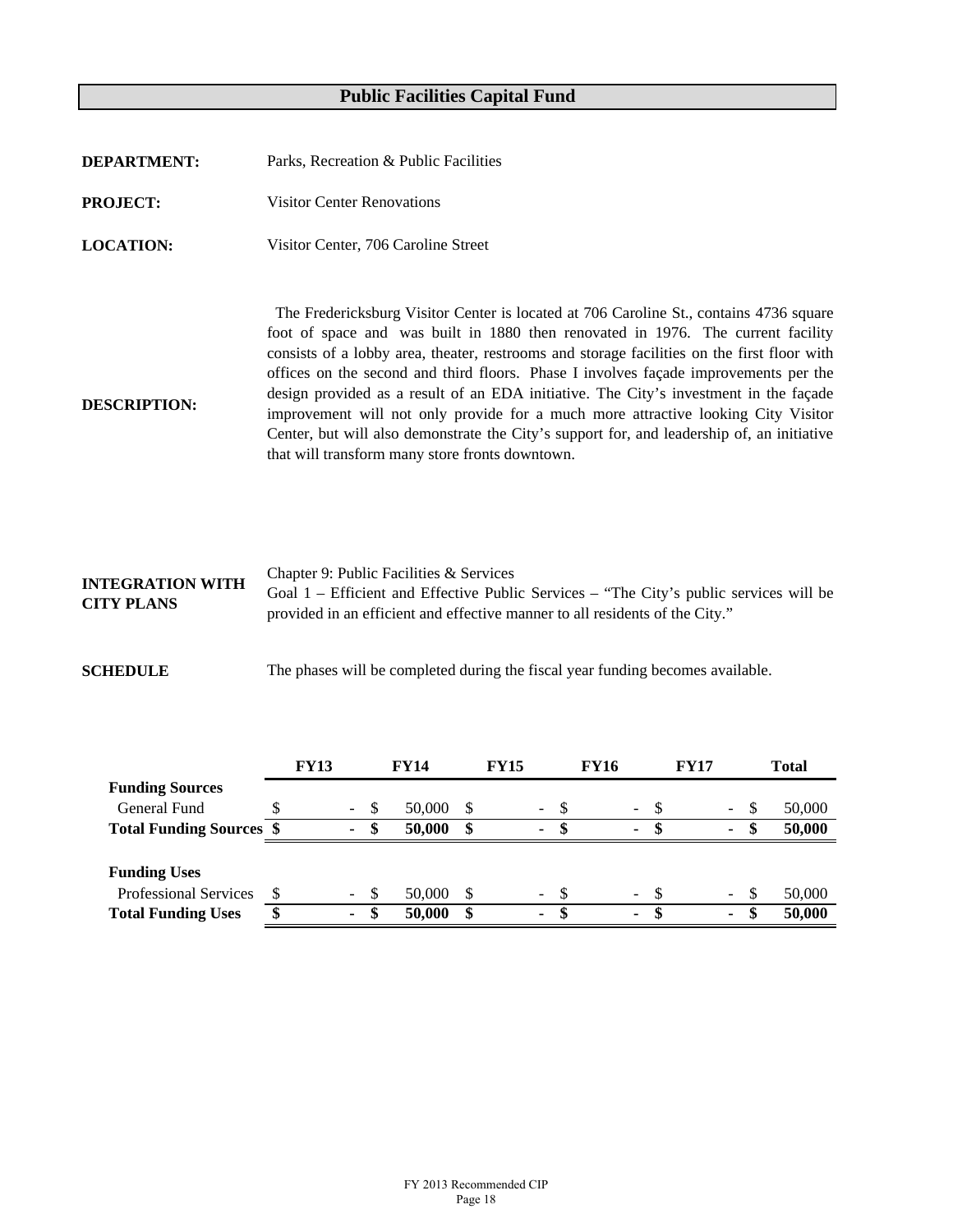| <b>DEPARTMENT:</b>                           | Parks, Recreation & Public Facilities                                                                                                                                                                                                                           |
|----------------------------------------------|-----------------------------------------------------------------------------------------------------------------------------------------------------------------------------------------------------------------------------------------------------------------|
| <b>PROJECT:</b>                              | Central Rappahannock Regional Library                                                                                                                                                                                                                           |
| <b>LOCATION:</b>                             | Library Headquarters, Caroline Street                                                                                                                                                                                                                           |
| <b>DESCRIPTION:</b>                          | The City of Fredericksburg Library headquarters need to be renovated to become a more<br>user friendly and modern space. As part of this renovation, the space will be designed to<br>place books by section in a way that is most conducive for library users. |
| <b>INTEGRATION WITH</b><br><b>CITY PLANS</b> | Fredericksburg Comprehensive Plan, Chapter 9: Public Facilities & Services, Goal 1 –<br>Efficient and Effective Public Services – "The City's public services will be provided in<br>an efficient and effective manner to all residents of the City."           |
| <b>SCHEDULE</b>                              | The Moss Free Clinic is performing the renovations and operations of the project.                                                                                                                                                                               |
|                                              |                                                                                                                                                                                                                                                                 |

|                                 | <b>FY13</b> |              | <b>FY14</b> |                |    | <b>FY15</b> |        |     | <b>FY16</b> |        |    | <b>FY17</b> |                          |     | <b>Total</b> |
|---------------------------------|-------------|--------------|-------------|----------------|----|-------------|--------|-----|-------------|--------|----|-------------|--------------------------|-----|--------------|
| <b>Funding Sources</b>          |             |              |             |                |    |             |        |     |             |        |    |             |                          |     |              |
| General Fund                    | 42,000      | <sup>8</sup> |             | $\sim$ .       |    |             | $\sim$ |     |             | $\sim$ |    |             | $\sim 100$               | -S  | 42,000       |
| <b>Total Funding Sources \$</b> | 42,000      | \$           |             | $\blacksquare$ | S  |             | ٠      |     |             | $\sim$ | -S |             | ٠                        | \$. | 42,000       |
|                                 |             |              |             |                |    |             |        |     |             |        |    |             |                          |     |              |
| <b>Funding Uses</b>             |             |              |             |                |    |             |        |     |             |        |    |             |                          |     |              |
| <b>Professional Services</b>    | 42,000      |              |             | $\omega$ .     | S. |             | ÷.     | -\$ |             | $\sim$ | -8 |             | $\overline{\phantom{a}}$ | -S  | 42,000       |
| <b>Total Funding Uses</b>       | 42,000      | S            |             | ٠              | S  |             | ۰      |     |             |        |    |             | ٠                        | S   | 42,000       |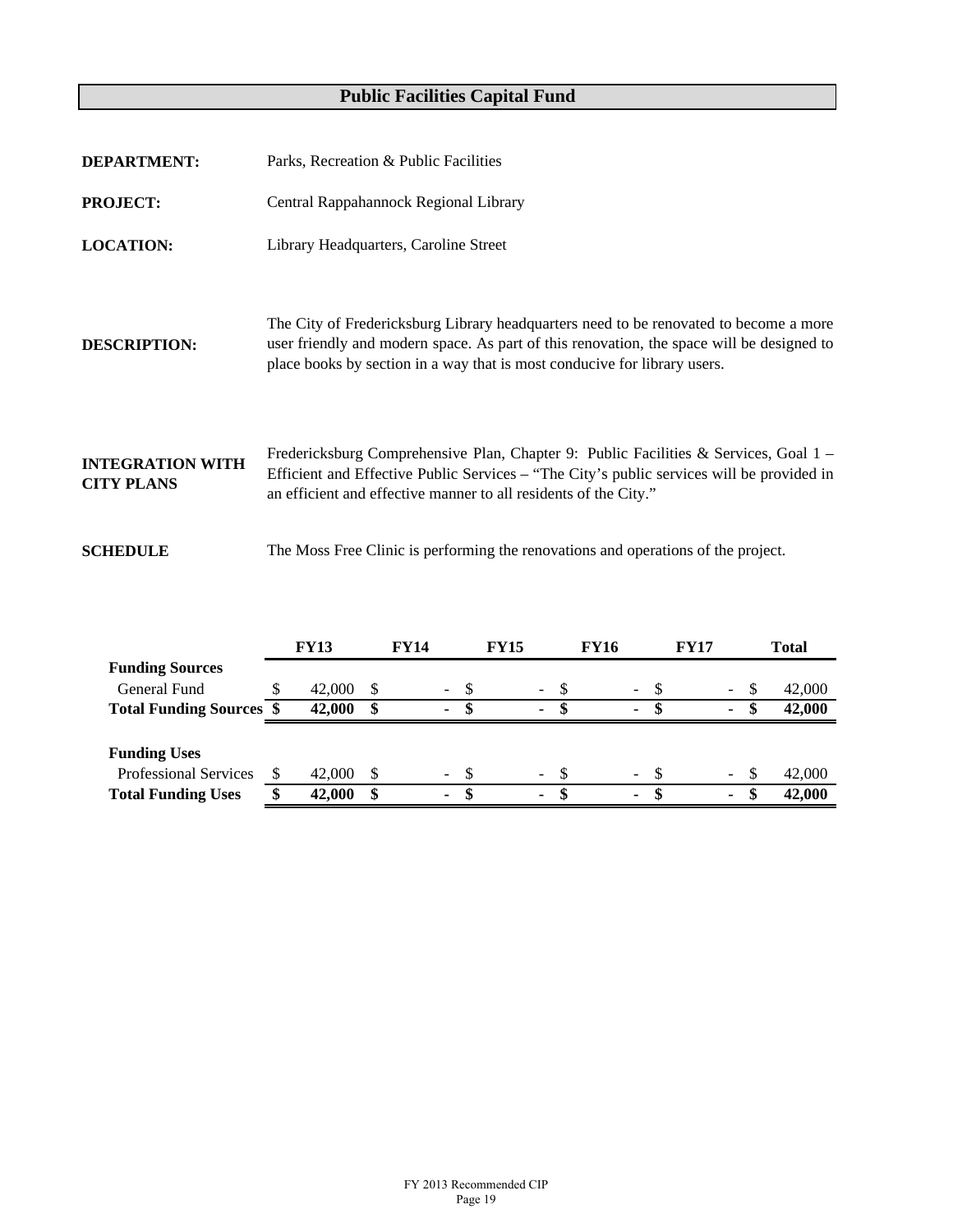| <b>PROJECT:</b>                              | Moss Free Clinic Capital |                                                                                   |                 |             |             |                                                                                                                                                                                     |
|----------------------------------------------|--------------------------|-----------------------------------------------------------------------------------|-----------------|-------------|-------------|-------------------------------------------------------------------------------------------------------------------------------------------------------------------------------------|
| <b>LOCATION:</b>                             |                          | Moss Free Clinic, 1301 Sam Perry Boulevard                                        |                 |             |             |                                                                                                                                                                                     |
| <b>DESCRIPTION:</b>                          |                          | Moss Free Clinic for their capital campaign.                                      |                 |             |             | This is the final year of five years for the pledge from the City of Fredericksburg to the                                                                                          |
| <b>INTEGRATION WITH</b><br><b>CITY PLANS</b> |                          | an efficient and effective manner to all residents of the City."                  |                 |             |             | Fredericksburg Comprehensive Plan, Chapter 9: Public Facilities & Services, Goal $1 -$<br>Efficient and Effective Public Services - "The City's public services will be provided in |
| <b>SCHEDULE</b>                              |                          | The Moss Free Clinic is performing the renovations and operations of the project. |                 |             |             |                                                                                                                                                                                     |
| <b>Funding Sources</b>                       | <b>FY13</b>              | <b>FY14</b>                                                                       | <b>FY15</b>     | <b>FY16</b> | <b>FY17</b> | <b>Total</b>                                                                                                                                                                        |
| <b>General Fund</b>                          | \$<br>42,000             | \$                                                                                | \$              | \$          | \$          | \$<br>42,000                                                                                                                                                                        |
| <b>Total Funding Sources</b>                 | \$<br>42,000             | \$                                                                                | $\overline{\$}$ | \$          | \$          | \$<br>42,000                                                                                                                                                                        |
|                                              |                          |                                                                                   |                 |             |             |                                                                                                                                                                                     |

| <b>Funding Uses</b>          |        |        |        |                 |  |        |
|------------------------------|--------|--------|--------|-----------------|--|--------|
| <b>Professional Services</b> | 42,000 | $\sim$ | $\sim$ | $\sim$ 10 $\pm$ |  | 42,000 |
| <b>Total Funding Uses</b>    | 42,000 |        |        |                 |  | 42,000 |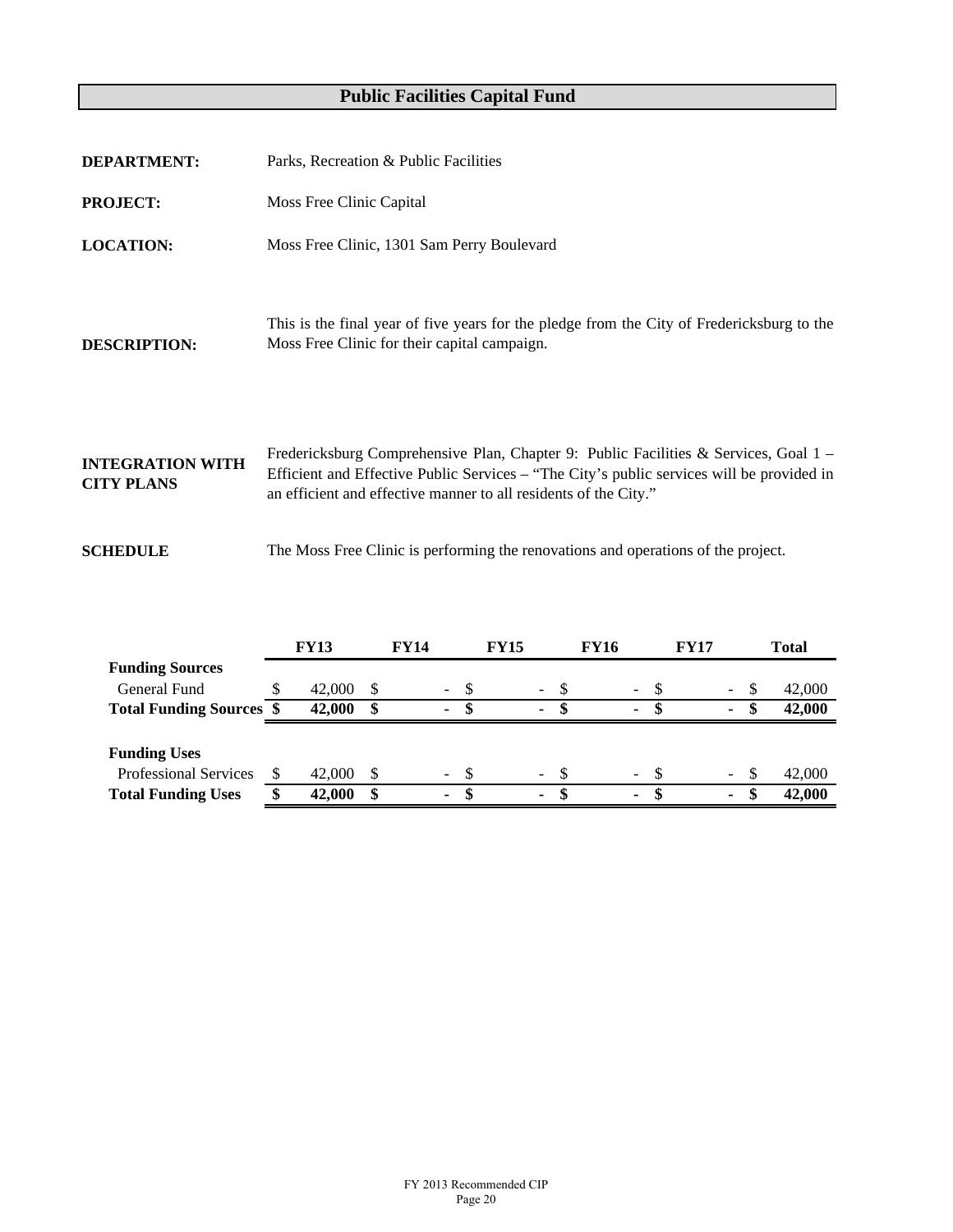| <b>Public Works Capital</b>               |               | FY 2013                  |               | FY 2014                  |               | FY 2015     |               | <b>FY 2016</b>           |               | FY 2017        |               | <b>FY 20XX</b> |
|-------------------------------------------|---------------|--------------------------|---------------|--------------------------|---------------|-------------|---------------|--------------------------|---------------|----------------|---------------|----------------|
|                                           |               |                          |               |                          |               |             |               |                          |               |                |               |                |
| <b>Asphalt and Concrete Repairs</b>       | \$            | 800,000                  | \$            | 800,000                  | $\mathcal{S}$ | 800,000     | $\mathcal{S}$ | 850,000                  | \$            | 900,000        | $\mathbb{S}$  |                |
| Bridge - Chatham Bridge                   |               |                          |               | 100,000                  |               |             |               |                          |               |                |               |                |
| Bridge - Fall Hill Avenue over Canal      |               | 2,100,000                |               | $\overline{\phantom{a}}$ |               |             |               |                          |               |                |               |                |
| Bridge - Route 1 over Canal               |               |                          |               |                          |               | 75,000      |               | 750,000                  |               | 231,800        |               | 3,500,000      |
| <b>Culvert Replacement</b>                |               | 100,000                  |               | 150,000                  |               | 200,000     |               | 200,000                  |               | 200,000        |               | 200,000        |
| <b>Downtown Streetscape Renovations</b>   |               | $\overline{\phantom{a}}$ |               |                          |               | 50,000      |               |                          |               | 50,000         |               |                |
| Lafayette Boulevard Pedestrian Safety     |               | $\overline{\phantom{a}}$ |               | $\overline{\phantom{a}}$ |               |             |               | $\overline{\phantom{a}}$ |               |                |               | 500,000        |
| Lafayette Boulevard at Kenmore Roundabout |               | 75,000                   |               | $\overline{\phantom{a}}$ |               |             |               |                          |               |                |               |                |
| Princess Anne Street Improvements         |               |                          |               | $\blacksquare$           |               | 65,000      |               |                          |               | 888,054        |               |                |
| <b>Riverfront Park</b>                    |               | 200,000                  |               | $\overline{\phantom{a}}$ |               |             |               | $\overline{\phantom{a}}$ |               | 2,000,000      |               |                |
| Signals - Route 3                         |               | $\overline{\phantom{a}}$ |               | $\overline{\phantom{a}}$ |               |             |               | $\overline{\phantom{a}}$ |               | 1,325,000      |               |                |
|                                           |               |                          |               |                          |               |             |               |                          |               |                |               |                |
| <b>Total</b>                              | $\mathbf{\$}$ | 3,275,000                | $\mathbf{\$}$ | 1,050,000                |               | \$1,190,000 | $\mathbf{\$}$ | 1,800,000                | $\mathbf{\$}$ | 5,594,854      | $\mathbf{\$}$ | 4,200,000      |
| <b>Revenues</b>                           |               |                          |               |                          |               |             |               |                          |               |                |               |                |
| <b>RSTP</b> Project Grant                 |               |                          |               |                          |               |             |               |                          |               |                |               |                |
| <b>Other Grants</b>                       | \$            | 985,955                  |               |                          | $\mathbb{S}$  | 140,000     | $\mathcal{S}$ | 750,000                  | \$            | 2,444,854      |               |                |
| <b>DMV</b> Overweight Tickets             |               | 25,000                   |               | 25,000                   |               | 25,000      |               | 25,000                   |               | 25,000         |               |                |
| <b>Motor Fuels Tax</b>                    |               | 789,000                  |               |                          |               |             |               |                          |               |                |               |                |
| <b>Interest Earnings</b>                  |               | 50,000                   |               |                          |               |             |               |                          |               |                |               |                |
| Prior Year Balance                        |               | 800,000                  |               | $\overline{\phantom{a}}$ |               |             |               |                          |               | $\blacksquare$ |               |                |
| <b>General Fund</b>                       |               | 625,045                  |               | 1,025,000                |               | 1,025,000   |               | 1,025,000                |               | 3,125,000      |               |                |
| <b>Total</b>                              | \$            | 3,275,000                | \$            | 1,050,000                |               | \$1,190,000 | \$            | 1,800,000                | \$            | 5,594,854      | \$            |                |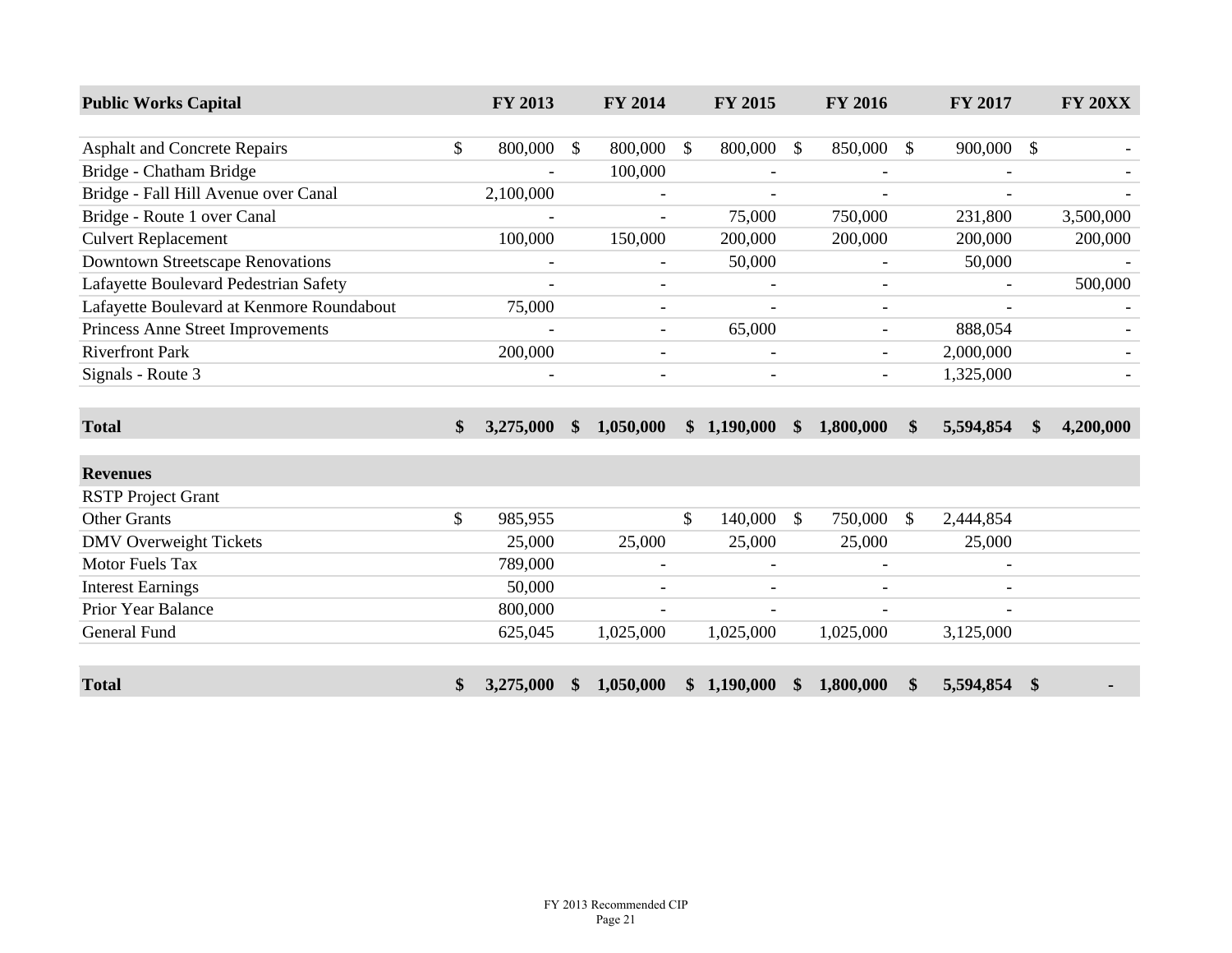| <b>DEPARTMENT:</b>                           | <b>Public Works</b>                                                                                                                                                                                                                                                                                                                                                                              |
|----------------------------------------------|--------------------------------------------------------------------------------------------------------------------------------------------------------------------------------------------------------------------------------------------------------------------------------------------------------------------------------------------------------------------------------------------------|
| <b>PROJECT:</b>                              | <b>Asphalt and Concrete Repairs</b>                                                                                                                                                                                                                                                                                                                                                              |
| <b>LOCATION:</b>                             | City-Wide                                                                                                                                                                                                                                                                                                                                                                                        |
| <b>DESCRIPTION:</b>                          | This funding is allocated each year in the Public Works Capital Fund to allow for City<br>streets to be resurfaced or rebuilt thoughtout the year. Staff does an analysis of street<br>condition and works with Council to determine which streets will receive repair in that<br>year. Along with resurfacing the roadway, concrete work is also performed on the curb,<br>gutter, and sidewalk |
| <b>INTEGRATION WITH</b><br><b>CITY PLANS</b> | City Council Goal #7 - Maintain and advance the development of a surface<br>transportation system that is safe, functional, and attractive for the benefit of motorists,<br>pedestrians, cyclists, and transit riders.                                                                                                                                                                           |
| <b>SCHEDULE</b>                              | The phases will be completed during the fiscal year funding becomes available.                                                                                                                                                                                                                                                                                                                   |

|                                 | <b>FY13</b> | <b>FY14</b> | <b>FY15</b>   | <b>FY16</b> |   | <b>FY17</b> | <b>Total</b>    |
|---------------------------------|-------------|-------------|---------------|-------------|---|-------------|-----------------|
| <b>Funding Sources</b>          |             |             |               |             |   |             |                 |
| General Fund                    | 800,000     | 800,000     | 800,000       | 850,000     | S | 900,000     | \$4.150,000     |
| <b>Total Funding Sources \$</b> | 800,000     | 800,000     | 800,000       | 850,000     | S | 900,000     | 4,150,000<br>\$ |
|                                 |             |             |               |             |   |             |                 |
| <b>Funding Uses</b>             |             |             |               |             |   |             |                 |
| Construction                    | 800,000     | 800,000     | 800,000       | 850,000     | S | 900,000     | \$4.150,000     |
| <b>Total Funding Uses</b>       | 800,000     | 800,000     | \$<br>800,000 | 850,000     | S | 900,000     | 4,150,000<br>\$ |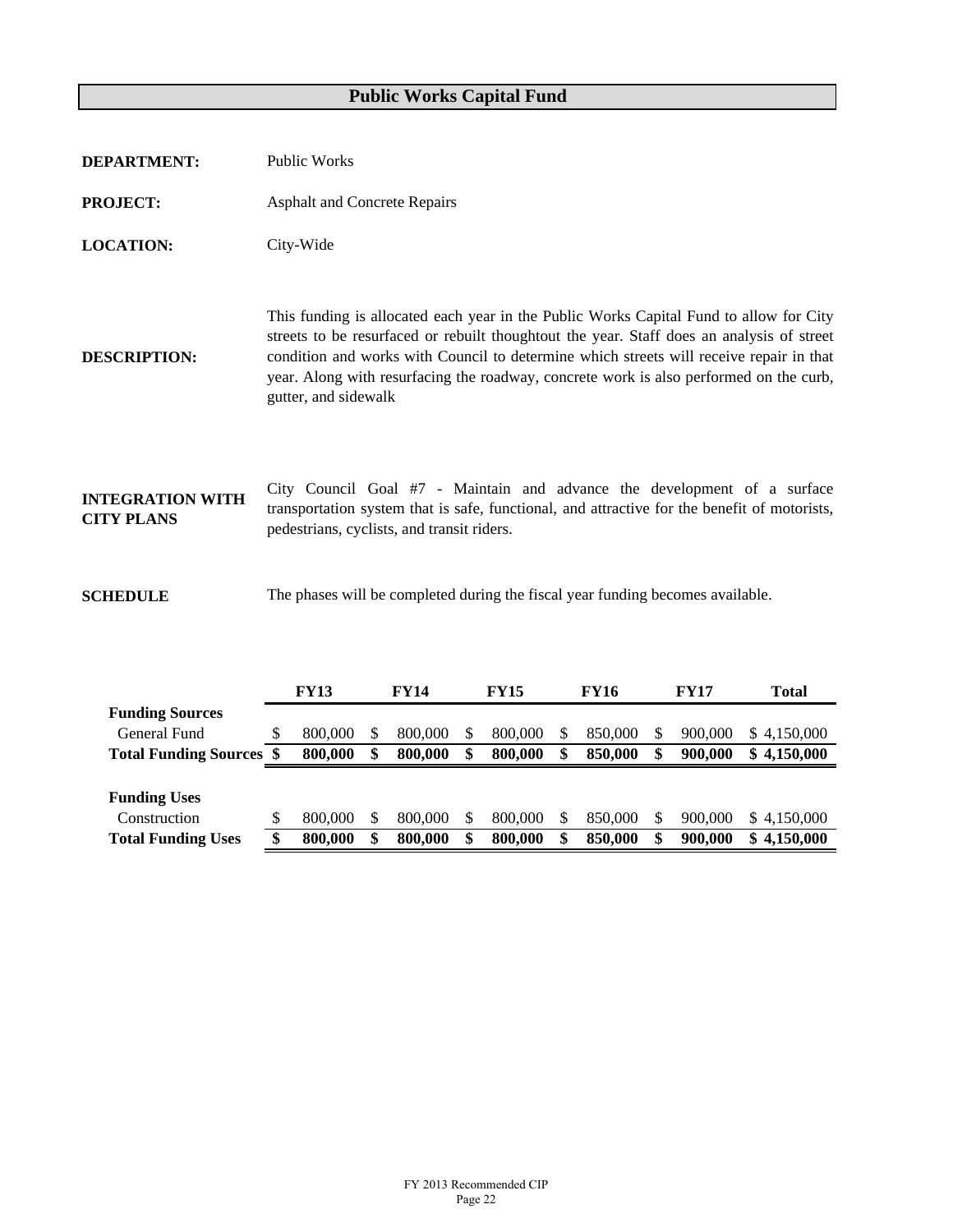| <b>DEPARTMENT:</b>                           | Public Works                                                                                                                                                                                                                                                                          |
|----------------------------------------------|---------------------------------------------------------------------------------------------------------------------------------------------------------------------------------------------------------------------------------------------------------------------------------------|
| <b>PROJECT:</b>                              | Bridge - Chatham Bridge                                                                                                                                                                                                                                                               |
| <b>LOCATION:</b>                             | Chatham Bridge                                                                                                                                                                                                                                                                        |
| <b>DESCRIPTION:</b>                          | The Chatham Bridge is going to be overhauled by the Virginia Department of<br>Transportation and only a small portion of the project is considered the City's<br>repsonsibility. The funding proposed in this capital plan is the City's share of the<br>engineering for the project. |
| <b>INTEGRATION WITH</b><br><b>CITY PLANS</b> | City Council Goal #7 - Maintain and advance the development of a surface<br>transportation system that is safe, functional, and attractive for the benefit of motorists,<br>pedestrians, cyclists, and transit riders.                                                                |
| <b>SCHEDULE</b>                              | The phases will be completed during the fiscal year funding becomes available.                                                                                                                                                                                                        |

|                                 | <b>FY13</b>    |     | <b>FY14</b> | <b>FY15</b> |                          |     | <b>FY16</b> |        |      | <b>FY17</b> |    | <b>Total</b> |
|---------------------------------|----------------|-----|-------------|-------------|--------------------------|-----|-------------|--------|------|-------------|----|--------------|
| <b>Funding Sources</b>          |                |     |             |             |                          |     |             |        |      |             |    |              |
| General Fund                    | $\blacksquare$ | \$. | 100,000     |             | $\overline{\phantom{0}}$ | \$. |             | $\sim$ | -8   |             |    | 100,000      |
| <b>Total Funding Sources \$</b> | ۰.             | S   | 100,000     | \$          | ۰                        | S   |             | ۰.     | - \$ |             | ٠  | 100,000      |
|                                 |                |     |             |             |                          |     |             |        |      |             |    |              |
| <b>Funding Uses</b>             |                |     |             |             |                          |     |             |        |      |             |    |              |
| <b>Professional Services</b>    | $\sim$         | -S  | 100,000     |             | $\overline{\phantom{0}}$ | -S  |             | $\sim$ | - \$ |             | Ξ. | 100,000      |
| <b>Total Funding Uses</b>       | \$<br>٠        |     | 100,000     | \$          | ۰                        | S   |             | ٠      | -S   |             | ٠  | 100,000      |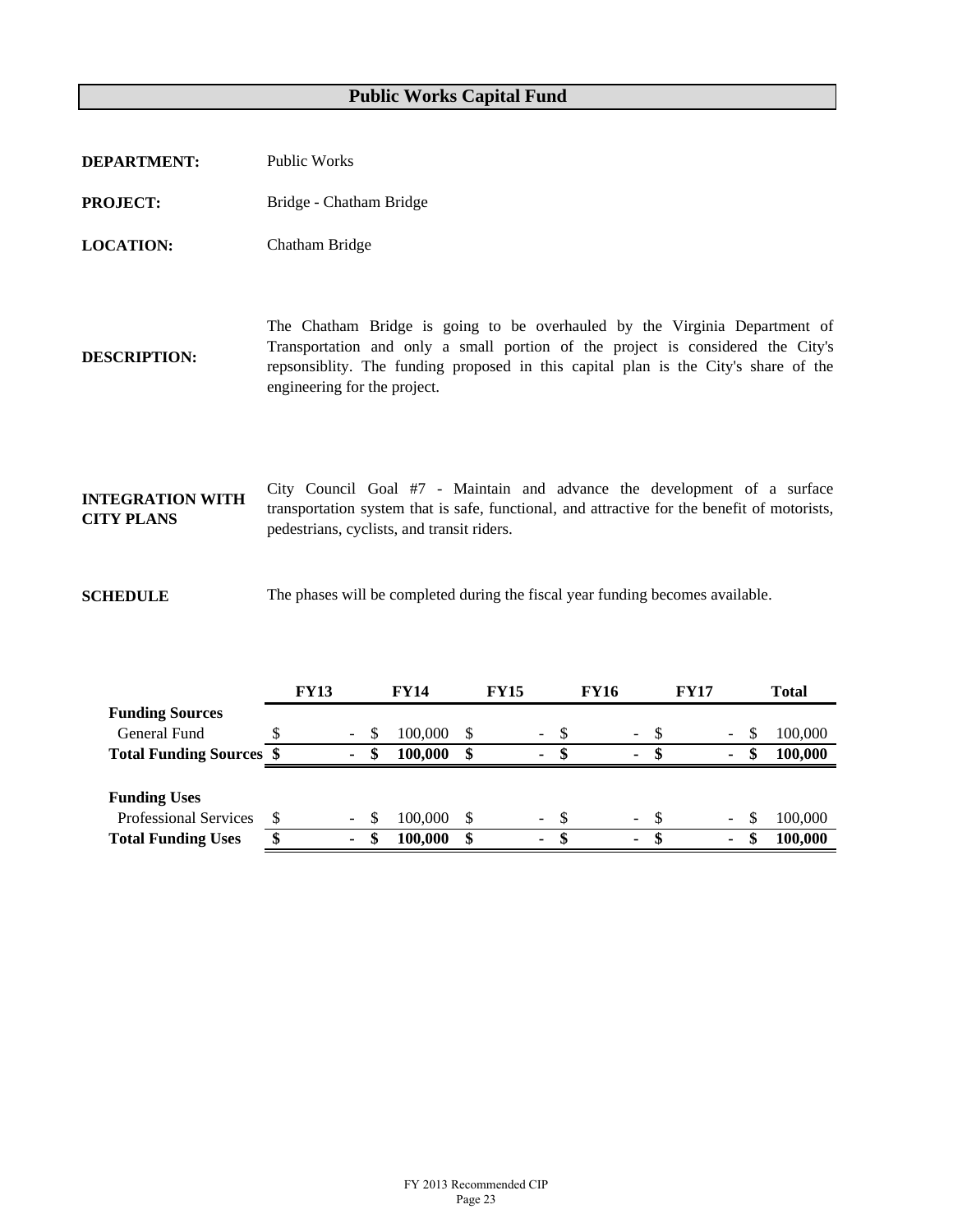| <b>DEPARTMENT:</b>                           | Public Works                                                                                                                                                                                                           |
|----------------------------------------------|------------------------------------------------------------------------------------------------------------------------------------------------------------------------------------------------------------------------|
| <b>PROJECT:</b>                              | Bridge - Fall Hill Avenue over Canal                                                                                                                                                                                   |
| <b>LOCATION:</b>                             | Falll Hill Avenue                                                                                                                                                                                                      |
| <b>DESCRIPTION:</b>                          | Replacement of the Fall Hill Avenue bridge over the Rappahannock Canal, west of<br>Jefferson Davis Highway, with an elevated bridge and pedestrian underpass.                                                          |
| <b>INTEGRATION WITH</b><br><b>CITY PLANS</b> | City Council Goal #7 - Maintain and advance the development of a surface<br>transportation system that is safe, functional, and attractive for the benefit of motorists,<br>pedestrians, cyclists, and transit riders. |
| <b>SCHEDULE</b>                              | The phases will be completed during the fiscal year funding becomes available.                                                                                                                                         |

|                                 |    | <b>FY13</b> |    | <b>FY14</b>    |                     |     | <b>FY15</b>              |                |     | <b>FY16</b>    |               | <b>FY17</b> | <b>Total</b>  |
|---------------------------------|----|-------------|----|----------------|---------------------|-----|--------------------------|----------------|-----|----------------|---------------|-------------|---------------|
| <b>Funding Sources</b>          |    |             |    |                |                     |     |                          |                |     |                |               |             |               |
| <b>Grant Funding</b>            | \$ | 910,954     | -S |                | $\omega_{\rm{eff}}$ | -\$ |                          | $\blacksquare$ | -\$ | $\sim$         | $\mathcal{S}$ | $\sim$      | \$<br>910.954 |
| Motor Fuel Tax                  |    | 689,046     |    |                |                     |     | $\overline{\phantom{0}}$ |                |     | -              |               |             | 689,046       |
| <b>Fund Balance</b>             |    | 500,000     |    |                |                     |     |                          |                |     |                |               |             | 500,000       |
| <b>Total Funding Sources \$</b> |    | 2,100,000   | \$ | $\blacksquare$ |                     | \$. |                          | ٠              | \$. | $\sim$         |               | ٠           | \$2,100,000   |
|                                 |    |             |    |                |                     |     |                          |                |     |                |               |             |               |
| <b>Funding Uses</b>             |    |             |    |                |                     |     |                          |                |     |                |               |             |               |
| Construction                    | S  | 2,100,000   | \$ |                | - \$                |     |                          | $-$ \$         |     |                | $-5$          |             | \$2,100,000   |
| <b>Total Funding Uses</b>       |    | 2,100,000   | \$ | ٠              |                     | \$  |                          | ٠              | \$. | $\blacksquare$ | - \$          |             | \$2,100,000   |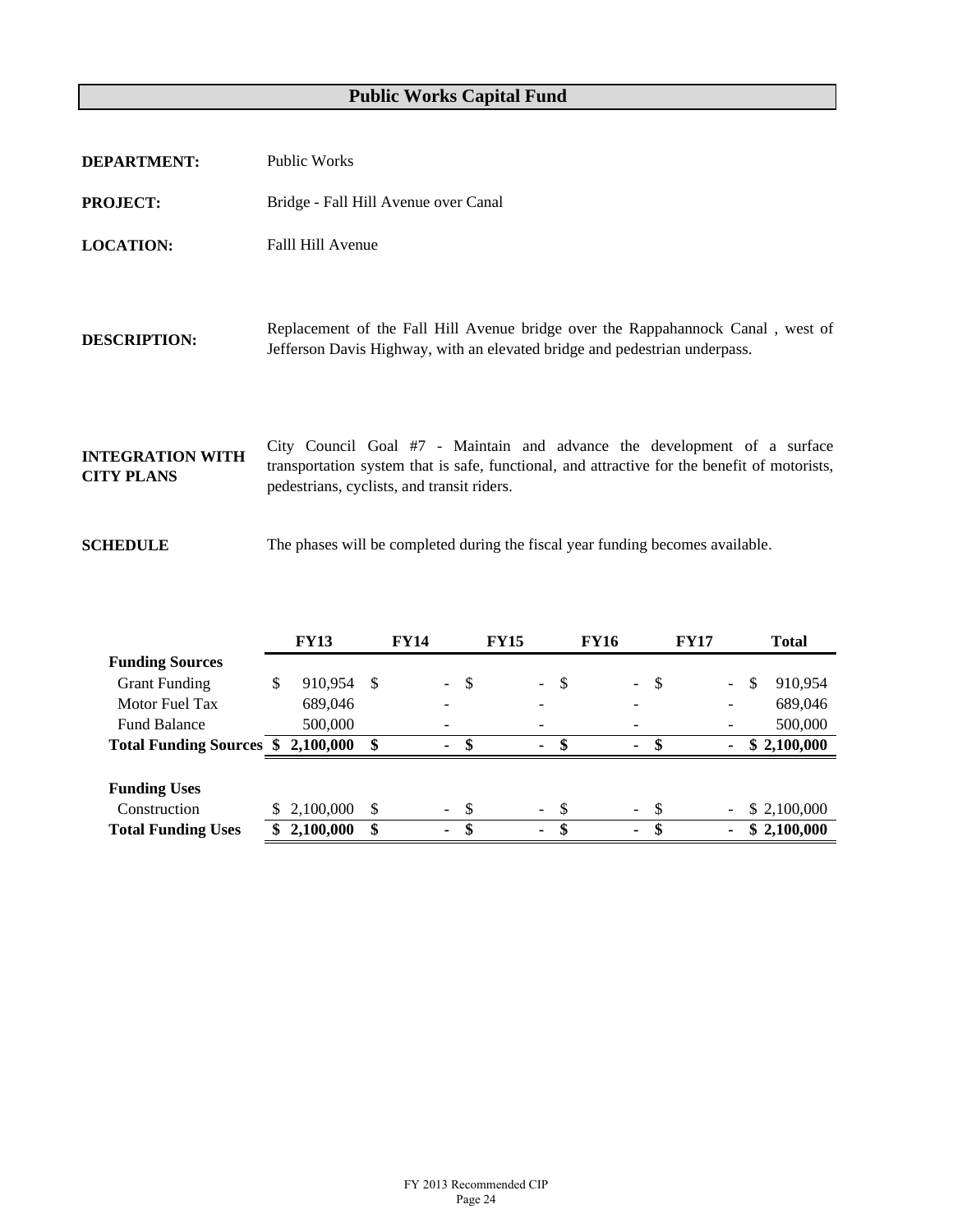| <b>DEPARTMENT:</b>                           | Public Works                                                                                                                                                                                                                                                                               |
|----------------------------------------------|--------------------------------------------------------------------------------------------------------------------------------------------------------------------------------------------------------------------------------------------------------------------------------------------|
| <b>PROJECT:</b>                              | Bridge - US Route 1 over Canal                                                                                                                                                                                                                                                             |
| <b>LOCATION:</b>                             | US Route 1                                                                                                                                                                                                                                                                                 |
| <b>DESCRIPTION:</b>                          | Rehabilitation of the Route 1 Bridge over the Canal. The money allocated in the first<br>two year is the engineering costs associated with the project; construction will begin in<br>FY 2017 with additional funding in FYXX to complete the project. This project is<br>funding by RSTP. |
| <b>INTEGRATION WITH</b><br><b>CITY PLANS</b> | City Council Goal #7 - Maintain and advance the development of a surface<br>transportation system that is safe, functional, and attractive for the benefit of motorists,<br>pedestrians, cyclists, and transit riders.                                                                     |
| <b>SCHEDULE</b>                              | The phases will be completed during the fiscal year funding becomes available.                                                                                                                                                                                                             |

|                                 |   | <b>FY13</b>              |      | <b>FY14</b> |                |               | <b>FY15</b> |    | <b>FY16</b> |    | <b>FY17</b> | Total           |
|---------------------------------|---|--------------------------|------|-------------|----------------|---------------|-------------|----|-------------|----|-------------|-----------------|
| <b>Funding Sources</b>          |   |                          |      |             |                |               |             |    |             |    |             |                 |
| <b>RSTP</b> Funding             |   | $\sim$                   | - \$ |             | $\sim$         | S             | 75,000      | S  | 750,000     | S  | 231,800     | \$1,056,800     |
| <b>Total Funding Sources \$</b> |   | ۰.                       | -S   |             | $\blacksquare$ | <sup>\$</sup> | 75,000      | S  | 750,000     | S  | 231,800     | \$1,056,800     |
|                                 |   |                          |      |             |                |               |             |    |             |    |             |                 |
| <b>Funding Uses</b>             |   |                          |      |             |                |               |             |    |             |    |             |                 |
| Construction                    | S | $\sim$                   | - \$ |             | $\sim 10^7$    | - \$          | $\sim$      | -S | $\sim$      | \$ | 231,800     | \$<br>231.800   |
| <b>Professional Services</b>    |   | $\overline{\phantom{0}}$ |      |             |                |               | 75,000      |    | 750,000     |    | $\sim$      | \$<br>825,000   |
| <b>Total Funding Uses</b>       |   | ۰.                       | -SS  |             | ۰.             | \$            | 75,000      |    | 750,000     |    | 231,800     | \$<br>1,056,800 |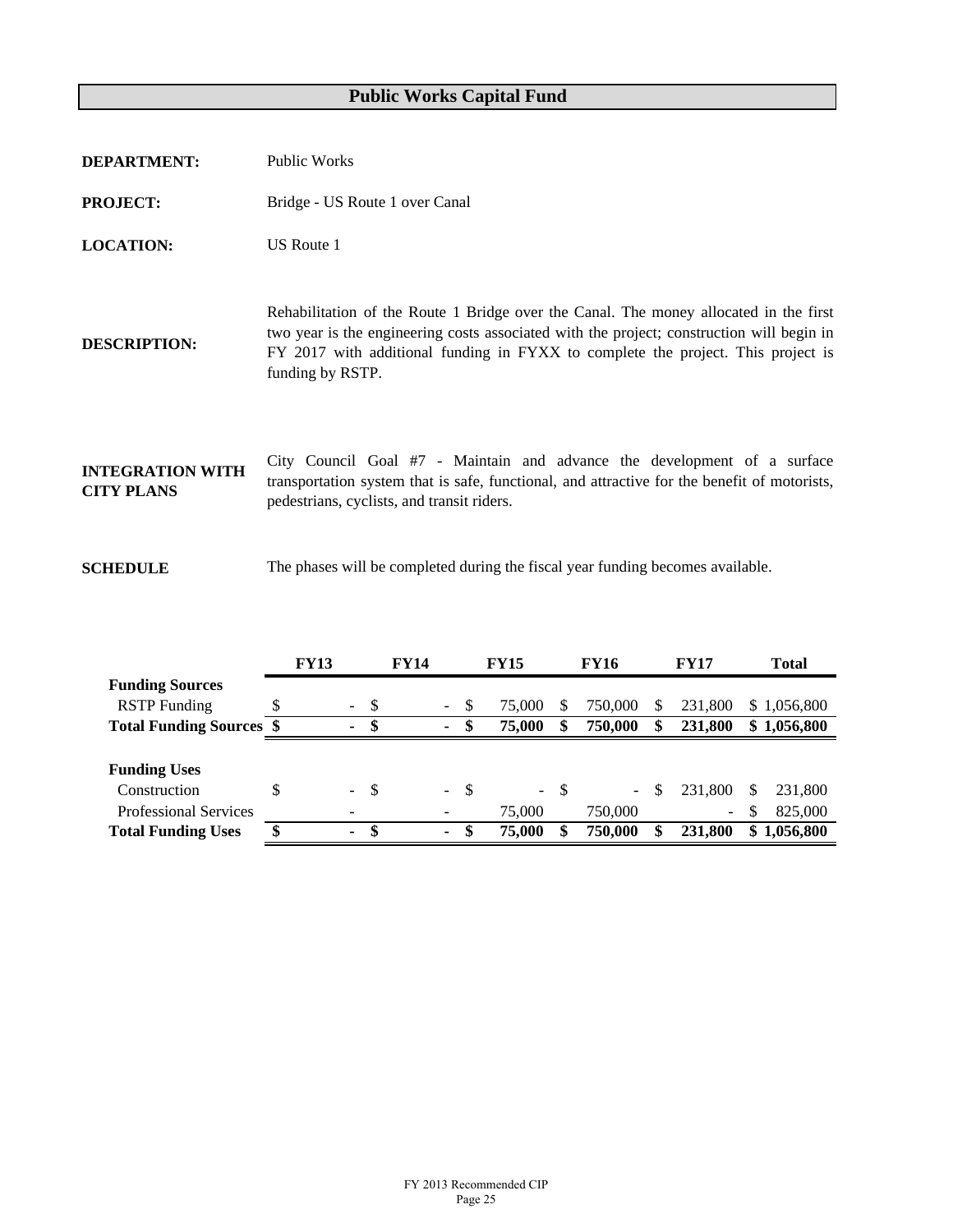| <b>DEPARTMENT:</b>                           | <b>Public Works</b>                                                                                                                                                                                                          |
|----------------------------------------------|------------------------------------------------------------------------------------------------------------------------------------------------------------------------------------------------------------------------------|
| <b>PROJECT:</b>                              | <b>Culvert Replacement</b>                                                                                                                                                                                                   |
| <b>LOCATION:</b>                             | Various Locations                                                                                                                                                                                                            |
| <b>DESCRIPTION:</b>                          | This is a annual amount set aside in the Capital Fund to assist the Public Works<br>Drainage Crew address any replacements or repairs that may need to be addressed with<br>any of the City's storm water management system. |
| <b>INTEGRATION WITH</b><br><b>CITY PLANS</b> | City Council Goal #7 - Maintain and advance the development of a surface<br>transportation system that is safe, functional, and attractive for the benefit of motorists,<br>pedestrians, cyclists, and transit riders.       |
| <b>SCHEDULE</b>                              | The phases will be completed during the fiscal year funding becomes available.                                                                                                                                               |

|                              | <b>FY13</b> | <b>FY14</b>   | <b>FY15</b>   | <b>FY16</b> | <b>FY17</b> | Total         |
|------------------------------|-------------|---------------|---------------|-------------|-------------|---------------|
| <b>Funding Sources</b>       |             |               |               |             |             |               |
| General Funds                | 100,000     | 150.000       | 200,000       | 200,000     | 200,000     | 850,000       |
| <b>Total Funding Sources</b> | 100.000     | \$<br>150.000 | \$<br>200,000 | 200,000     | 200,000     | \$<br>850,000 |
|                              |             |               |               |             |             |               |
| <b>Funding Uses</b>          |             |               |               |             |             |               |
|                              |             |               |               |             |             |               |
| Repairs & Maintenance \$     | 100,000     | 50.000        | 200,000       | 200,000     | 200,000     | \$<br>850,000 |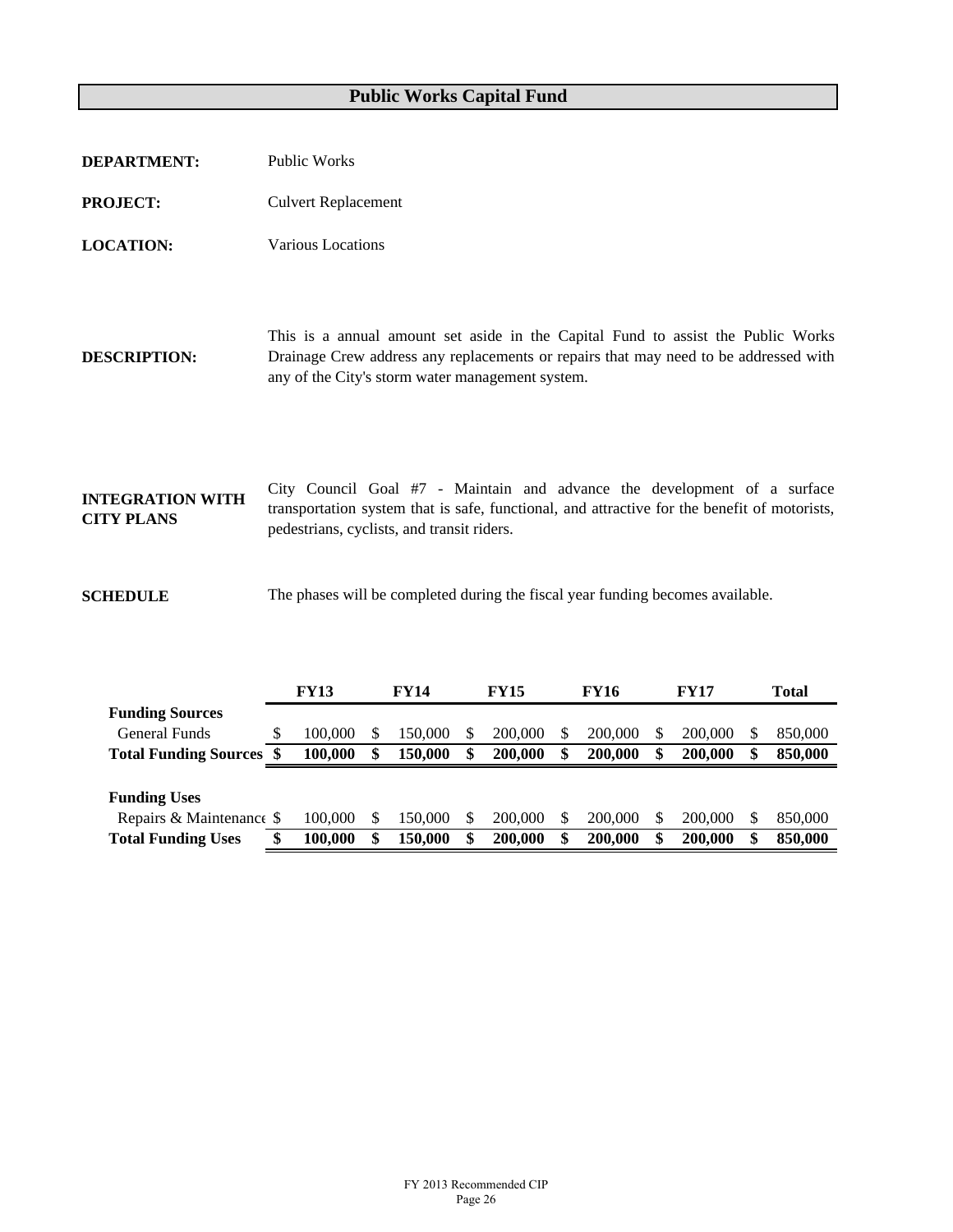| <b>DEPARTMENT:</b>                           | <b>Public Works</b>                                                                                                                                                                                                    |
|----------------------------------------------|------------------------------------------------------------------------------------------------------------------------------------------------------------------------------------------------------------------------|
| <b>PROJECT:</b>                              | <b>Downtown Streetscape Renovations</b>                                                                                                                                                                                |
| <b>LOCATION:</b>                             | <b>Historic Downtown Business District</b>                                                                                                                                                                             |
| <b>DESCRIPTION:</b>                          | This funding is proposed for the Public Works department to maintain and continually<br>upgrade to the downtown area trees, trash barrels, benches, lights and other streetscape<br>items.                             |
| <b>INTEGRATION WITH</b><br><b>CITY PLANS</b> | City Council Goal #7 - Maintain and advance the development of a surface<br>transportation system that is safe, functional, and attractive for the benefit of motorists,<br>pedestrians, cyclists, and transit riders. |
| <b>SCHEDULE</b>                              | The phases will be completed during the fiscal year funding becomes available.                                                                                                                                         |

|                                 | <b>FY13</b>              | <b>FY14</b> |                |    | <b>FY15</b> | FY16 |  |        |      | <b>FY17</b> |    | Total   |  |  |
|---------------------------------|--------------------------|-------------|----------------|----|-------------|------|--|--------|------|-------------|----|---------|--|--|
| <b>Funding Sources</b>          |                          |             |                |    |             |      |  |        |      |             |    |         |  |  |
| General Funds                   | $\blacksquare$           | - \$        | $\sim$         | -S | 50,000      | -S   |  | $\sim$ | - \$ | 50,000      |    | 100,000 |  |  |
| <b>Total Funding Sources \$</b> | ۰                        | \$          | ٠              | S  | 50,000      | \$   |  | ۰.     | S    | 50,000      | \$ | 100,000 |  |  |
|                                 |                          |             |                |    |             |      |  |        |      |             |    |         |  |  |
| <b>Funding Uses</b>             |                          |             |                |    |             |      |  |        |      |             |    |         |  |  |
| Repairs & Maintenance \$        | $\overline{\phantom{a}}$ | - \$        | $\blacksquare$ | -S | 50,000      |      |  | $\sim$ | - S  | 50,000      |    | 100,000 |  |  |
| <b>Total Funding Uses</b>       | \$<br>۰                  | \$          |                | S  | 50,000      |      |  | ۰.     | -SS  | 50,000      | \$ | 100,000 |  |  |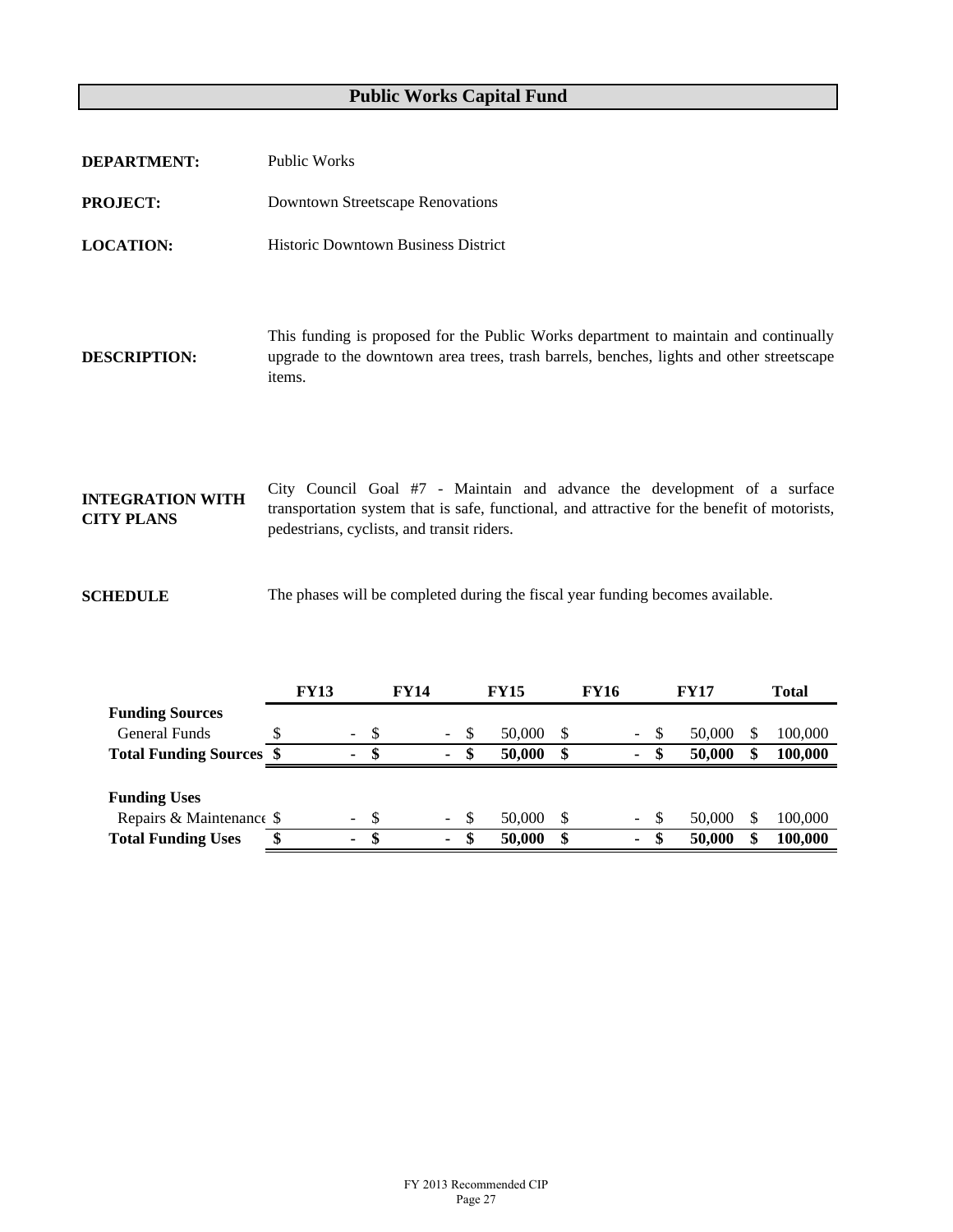| <b>DEPARTMENT:</b>                           | <b>Public Works</b>                                                                                                                                                                                                                                                                                                                                                                                            |
|----------------------------------------------|----------------------------------------------------------------------------------------------------------------------------------------------------------------------------------------------------------------------------------------------------------------------------------------------------------------------------------------------------------------------------------------------------------------|
| <b>PROJECT:</b>                              | Lafayette Boulevard at Kenmore Roundabout                                                                                                                                                                                                                                                                                                                                                                      |
| <b>LOCATION:</b>                             | Intersection of Lafayette and Kenmore                                                                                                                                                                                                                                                                                                                                                                          |
| <b>DESCRIPTION:</b>                          | The City had a engineering study done looking at the Lafayette Corridor and the results<br>show various suggested improvements; a roundabout at the intersection of Lafayette and<br>Kenmore was one of them. Included in the Capital Plan is the use of FAMPO funding to<br>begin engineering work for this project. The will continue to work and secure FAMPO<br>funding for construction in the out years. |
| <b>INTEGRATION WITH</b><br><b>CITY PLANS</b> | City Council Goal #7 - Maintain and advance the development of a surface<br>transportation system that is safe, functional, and attractive for the benefit of motorists,<br>pedestrians, cyclists, and transit riders.                                                                                                                                                                                         |
| <b>SCHEDULE</b>                              | The phases will be completed during the fiscal year funding becomes available.                                                                                                                                                                                                                                                                                                                                 |

|                              | <b>FY13</b> |    | <b>FY14</b> |                | <b>FY15</b> |  | <b>FY16</b>    |    | <b>FY17</b> |                |     | <b>Total</b> |        |     |        |
|------------------------------|-------------|----|-------------|----------------|-------------|--|----------------|----|-------------|----------------|-----|--------------|--------|-----|--------|
| <b>Funding Sources</b>       |             |    |             |                |             |  |                |    |             |                |     |              |        |     |        |
| <b>Grant Funding</b>         | 75,000      | -S |             | $\Delta \phi$  |             |  | $\sim$         | -8 |             | $\sim$         | -S  |              | Ξ.     | \$. | 75,000 |
| <b>Total Funding Sources</b> | 75,000      | S  |             | ۰.             |             |  | ۰.             |    |             | $\sim$         |     |              | ۰.     | S   | 75,000 |
|                              |             |    |             |                |             |  |                |    |             |                |     |              |        |     |        |
| <b>Funding Uses</b>          |             |    |             |                |             |  |                |    |             |                |     |              |        |     |        |
| Repairs & Maintenance        | 75,000      | -S |             | $\sim$ 10 $\,$ |             |  | $\sim$ $-$     |    |             | $\sim$         |     |              | $\sim$ | -S  | 75,000 |
| <b>Total Funding Uses</b>    | 75,000      | \$ |             | ٠              |             |  | $\blacksquare$ | -S |             | $\blacksquare$ | \$. |              | ۰.     | -8  | 75,000 |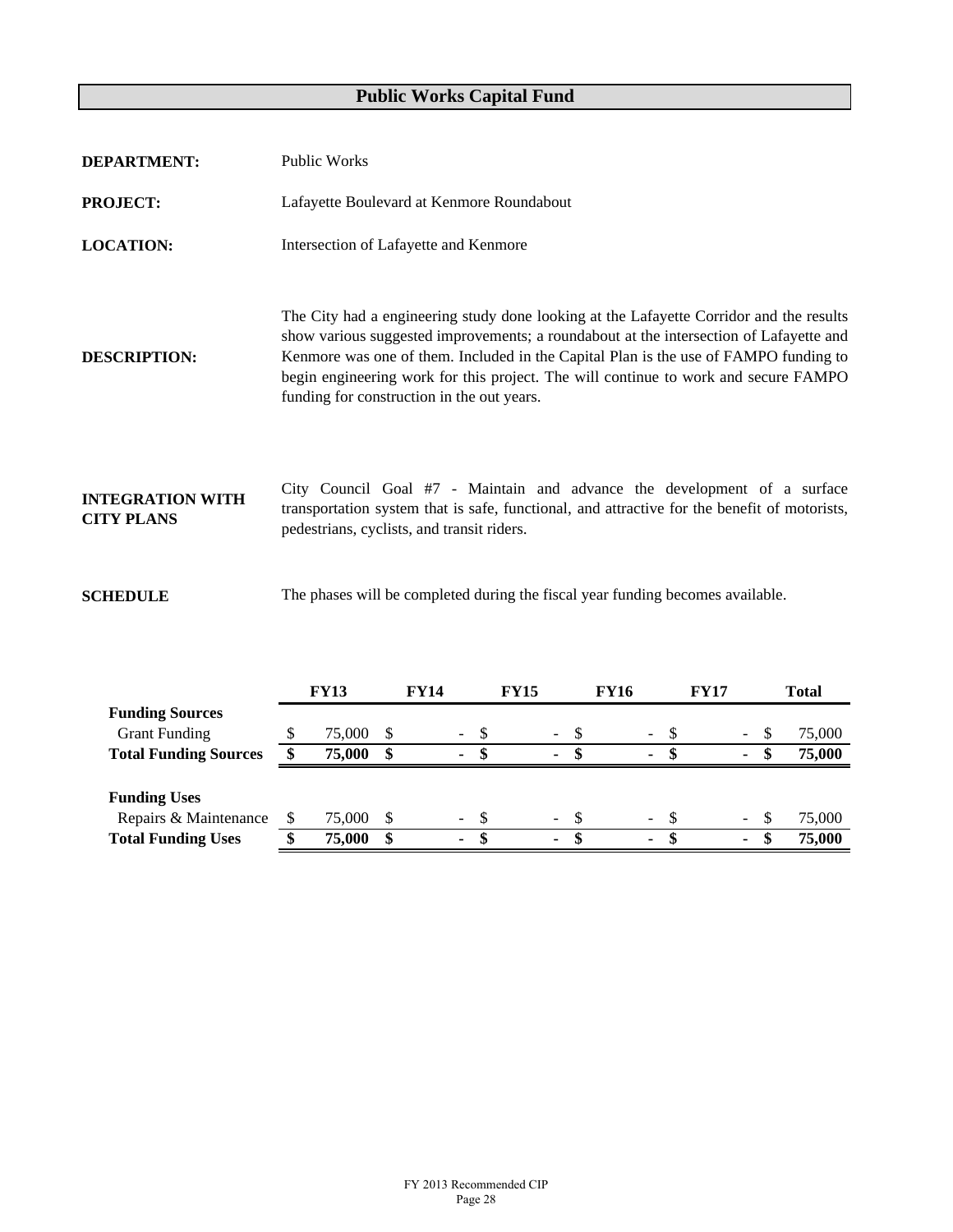| <b>DEPARTMENT:</b>                           | Public Works                                                                                                                                                                                                                         |
|----------------------------------------------|--------------------------------------------------------------------------------------------------------------------------------------------------------------------------------------------------------------------------------------|
| <b>PROJECT:</b>                              | Princess Anne Street Improvements                                                                                                                                                                                                    |
| <b>LOCATION:</b>                             | <b>Princess Anne Street</b>                                                                                                                                                                                                          |
| <b>DESCRIPTION:</b>                          | The City is scheduled to receive a grant to do Phase II of Princess Anne Street<br>improvements. Phase II includes resurfacing the roadway and improving the curb and<br>gutter and sidewalks from Route 1 to the historic district. |
| <b>INTEGRATION WITH</b><br><b>CITY PLANS</b> | City Council Goal #7 - Maintain and advance the development of a surface<br>transportation system that is safe, functional, and attractive for the benefit of motorists,<br>pedestrians, cyclists, and transit riders.               |
| <b>SCHEDULE</b>                              | The phases will be completed during the fiscal year funding becomes available.                                                                                                                                                       |

|                                 | <b>FY13</b>    | <b>FY14</b> |  |                |    | <b>FY15</b> | <b>FY16</b> |        |   | <b>FY17</b> |     | <b>Total</b> |  |  |
|---------------------------------|----------------|-------------|--|----------------|----|-------------|-------------|--------|---|-------------|-----|--------------|--|--|
| <b>Funding Sources</b>          |                |             |  |                |    |             |             |        |   |             |     |              |  |  |
| <b>Grant Funding</b>            | $\sim$         | -\$         |  | $\sim$         | S  | 65,000      | -S          | $\sim$ | S | 888,054     | \$  | 953,054      |  |  |
| <b>Total Funding Sources \$</b> | $\blacksquare$ | - \$        |  | $\blacksquare$ | \$ | 65,000      | S           | $\sim$ | S | 888,054     | \$  | 953,054      |  |  |
|                                 |                |             |  |                |    |             |             |        |   |             |     |              |  |  |
| <b>Funding Uses</b>             |                |             |  |                |    |             |             |        |   |             |     |              |  |  |
| Repairs & Maintenance \$        | $\sim$         | - \$        |  | - \$           |    |             | - \$        | $\sim$ | S | 888.054     | \$. | 888.054      |  |  |
| <b>Professional Service</b>     |                |             |  |                |    | 65,000      |             |        |   | $\sim$      | \$  | 65,000       |  |  |
| <b>Total Funding Uses</b>       | ۰.             | S           |  | ۰.             | \$ | 65,000      |             | ۰.     |   | 888,054     | \$  | 953,054      |  |  |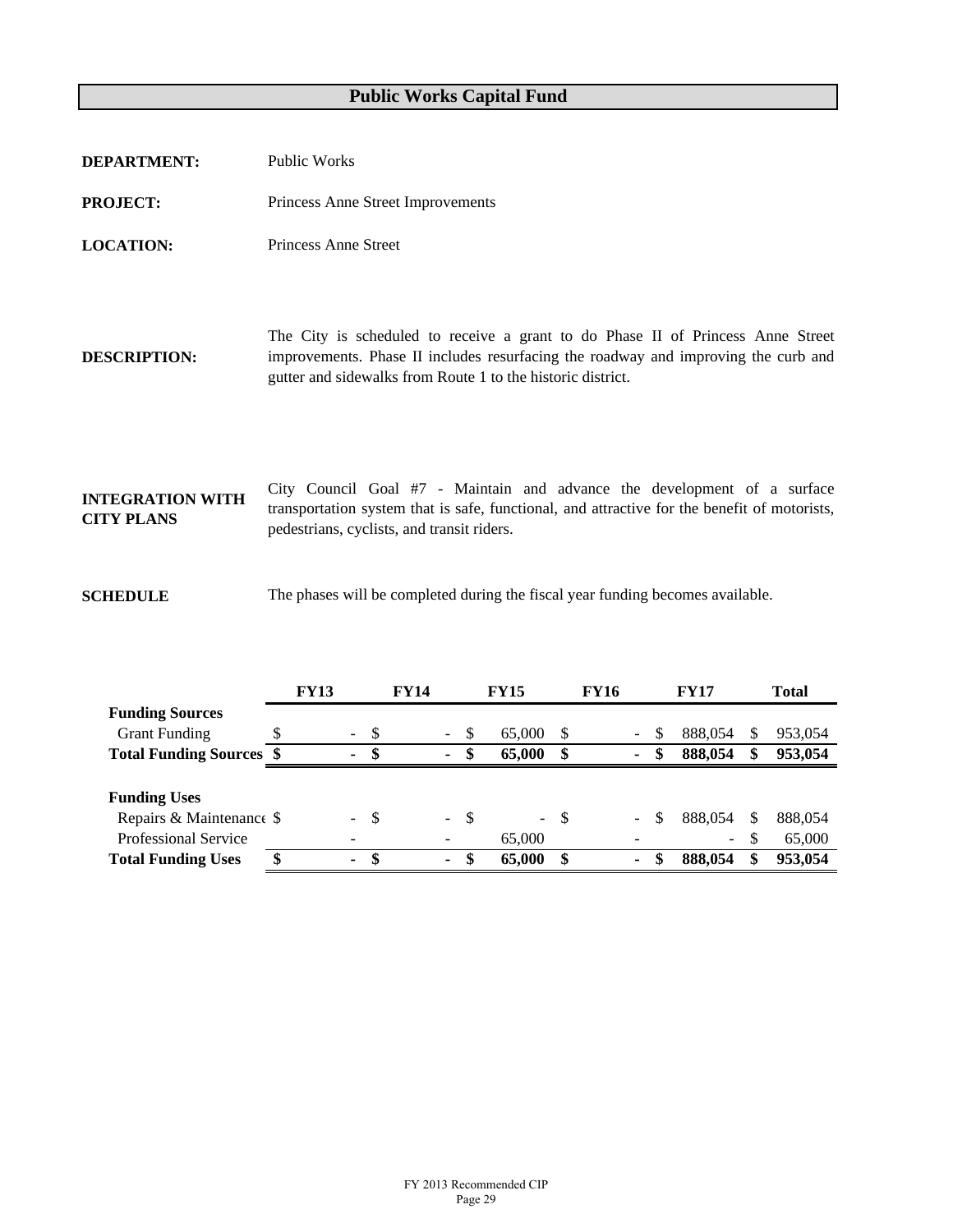| <b>DEPARTMENT:</b>                           | <b>Public Works</b>                                                                                                                                                                                                                                                                                                                                                                                                      |
|----------------------------------------------|--------------------------------------------------------------------------------------------------------------------------------------------------------------------------------------------------------------------------------------------------------------------------------------------------------------------------------------------------------------------------------------------------------------------------|
| <b>PROJECT:</b>                              | <b>Riverfront Park</b>                                                                                                                                                                                                                                                                                                                                                                                                   |
| <b>LOCATION:</b>                             | Riverfront Park, between Hanover and Caroline Street                                                                                                                                                                                                                                                                                                                                                                     |
| <b>DESCRIPTION:</b>                          | The City has a goal to design and develop a land use and design plan for the<br>preservation and development of the entire riverfront area within the City limits. The<br>first phase of funding is for development and engineering work, the second portion of<br>the funding will be for construction.                                                                                                                 |
| <b>INTEGRATION WITH</b><br><b>CITY PLANS</b> | Protect, preserve, and restore the natural environment through sustainable energy and<br>environmental conservation measures, particularly those designed to protect the safe<br>drinking water, natural beauty, and historic resources of the Rappahannock River.<br>Enhance the quality of parks and open space facilities, as well as recreational<br>programming, to meet the needs of families, youth, and seniors. |
| <b>SCHEDULE</b>                              | The phases will be completed during the fiscal year funding becomes available.                                                                                                                                                                                                                                                                                                                                           |

|                                 | <b>FY13</b>              |    | <b>FY14</b> |            |      | <b>FY15</b> |                     |      | <b>FY16</b> |                          | <b>FY17</b>  | Total        |
|---------------------------------|--------------------------|----|-------------|------------|------|-------------|---------------------|------|-------------|--------------------------|--------------|--------------|
| <b>Funding Sources</b>          |                          |    |             |            |      |             |                     |      |             |                          |              |              |
| Local Funds                     | 200,000                  | S  |             | $\sim$     | - \$ |             | $\sim$ $-$          | - \$ |             | $\overline{\phantom{a}}$ | \$ 2,000,000 | \$2,200,000  |
| <b>Total Funding Sources \$</b> | 200,000                  | \$ |             | ۰.         | -SS  |             | ٠                   | -SS  |             | ٠                        | \$2,000,000  | \$2,200,000  |
|                                 |                          |    |             |            |      |             |                     |      |             |                          |              |              |
| <b>Funding Uses</b>             |                          |    |             |            |      |             |                     |      |             |                          |              |              |
| <b>Professional Services</b>    | 200,000                  | -S |             | $\sim$ $-$ | - \$ |             | $\omega_{\rm{max}}$ | - \$ |             | $- S$                    |              | 200,000<br>S |
| Construction                    | $\overline{\phantom{0}}$ |    |             |            |      |             |                     |      |             | $\overline{\phantom{a}}$ | 2,000,000    | \$2,000,000  |
| <b>Total Funding Uses</b>       | 200,000                  | \$ |             | ۰.         | -S   |             | ۰                   |      |             | ۰                        | 2,000,000    | \$2,200,000  |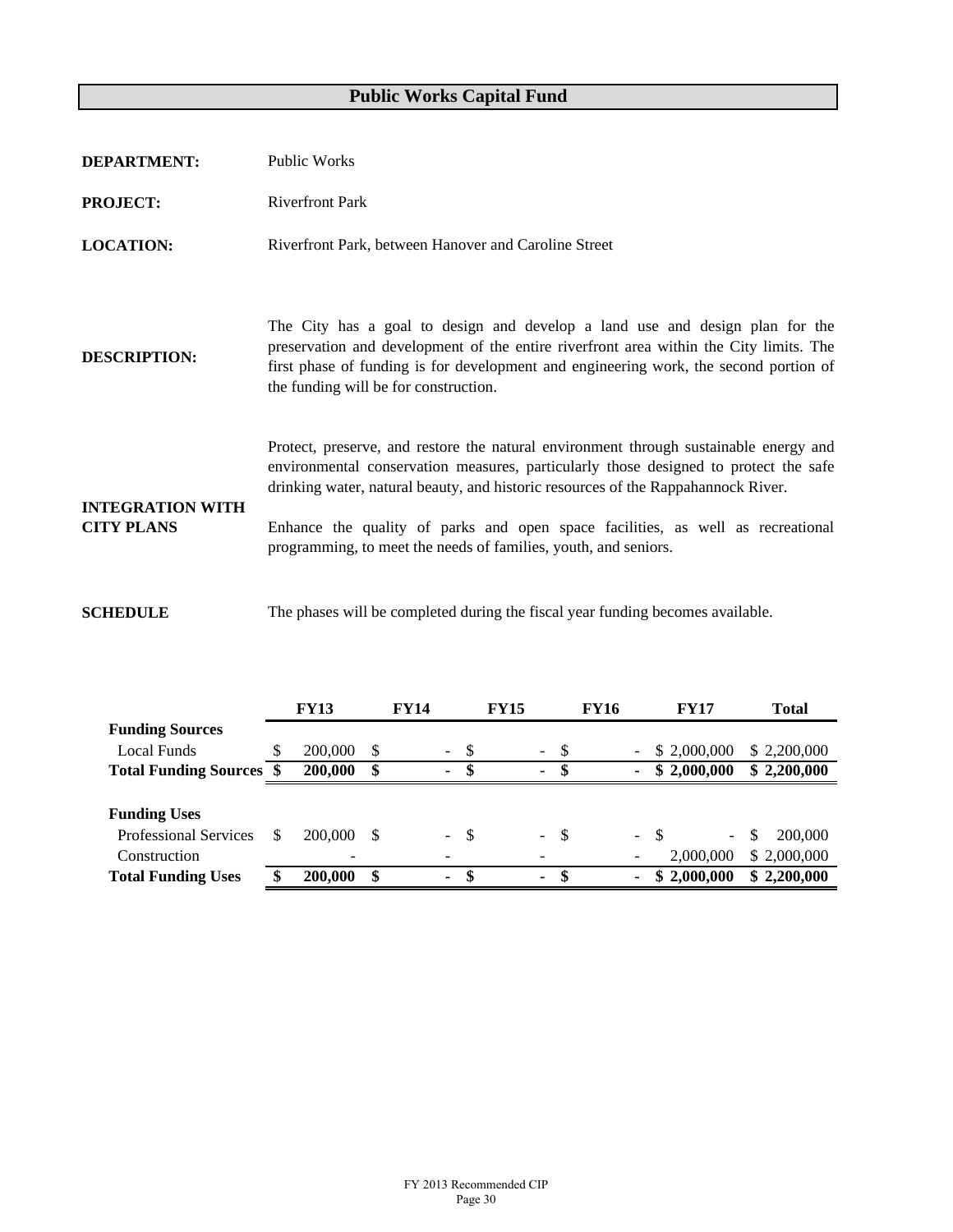| <b>DEPARTMENT:</b>                           | <b>Public Works</b>                                                                                                                                                                                                                                                                                                   |
|----------------------------------------------|-----------------------------------------------------------------------------------------------------------------------------------------------------------------------------------------------------------------------------------------------------------------------------------------------------------------------|
| <b>PROJECT:</b>                              | Signals - Route 3                                                                                                                                                                                                                                                                                                     |
| <b>LOCATION:</b>                             | Route 3                                                                                                                                                                                                                                                                                                               |
| <b>DESCRIPTION:</b>                          | This is Phase II of signal upgrade which will take place along the Route 3 corridor. This<br>will allow for the signals to be updated with the most efficient equipment along with the<br>ability to be optimized to current travel conditions creating the safest and best flowing<br>traffic pattern for this area. |
| <b>INTEGRATION WITH</b><br><b>CITY PLANS</b> | City Council Goal #7 - Maintain and advance the development of a surface<br>transportation system that is safe, functional, and attractive for the benefit of motorists,<br>pedestrians, cyclists, and transit riders.                                                                                                |
| <b>SCHEDULE</b>                              | The phases will be completed during the fiscal year funding becomes available.                                                                                                                                                                                                                                        |

|                                 | <b>FY13</b>              |    | <b>FY14</b> |                |      | <b>FY15</b> | FY16   |        |    | <b>FY17</b> |         |    | <b>Total</b> |  |  |
|---------------------------------|--------------------------|----|-------------|----------------|------|-------------|--------|--------|----|-------------|---------|----|--------------|--|--|
| <b>Funding Sources</b>          |                          |    |             |                |      |             |        |        |    |             |         |    |              |  |  |
| <b>Grant Funding</b>            | $\sim$                   | -8 |             | $\sim$         | -S   | 65,000      |        | $\sim$ | S  |             | 888.054 | \$ | 953,054      |  |  |
| <b>Total Funding Sources \$</b> | $\blacksquare$           | -S |             | ۰.             | -SS  | 65,000      | \$     | ۰.     | \$ |             | 888,054 | \$ | 953,054      |  |  |
|                                 |                          |    |             |                |      |             |        |        |    |             |         |    |              |  |  |
| <b>Funding Uses</b>             |                          |    |             |                |      |             |        |        |    |             |         |    |              |  |  |
| Repairs & Maintenance \$        | $\blacksquare$           | -S |             | $\sim$ $^{-1}$ | - \$ |             | $-$ \$ | $\sim$ | S  |             | 888.054 | \$ | 888.054      |  |  |
| <b>Professional Service</b>     | $\overline{\phantom{a}}$ |    |             |                |      | 65,000      |        |        |    |             | $\sim$  | \$ | 65,000       |  |  |
| <b>Total Funding Uses</b>       | $\blacksquare$           | S  |             | $\blacksquare$ | S    | 65,000      | \$     | ۰.     | \$ |             | 888.054 | \$ | 953,054      |  |  |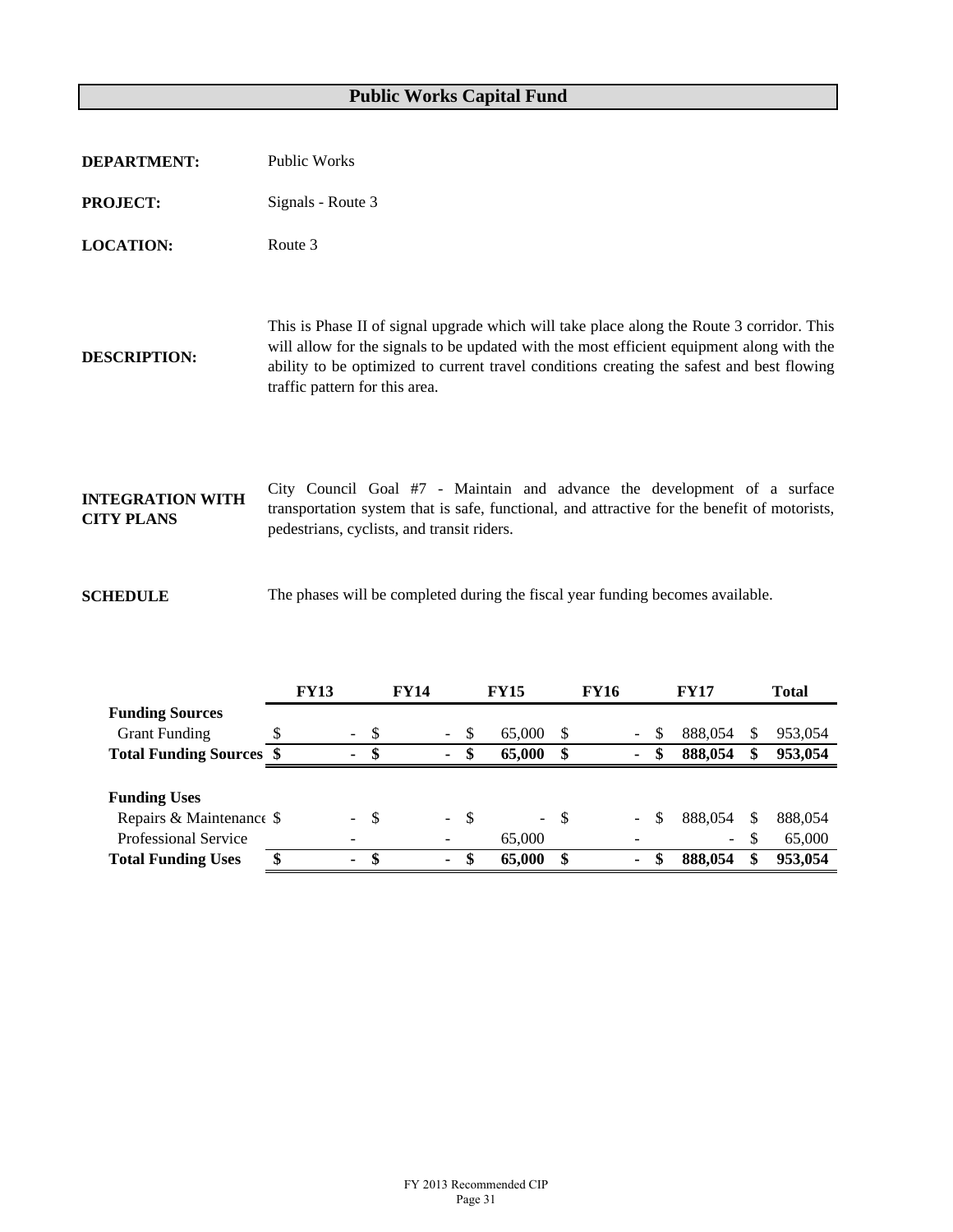| <b>Public Safety Capital</b> |   | <b>FY 2013</b> | <b>FY 2014</b>           | <b>FY 2015</b>           | <b>FY 2016</b>           | <b>FY 2017</b>           | <b>FY 20XX</b> |
|------------------------------|---|----------------|--------------------------|--------------------------|--------------------------|--------------------------|----------------|
| <b>Ambulance Replacement</b> | S | 200,000        | 200,000                  | 200,000                  | 200,000                  |                          |                |
| Fire Apparatus Replacement   |   | -              | $\overline{\phantom{a}}$ | 660,000                  | $\overline{\phantom{0}}$ | $\overline{\phantom{0}}$ |                |
| Fire Station 3               |   | -              | $\overline{\phantom{a}}$ | $\overline{\phantom{a}}$ | $\overline{\phantom{a}}$ | 200,000                  | 5,000,000      |
| Special Magistrate Court     |   | -              | 310,000                  | -                        | $\overline{\phantom{0}}$ |                          |                |
| <b>Total</b>                 |   | 200,000        | 510,000                  | 860,000<br>$\mathbf{s}$  | \$200,000                | 200,000<br>$\mathbf{s}$  | \$5,000,000    |

| <b>Revenues</b>              |                          |                          |                          |                          |               |                          |             |
|------------------------------|--------------------------|--------------------------|--------------------------|--------------------------|---------------|--------------------------|-------------|
| <b>Fund Balance</b>          | 200,000                  | $\overline{\phantom{0}}$ | $\overline{\phantom{0}}$ | $\overline{\phantom{0}}$ |               | $\overline{\phantom{0}}$ |             |
| <b>General Fund Transfer</b> | $\overline{\phantom{a}}$ | 510,000                  | 860,000                  | 200,000                  |               | 200,000                  |             |
| Debt                         | $\overline{\phantom{0}}$ | $\overline{\phantom{a}}$ | $\overline{\phantom{0}}$ | $\overline{\phantom{0}}$ |               | $\overline{\phantom{0}}$ | 5,000,000   |
|                              |                          |                          |                          |                          |               |                          |             |
| <b>Total</b>                 | 200,000                  | 510,000                  | \$<br>860,000            | 200,000<br>$\mathbf{\$}$ | $\frac{1}{2}$ | 200,000                  | \$5,000,000 |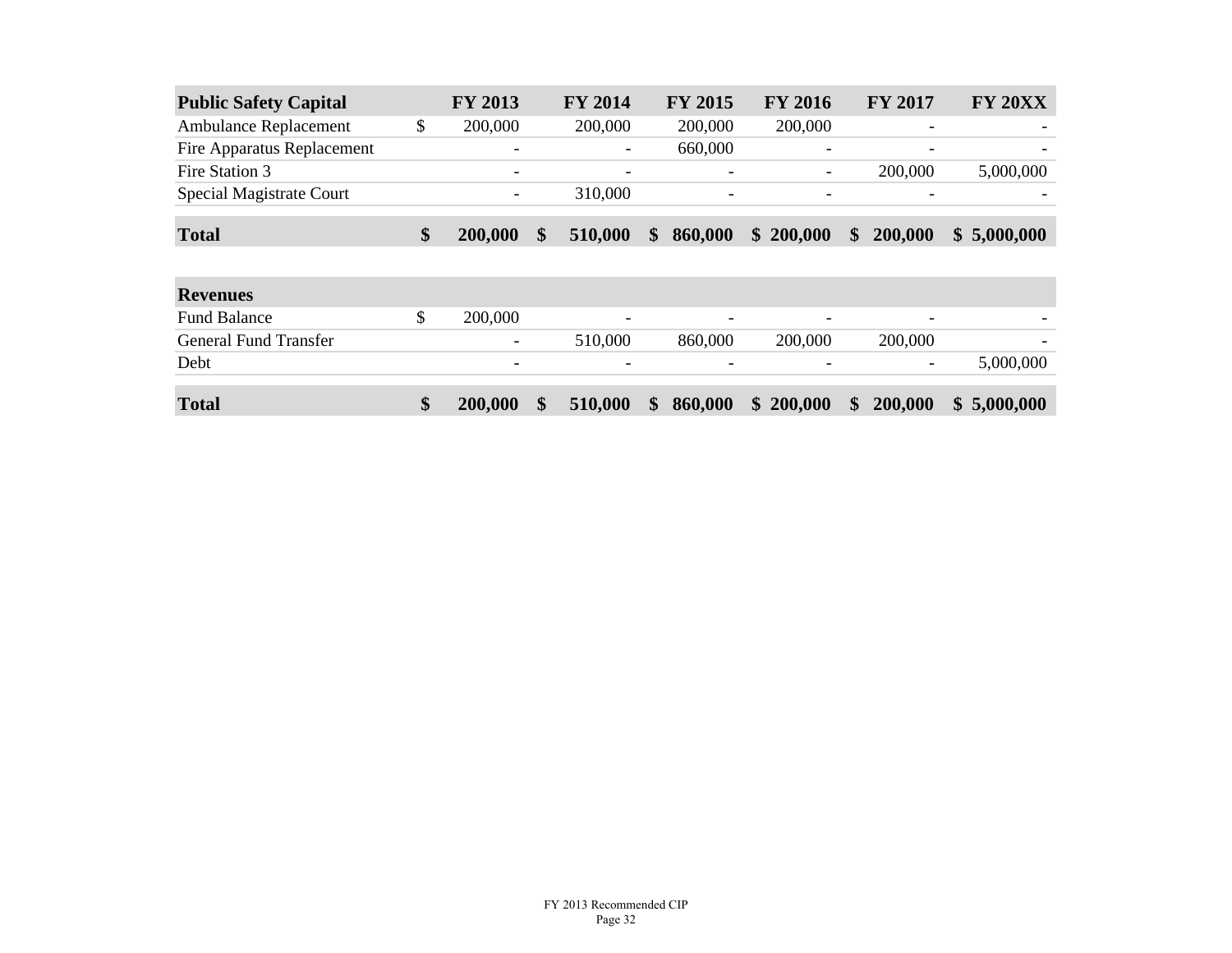| <b>DEPARTMENT:</b>                           | Fire Department                                                                                                                                                                                                                                                                                                                                                                                              |
|----------------------------------------------|--------------------------------------------------------------------------------------------------------------------------------------------------------------------------------------------------------------------------------------------------------------------------------------------------------------------------------------------------------------------------------------------------------------|
| <b>PROJECT:</b>                              | <b>Engine Replacement</b>                                                                                                                                                                                                                                                                                                                                                                                    |
| <b>LOCATION:</b>                             | <b>Fire Station</b>                                                                                                                                                                                                                                                                                                                                                                                          |
| <b>DESCRIPTION:</b>                          | The City of Fredericksburg Fire Department currently has two front line engines and one<br>in reserve status. The Fire Department provides fire suppression coverage 24 hours a<br>day, 7 days a week. The funding in the capital budget allows for the Fire Department to<br>replace an engine, cycle a newer engine in as the reserve engine and then remove the<br>least reliable vehicle from the fleet. |
| <b>INTEGRATION WITH</b><br><b>CITY PLANS</b> | Fredericksburg Comprehensive Plan Chapter 9: Public Facilities and Services. Goal 2:<br>Safe and Secure Environment. "Fredericksburg will provide a safe and secure<br>environment for those who live, work and visit the City through high quality public<br>safety facilities and systems."                                                                                                                |
| <b>SCHEDULE</b>                              | The phases will be completed during the fiscal year funding becomes available.                                                                                                                                                                                                                                                                                                                               |

|                                 |   | <b>FY13</b> |                |      | <b>FY14</b> |                          |     | <b>FY15</b><br>FY16 |  |  |        | <b>FY17</b>   | <b>Total</b> |        |  |         |
|---------------------------------|---|-------------|----------------|------|-------------|--------------------------|-----|---------------------|--|--|--------|---------------|--------------|--------|--|---------|
| <b>Funding Sources</b>          |   |             |                |      |             |                          |     |                     |  |  |        |               |              |        |  |         |
| General Fund                    |   |             | $\blacksquare$ | -S   |             | Ξ.                       | \$. | 660,000             |  |  | $\sim$ | <sup>\$</sup> |              | $\sim$ |  | 660,000 |
| <b>Total Funding Sources \$</b> |   |             | ۰              | S    |             | ۰                        | S   | 660,000             |  |  | ۰.     |               |              | ٠      |  | 660,000 |
|                                 |   |             |                |      |             |                          |     |                     |  |  |        |               |              |        |  |         |
| <b>Funding Uses</b>             |   |             |                |      |             |                          |     |                     |  |  |        |               |              |        |  |         |
| Equipment                       |   |             | $\sim$         | - \$ |             | $\overline{\phantom{0}}$ | \$. | 660,000             |  |  | $\sim$ | -S            |              | ۰.     |  | 660,000 |
| <b>Total Funding Uses</b>       | Φ |             | ۰              | -S   |             | ۰                        | \$  | 660,000             |  |  | ۰.     | S             |              | ٠      |  | 660,000 |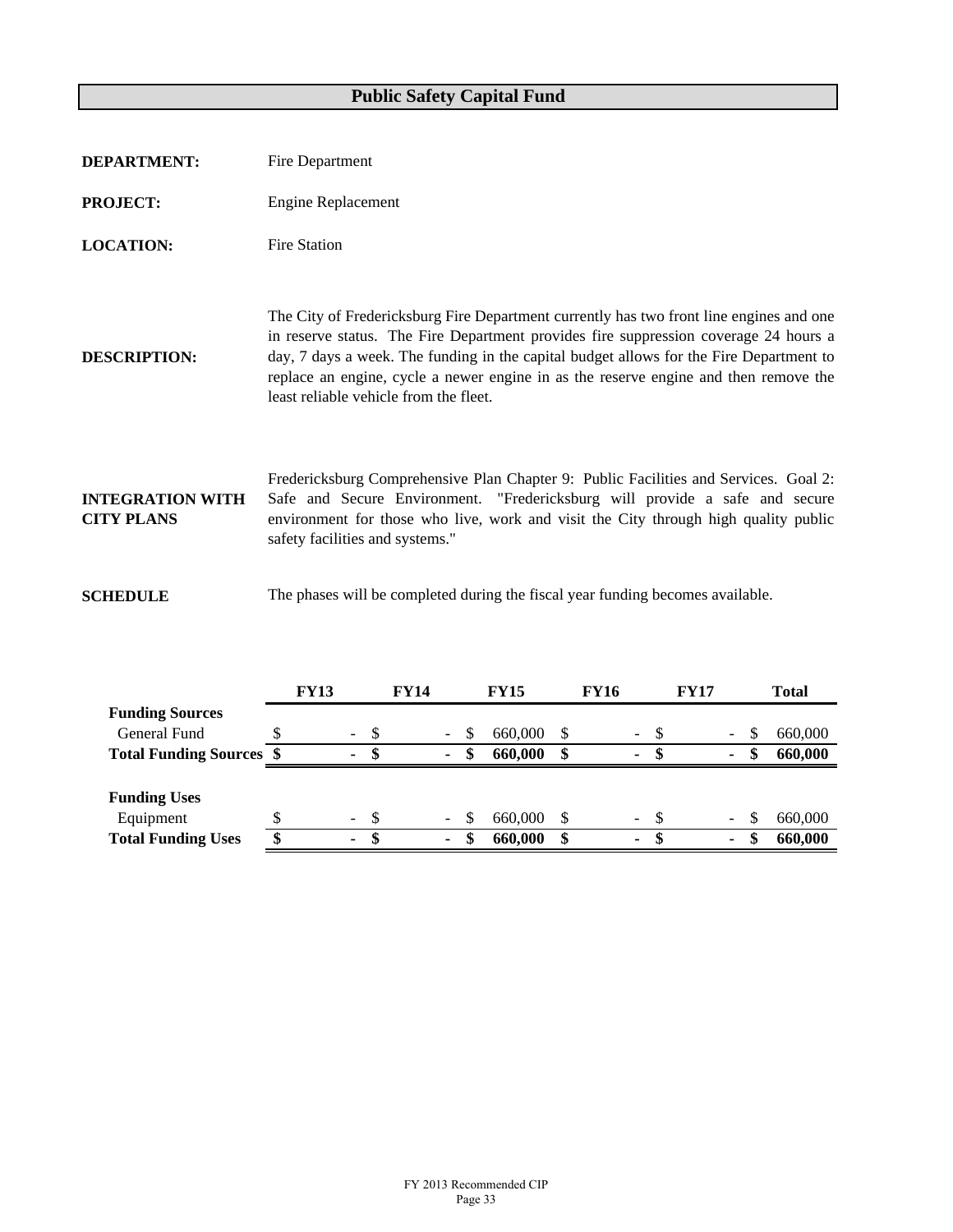| <b>DEPARTMENT:</b>                           | Fire Department                                                                                                                                                                                                                                                                                                                                                                                                                                                                                                                                                                                    |
|----------------------------------------------|----------------------------------------------------------------------------------------------------------------------------------------------------------------------------------------------------------------------------------------------------------------------------------------------------------------------------------------------------------------------------------------------------------------------------------------------------------------------------------------------------------------------------------------------------------------------------------------------------|
| <b>PROJECT:</b>                              | Ambulance Replacement                                                                                                                                                                                                                                                                                                                                                                                                                                                                                                                                                                              |
| <b>LOCATION:</b>                             | Fire Station and Fredericksburg Rescue Squad                                                                                                                                                                                                                                                                                                                                                                                                                                                                                                                                                       |
| <b>DESCRIPTION:</b>                          | The City of Fredericksburg Fire Department currently has two ambulance units in<br>service and shares other units with the Fredericksburg Rescue Squad when maintenance<br>is required for these units. The Fredericksburg Fire Department EMS provides coverage<br>during the day Monday - Friday, and the Fredericksburg Rescue Squad provides<br>coverage during off-hours and weekends. The current capital plan proposed funding a<br>replacement ambulance for the CIty in FY 2013 and FY 2016 as well as replacing the<br>ambulances at Fredericksburg Rescue Squad in FY 2014 and FY 2015. |
| <b>INTEGRATION WITH</b><br><b>CITY PLANS</b> | Fredericksburg Comprehensive Plan Chapter 9: Public Facilities and Services. Goal 2:<br>Safe and Secure Environment. "Fredericksburg will provide a safe and secure<br>environment for those who live, work and visit the City through high quality public<br>safety facilities and systems."                                                                                                                                                                                                                                                                                                      |
| <b>SCHEDULE</b>                              | The phases will be completed during the fiscal year funding becomes available.                                                                                                                                                                                                                                                                                                                                                                                                                                                                                                                     |

|                              | <b>FY13</b>   | <b>FY14</b>   | <b>FY15</b>   | <b>FY16</b> |         |     | <b>FY17</b> |                          | <b>Total</b> |         |  |  |
|------------------------------|---------------|---------------|---------------|-------------|---------|-----|-------------|--------------------------|--------------|---------|--|--|
| <b>Funding Sources</b>       |               |               |               |             |         |     |             |                          |              |         |  |  |
| General Fund                 | 200,000       | 200,000       | 200,000       |             | 200,000 | -S  |             | $\overline{\phantom{a}}$ | \$           | 800,000 |  |  |
| <b>Total Funding Sources</b> | 200,000       | 200,000       | \$<br>200,000 |             | 200,000 | S   |             | ۰                        | \$           | 800,000 |  |  |
|                              |               |               |               |             |         |     |             |                          |              |         |  |  |
| <b>Funding Uses</b>          |               |               |               |             |         |     |             |                          |              |         |  |  |
| Equipment                    | 200,000       | 200,000       | 200,000       |             | 200,000 | -\$ |             | ۰.                       | S            | 800,000 |  |  |
| <b>Total Funding Uses</b>    | \$<br>200,000 | \$<br>200,000 | 200,000       |             | 200,000 | S   |             | ۰                        | \$           | 800,000 |  |  |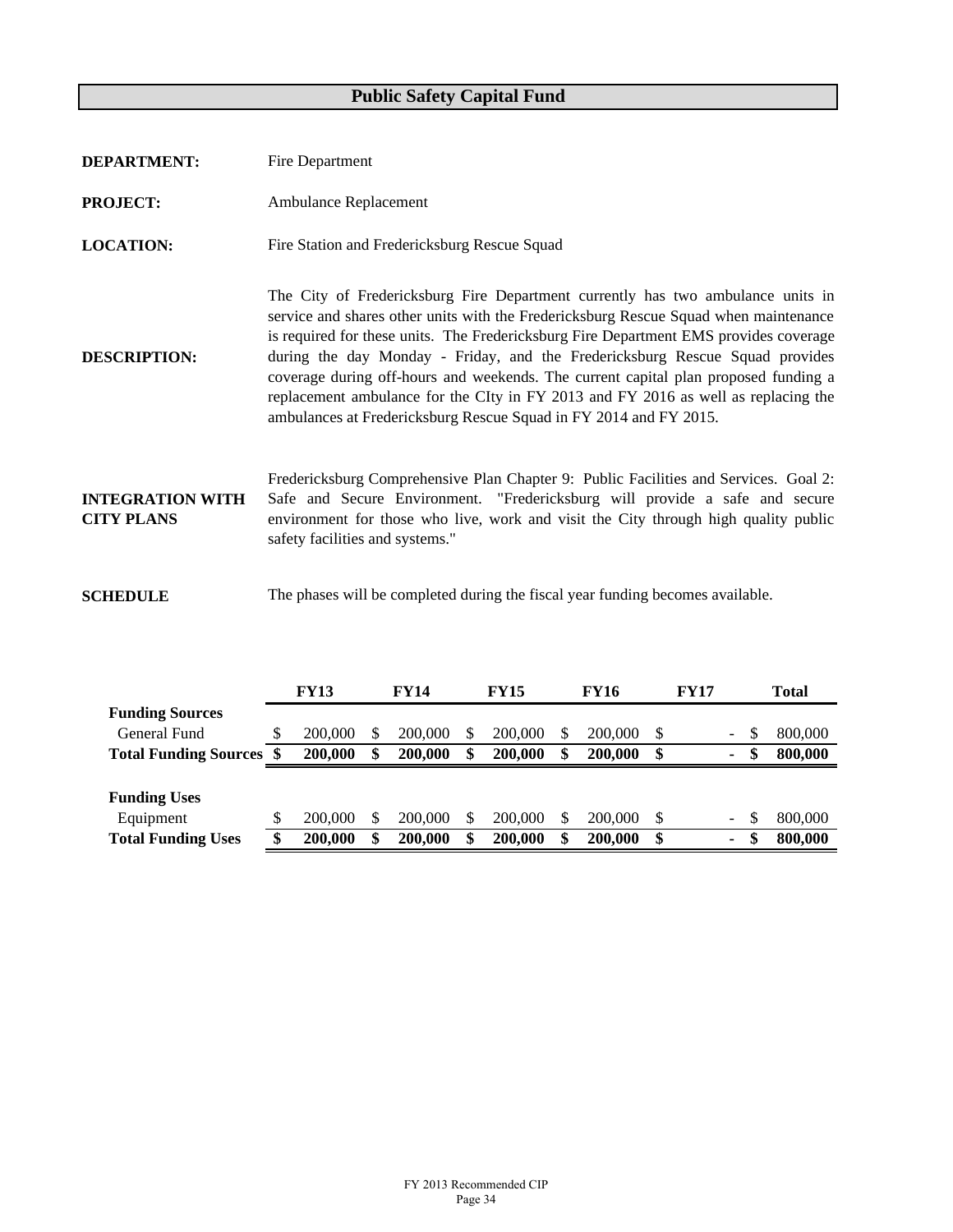| <b>DEPARTMENT:</b>                           | Fire Department                                                                                                                                                                                                                                                                                                                                                                                                                 |
|----------------------------------------------|---------------------------------------------------------------------------------------------------------------------------------------------------------------------------------------------------------------------------------------------------------------------------------------------------------------------------------------------------------------------------------------------------------------------------------|
| <b>PROJECT:</b>                              | Fire Station 3                                                                                                                                                                                                                                                                                                                                                                                                                  |
| <b>LOCATION:</b>                             | Celebrate Virginia South                                                                                                                                                                                                                                                                                                                                                                                                        |
| <b>DESCRIPTION:</b>                          | The City of Fredericksburg Fire Department currently has two Fire Stations, one located<br>downtown and the other located on Route 3. The City has a site in Celebrate Virginia<br>South to build a third station to serve the growing area in that part of the City. Funding<br>in this budget included architecture and engineering expenditures in FY 2017 and<br>construction funding will be appropriated at a later time. |
| <b>INTEGRATION WITH</b><br><b>CITY PLANS</b> | Fredericksburg Comprehensive Plan Chapter 9: Public Facilities and Services. Goal 2:<br>Safe and Secure Environment. "Fredericksburg will provide a safe and secure<br>environment for those who live, work and visit the City through high quality public<br>safety facilities and systems."                                                                                                                                   |
| <b>SCHEDULE</b>                              | The phases will be completed during the fiscal year funding becomes available.                                                                                                                                                                                                                                                                                                                                                  |

|                                 | <b>FY13</b> |                | <b>FY14</b> |                |      | <b>FY15</b> |                |      | FY16 |          | <b>FY17</b> |         |    | Total   |
|---------------------------------|-------------|----------------|-------------|----------------|------|-------------|----------------|------|------|----------|-------------|---------|----|---------|
| <b>Funding Sources</b>          |             |                |             |                |      |             |                |      |      |          |             |         |    |         |
| General Fund                    | $\sim$      | -8             |             | $\sim 100$     | -\$  |             | $\sim$         |      |      | $\sim$ . | S           | 200,000 | S  | 200,000 |
| <b>Total Funding Sources \$</b> | ٠           | S              |             | ٠              | \$.  |             | $\blacksquare$ | \$.  |      | ۰.       |             | 200,000 | \$ | 200,000 |
|                                 |             |                |             |                |      |             |                |      |      |          |             |         |    |         |
| <b>Funding Uses</b>             |             |                |             |                |      |             |                |      |      |          |             |         |    |         |
| <b>Professional Services</b>    |             | - \$<br>$\sim$ |             | $\sim 10^{-1}$ | - \$ |             | $\sim$         | - \$ |      | $\sim$   | S           | 200,000 | \$ | 200,000 |
| <b>Total Funding Uses</b>       |             | S              |             | ۰              | S    |             | $\blacksquare$ |      |      | ۰.       |             | 200,000 | \$ | 200,000 |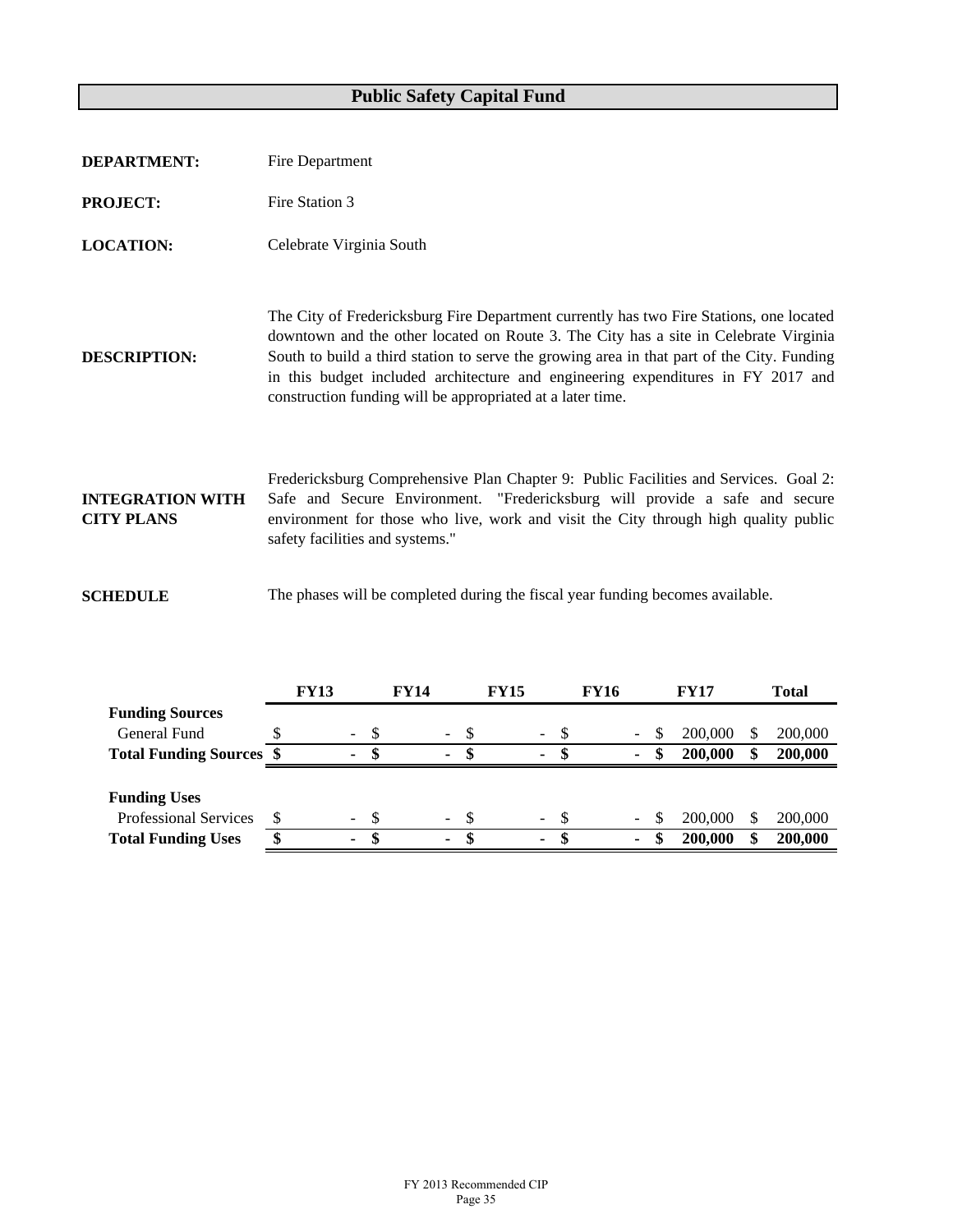| <b>DEPARTMENT:</b>                           | Special Magistrate Court                                                                                                                                                                                                                                                                                                                                                                                                                                                                                                                                                                                                           |
|----------------------------------------------|------------------------------------------------------------------------------------------------------------------------------------------------------------------------------------------------------------------------------------------------------------------------------------------------------------------------------------------------------------------------------------------------------------------------------------------------------------------------------------------------------------------------------------------------------------------------------------------------------------------------------------|
| <b>PROJECT:</b>                              | <b>Special Magistrate Court Building</b>                                                                                                                                                                                                                                                                                                                                                                                                                                                                                                                                                                                           |
| <b>LOCATION:</b>                             | Lafayette                                                                                                                                                                                                                                                                                                                                                                                                                                                                                                                                                                                                                          |
| <b>DESCRIPTION:</b>                          | The City of Fredericksburg and Spotsylvania County currently share a leased building<br>right outside the City limits on Lafayette Blvd. This building is in poor condition and<br>does have some functionality and safety concerns when operating as a Magistrate's<br>Office. Spotsylvania County has proffered land near the current leased site and it is<br>proposed to build a new office on that site that will provide a safe and efficient<br>environment of the Magistrate, public safety officers, and the public to conduct daily<br>business. The cost represents Fredericksburg's portion of the construction costs. |
| <b>INTEGRATION WITH</b><br><b>CITY PLANS</b> | Fredericksburg Comprehensive Plan Chapter 9: Public Facilities and Services. Goal 2:<br>Safe and Secure Environment. "Fredericksburg will provide a safe and secure<br>environment for those who live, work and visit the City through high quality public<br>safety facilities and systems."                                                                                                                                                                                                                                                                                                                                      |
| <b>SCHEDULE</b>                              | The phases will be completed during the fiscal year funding becomes available.                                                                                                                                                                                                                                                                                                                                                                                                                                                                                                                                                     |

|                                 |   | <b>FY13</b> |                          |   | <b>FY14</b> | <b>FY15</b> |                          |     | <b>FY16</b> |                          |      | <b>FY17</b> |        |    | <b>Total</b> |  |  |
|---------------------------------|---|-------------|--------------------------|---|-------------|-------------|--------------------------|-----|-------------|--------------------------|------|-------------|--------|----|--------------|--|--|
| <b>Funding Sources</b>          |   |             |                          |   |             |             |                          |     |             |                          |      |             |        |    |              |  |  |
| General Fund                    |   |             | $\overline{\phantom{a}}$ | S | 310,000     | S           | $\overline{\phantom{a}}$ | \$. |             | $\overline{\phantom{0}}$ | - \$ |             | $\sim$ | S  | 310,000      |  |  |
| <b>Total Funding Sources \$</b> |   |             | ٠                        | S | 310,000     | \$          | $\sim$                   | ъ   |             | ۰                        | S.   |             | ۰.     | S  | 310,000      |  |  |
|                                 |   |             |                          |   |             |             |                          |     |             |                          |      |             |        |    |              |  |  |
| <b>Funding Uses</b>             |   |             |                          |   |             |             |                          |     |             |                          |      |             |        |    |              |  |  |
| Construction                    |   |             | ۰                        | S | 310,000     | S           | $\sim$                   |     |             | $\sim$                   | - \$ |             | ۰.     | S  | 310,000      |  |  |
| <b>Total Funding Uses</b>       | ጡ |             | ۰                        |   | 310,000     | \$          | $\sim$                   | S   |             | ۰                        | -S   |             | ۰      | \$ | 310,000      |  |  |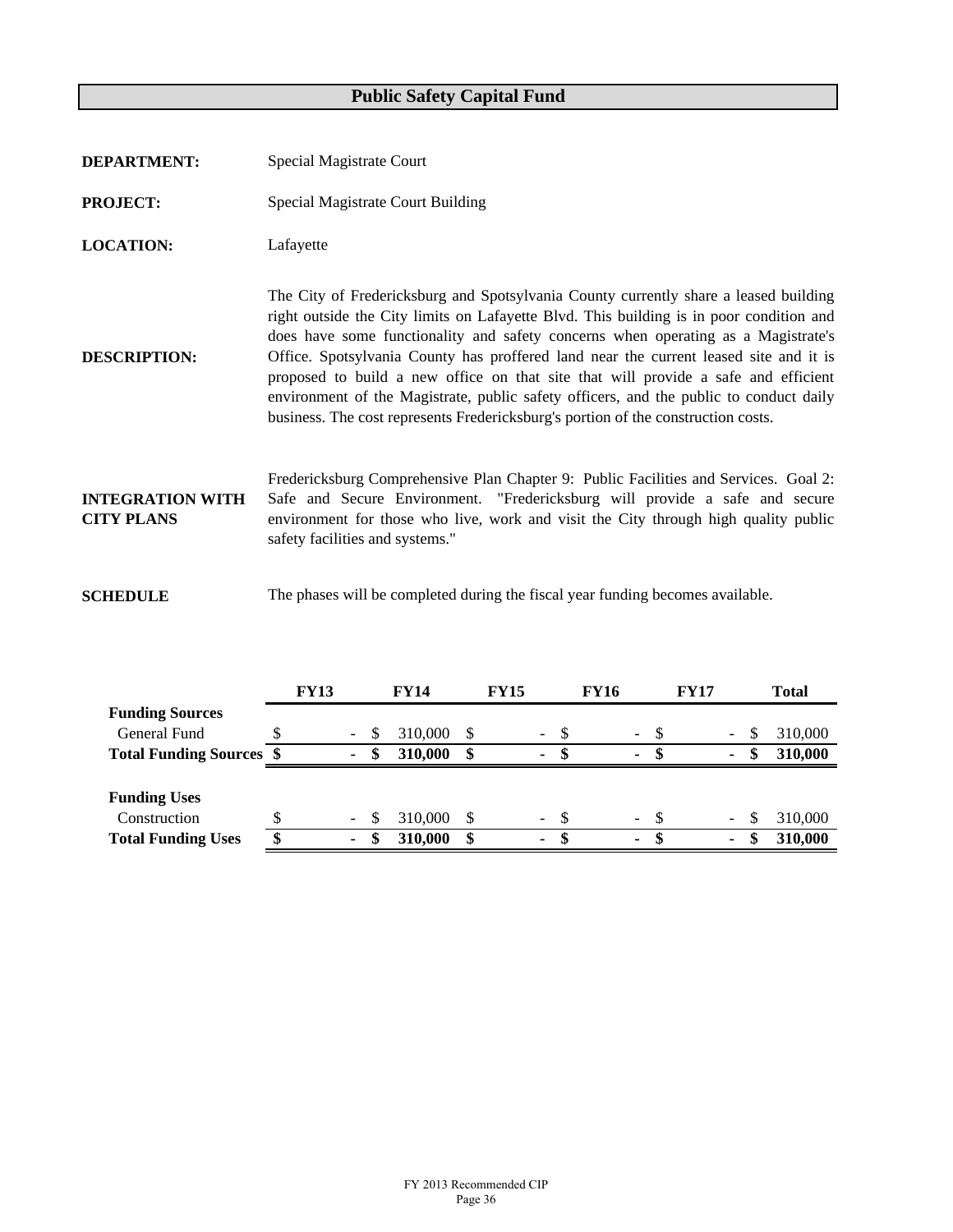| <b>Public Education Capital</b>         | FY 2013                  | <b>FY 2014</b>                 | <b>FY 2015</b>      | <b>FY 2016</b>           |          | <b>FY 2017</b>           | <b>FY 20XX</b> |
|-----------------------------------------|--------------------------|--------------------------------|---------------------|--------------------------|----------|--------------------------|----------------|
| Hugh Mercer Elementary School Expansion | \$<br>55,000             |                                |                     | \$<br>450,000            | <b>S</b> | 1,800,000                |                |
| Old Walker Grant School Renovation      | $\overline{\phantom{a}}$ | 1,000,000                      | 9,000,000           |                          |          | $\overline{\phantom{a}}$ |                |
| School Bus Replacement                  |                          | 240,000                        | 240,000             | 240,000                  |          | 240,000                  |                |
| <b>School Computer Technology</b>       | 250,000                  | 250,000                        | 350,000             | 375,000                  |          | 375,000                  |                |
| School Equipment / Carpet               | 70,000                   | 70,000                         | 70,000              | 70,000                   |          | 70,000                   |                |
| Walker-Grant HVAC Replacement           |                          |                                | 3,800,000           |                          |          |                          |                |
| Walker-Grant Roof Replacement           | 100,000                  | 1,200,000                      |                     |                          |          |                          |                |
| <b>Total</b>                            | \$<br>475,000            | \$<br>2,760,000                | \$13,460,000        | \$1,135,000              |          | \$2,485,000              |                |
| <b>Revenues</b>                         |                          |                                |                     |                          |          |                          |                |
| <b>Bonds</b>                            | \$<br>$\equiv$           | \$<br>$\overline{\phantom{a}}$ | \$<br>12,800,000 \$ | $\overline{\phantom{0}}$ | S        | 1,800,000                |                |
| Transfer from General Fund              | 200,000                  | 1,380,000                      | 660,000             | 685,000                  |          | 685,000                  |                |
| Proir Year Balance                      | 275,000                  | 1,380,000                      |                     | 450,000                  |          |                          |                |
| <b>Total</b>                            | \$<br>475,000            | 2,760,000                      | \$13,460,000        | \$1,135,000              |          | \$2,485,000              |                |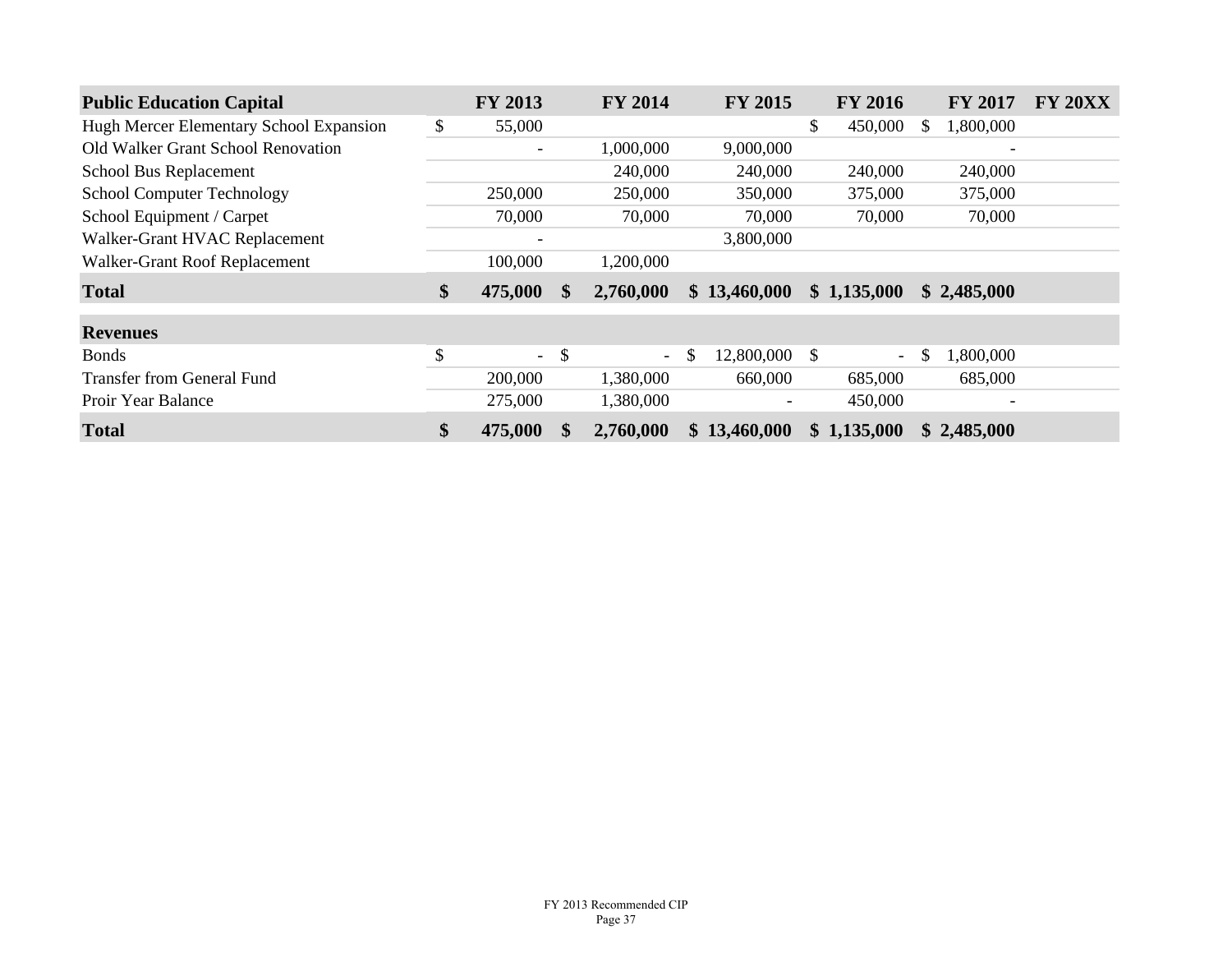| <b>Water Capital</b>                | <b>FY 2013</b> | <b>FY 2014</b> |     | <b>FY 2015</b> | <b>FY 2016</b> |    | <b>FY 2017</b> | <b>FY 20XX</b> |
|-------------------------------------|----------------|----------------|-----|----------------|----------------|----|----------------|----------------|
| <b>Internal System Improvements</b> | \$<br>350,000  | 350,000        | \$. | 350,000        | 350,000        | S  | 350,000        | 5,000,000      |
| Motts Run Upgrade and Repairs       | 100,000        | 100,000        |     | 100,000        | 100,000        |    | 100,000        | 100,000        |
| Motts Run WTP GAC Media Replacement |                |                |     |                |                |    | 250,000        |                |
| <b>Total Water</b>                  | \$<br>450,000  | 450,000        | \$  | 450,000        | 450,000        |    | 700,000        | \$5,100,000    |
|                                     |                |                |     |                |                |    |                |                |
| <b>Revenues</b>                     |                |                |     |                |                |    |                |                |
| <b>Availability Fees / Balance</b>  | 450,000        | 450,000        | S.  | 450,000        | 450,000        | £. | 700,000        |                |
| <b>Total</b>                        | \$<br>450,000  | 450,000        |     | 450,000        | 450,000        |    | 700,000        |                |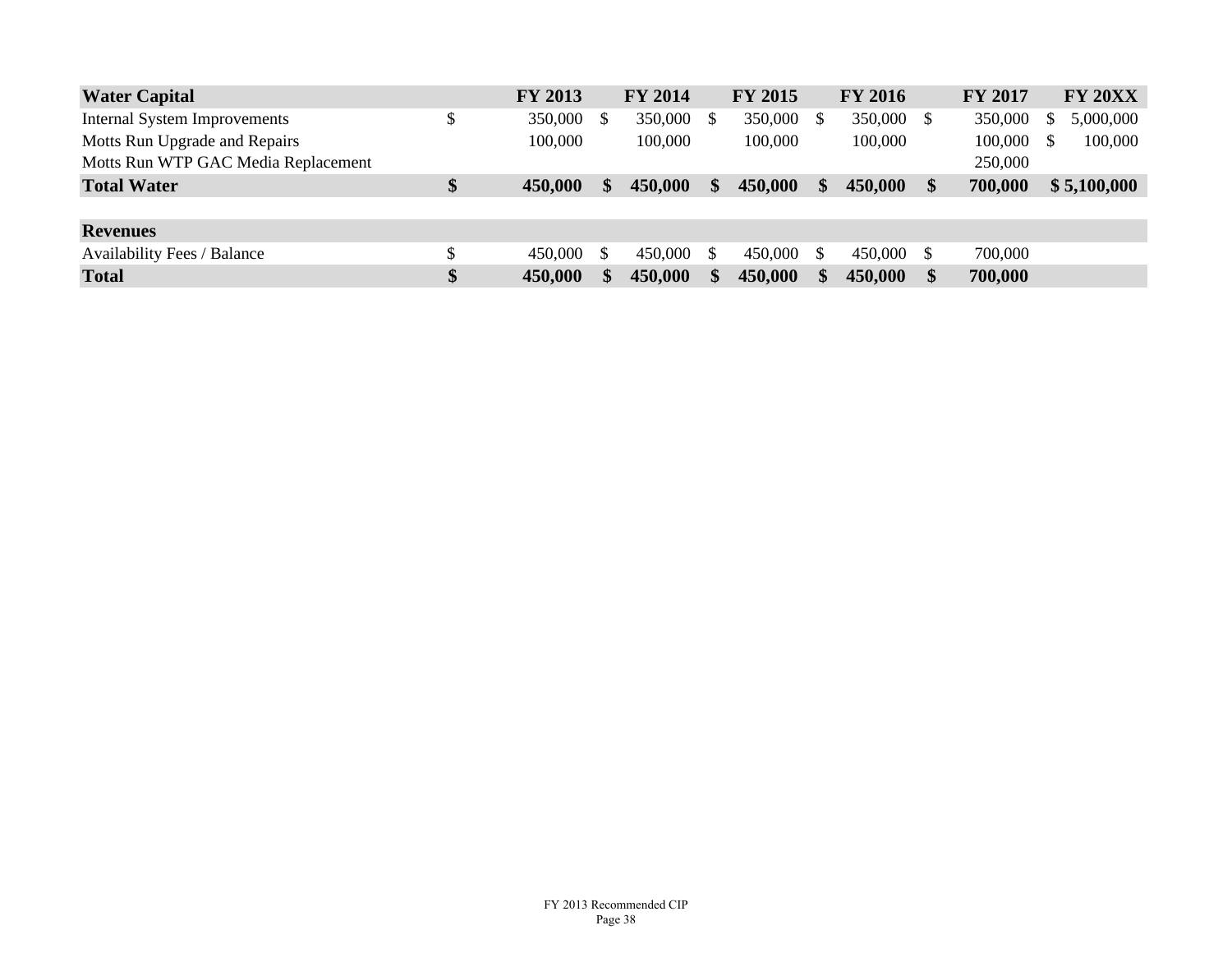## **Water Capital Fund**

| <b>DEPARTMENT:</b>                           | Water                                                                                                                                                                                                                                                                                                                                                                                           |
|----------------------------------------------|-------------------------------------------------------------------------------------------------------------------------------------------------------------------------------------------------------------------------------------------------------------------------------------------------------------------------------------------------------------------------------------------------|
| <b>PROJECT:</b>                              | Motts Run Upgrade and Repairs                                                                                                                                                                                                                                                                                                                                                                   |
| <b>LOCATION:</b>                             | Motts Run Facility located in Spotslyvania County                                                                                                                                                                                                                                                                                                                                               |
| <b>DESCRIPTION:</b>                          | The City of Frederickburg has an agreement with Spotslyvania County to treat 5.0<br>million gallons of the City's water yearly. The plant is a 4.0 million gallon plant thus the<br>City represents about 41.6% of plant capacity. This funding is our annual payment for<br>this service.                                                                                                      |
| <b>INTEGRATION WITH</b><br><b>CITY PLANS</b> | A efficient and effective Water and Sewer system is vital to the City's operation it ties<br>into the Council Initiative of increasing prosperity of citizens and businesses by offering<br>this effective services as well as sustaining the environment by having a reliable system<br>that protects the drinking water, natural beauty, and historic resources of the<br>Rappahannock River. |
| <b>SCHEDULE</b>                              | The phases will be completed during the fiscal year funding becomes available.                                                                                                                                                                                                                                                                                                                  |

|                              |    | <b>FY13</b> |   | <b>FY14</b> |    | <b>FY15</b> | FY16    |   | <b>FY17</b> | Total |         |  |
|------------------------------|----|-------------|---|-------------|----|-------------|---------|---|-------------|-------|---------|--|
| <b>Funding Sources</b>       |    |             |   |             |    |             |         |   |             |       |         |  |
| General Fund                 | S  | 100.000     |   | 100.000     | S  | 100,000     | 100.000 | S | 100,000     | S     | 500,000 |  |
| <b>Total Funding Sources</b> |    | 100.000     | S | 100.000     | \$ | 100.000     | 100.000 | S | 100.000     | \$    | 500,000 |  |
|                              |    |             |   |             |    |             |         |   |             |       |         |  |
| <b>Funding Uses</b>          |    |             |   |             |    |             |         |   |             |       |         |  |
| Fee for Service              |    | 100,000     |   | 100.000     | S. | 100,000     | 100.000 | S | 100,000     | S     | 500,000 |  |
| <b>Total Funding Uses</b>    | Ф. | 100.000     | S | 100.000     | \$ | 100.000     | 100.000 |   | 100.000     | \$    | 500,000 |  |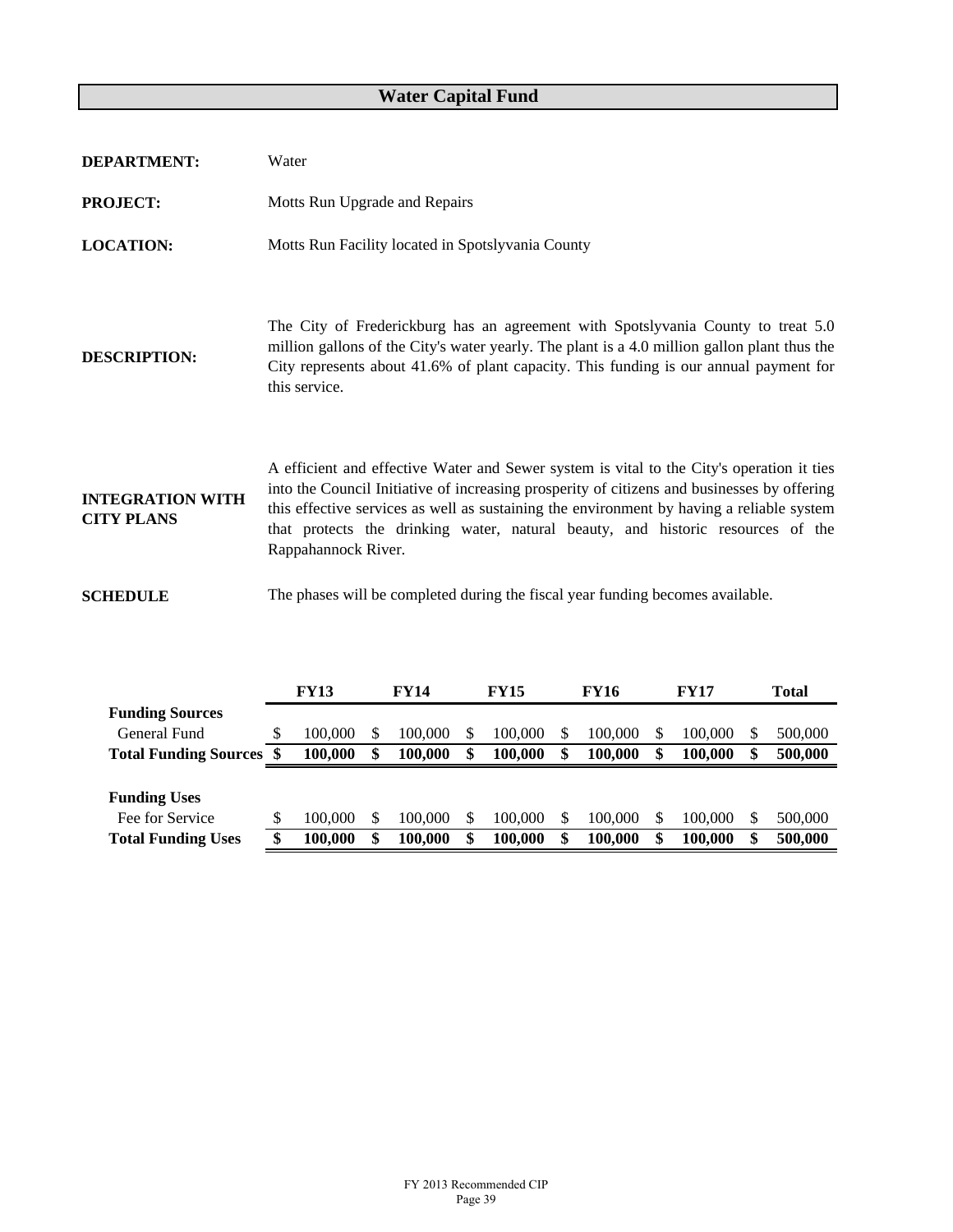## **Water Capital Fund**

| <b>DEPARTMENT:</b>                           | Water                                                                                                                                                                                                                                                                                                                                                                                           |
|----------------------------------------------|-------------------------------------------------------------------------------------------------------------------------------------------------------------------------------------------------------------------------------------------------------------------------------------------------------------------------------------------------------------------------------------------------|
| <b>PROJECT:</b>                              | <b>Internal Systems Improvements</b>                                                                                                                                                                                                                                                                                                                                                            |
| <b>LOCATION:</b>                             | Various points in the City's utility infrastructure                                                                                                                                                                                                                                                                                                                                             |
| <b>DESCRIPTION:</b>                          | This is funding set aside for the Waste Division to perform necessary repairs and<br>replacements to the water infrastructure located throughout the City. It is important to<br>have funding set aside to meet the needs of regular and unscheduled repaired and<br>maintenance as the City does have an aging water and sewer system                                                          |
| <b>INTEGRATION WITH</b><br><b>CITY PLANS</b> | A efficient and effective Water and Sewer system is vital to the City's operation it ties<br>into the Council Initiative of increasing prosperity of citizens and businesses by offering<br>this effective services as well as sustaining the environment by having a reliable system<br>that protects the drinking water, natural beauty, and historic resources of the<br>Rappahannock River. |
| <b>SCHEDULE</b>                              | The phases will be completed during the fiscal year funding becomes available.                                                                                                                                                                                                                                                                                                                  |

|                              | <b>FY13</b> | <b>FY14</b> | <b>FY15</b> | <b>FY16</b> | <b>FY17</b> | Total           |  |
|------------------------------|-------------|-------------|-------------|-------------|-------------|-----------------|--|
| <b>Funding Sources</b>       |             |             |             |             |             |                 |  |
| <b>Availability Fees</b>     | 350,000     | 350,000     | 350,000     | 350,000     | 350,000     | 1.750.000<br>S. |  |
| <b>Total Funding Sources</b> | 350,000     | 350,000     | 350,000     | 350,000     | 350,000     | 1,750,000<br>\$ |  |
|                              |             |             |             |             |             |                 |  |
|                              |             |             |             |             |             |                 |  |
| <b>Funding Uses</b>          |             |             |             |             |             |                 |  |
| Repairs and Maintenan \$     | 350,000     | 350,000     | 350,000     | 350,000     | 350,000     | \$1,750,000     |  |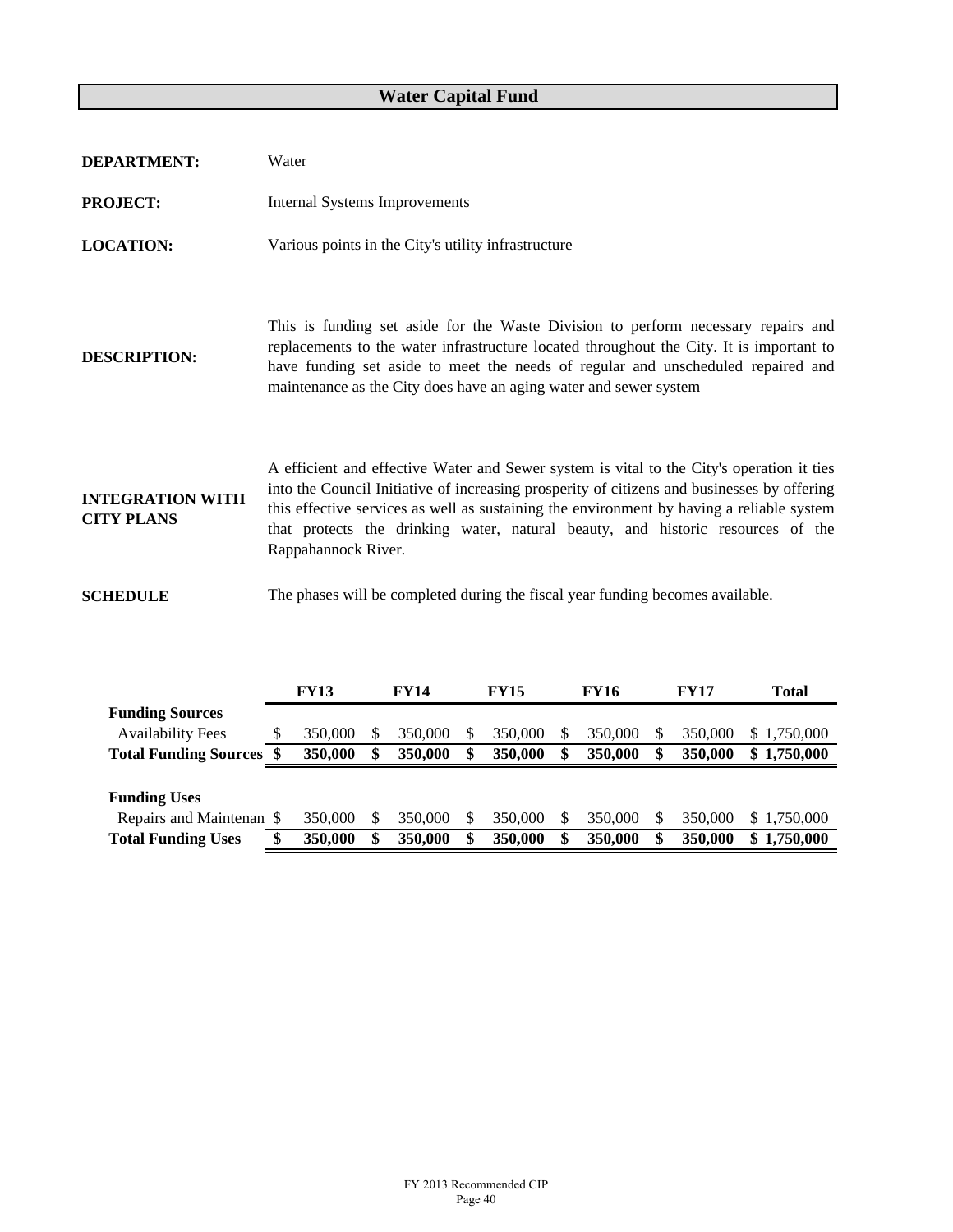## **Water Capital Fund**

| <b>DEPARTMENT:</b>                           | Water                                                                                                                                                                                                                                                                                                                                                                                           |
|----------------------------------------------|-------------------------------------------------------------------------------------------------------------------------------------------------------------------------------------------------------------------------------------------------------------------------------------------------------------------------------------------------------------------------------------------------|
| <b>PROJECT:</b>                              | Motts Run WTP GAC Media Replacement                                                                                                                                                                                                                                                                                                                                                             |
| <b>LOCATION:</b>                             | Motts Run Facility located in Spotslyvania County                                                                                                                                                                                                                                                                                                                                               |
| <b>DESCRIPTION:</b>                          | The City of Frederickburg has an agreement with Spotslyvania County to treat 5.0<br>million gallons of the City's water yearly. The plant is a 4.0 million gallon plant thus the<br>City represents about 41.6% of plant capacity. This funding is our portion of replacing<br>the GAC Media in the plant.                                                                                      |
| <b>INTEGRATION WITH</b><br><b>CITY PLANS</b> | A efficient and effective Water and Sewer system is vital to the City's operation it ties<br>into the Council Initiative of increasing prosperity of citizens and businesses by offering<br>this effective services as well as sustaining the environment by having a reliable system<br>that protects the drinking water, natural beauty, and historic resources of the<br>Rappahannock River. |
| <b>SCHEDULE</b>                              | The phases will be completed during the fiscal year funding becomes available.                                                                                                                                                                                                                                                                                                                  |

|                              | <b>FY13</b> | <b>FY14</b> | <b>FY15</b> | <b>FY16</b> | <b>FY17</b> | <b>Total</b> |    |             |
|------------------------------|-------------|-------------|-------------|-------------|-------------|--------------|----|-------------|
| <b>Funding Sources</b>       |             |             |             |             |             |              |    |             |
| <b>Availability Fees</b>     | 350,000     | 350,000     |             | 350,000     | 350,000     | 350,000      | S. | 1,750,000   |
| <b>Total Funding Sources</b> | 350,000     | 350,000     |             | 350,000     | 350,000     | 350,000      | \$ | 1,750,000   |
|                              |             |             |             |             |             |              |    |             |
|                              |             |             |             |             |             |              |    |             |
| <b>Funding Uses</b>          |             |             |             |             |             |              |    |             |
| Repairs and Maintenan \$     | 350,000     | 350,000     |             | 350,000     | 350,000     | 350,000      |    | \$1,750,000 |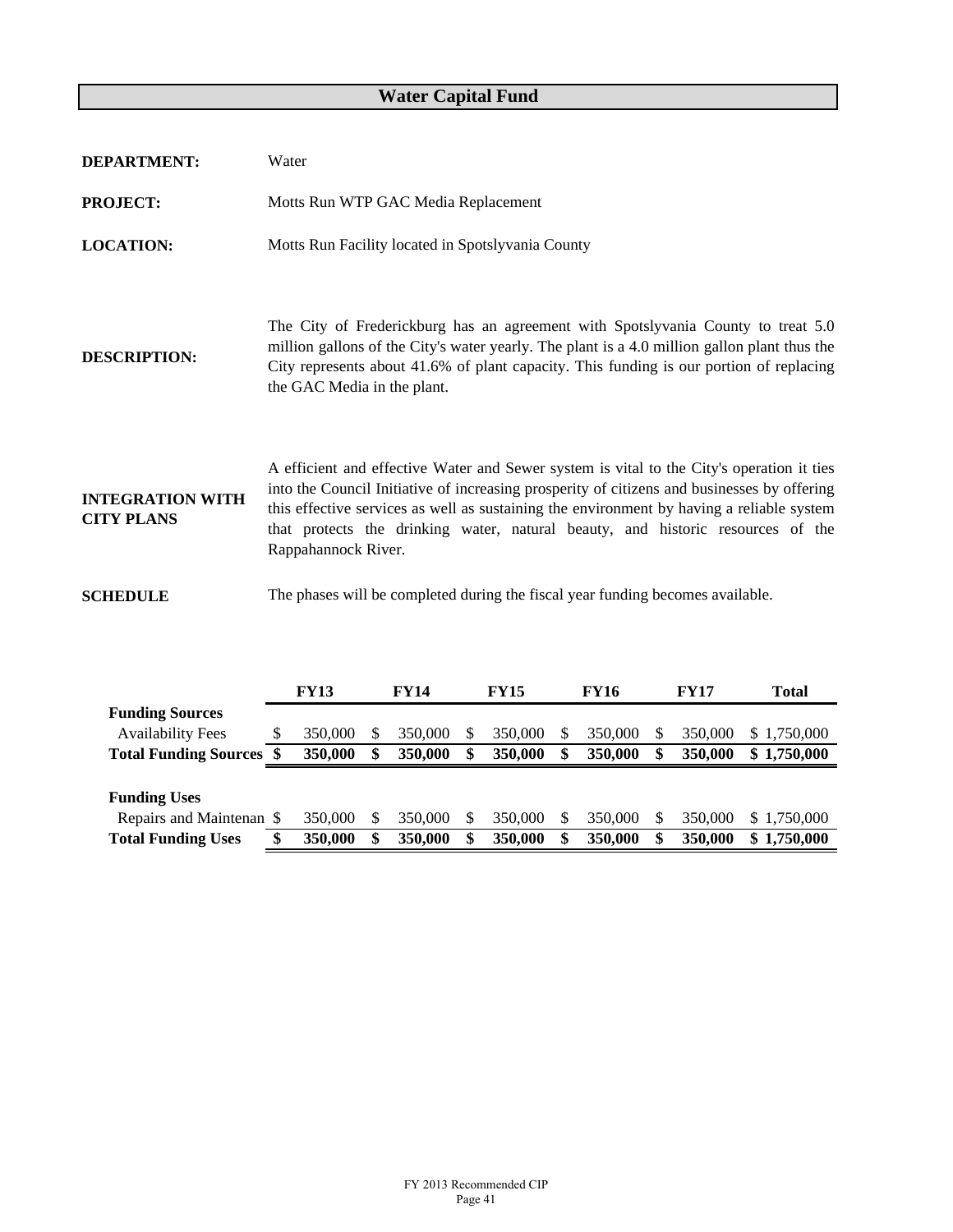| <b>Wastewater Capital</b>          | <b>FY 2013</b>           |     | <b>FY 2014</b> |    | <b>FY 2015</b> |               | <b>FY 2016</b> |     | <b>FY 2017</b> |               | <b>FY 20XX</b> |
|------------------------------------|--------------------------|-----|----------------|----|----------------|---------------|----------------|-----|----------------|---------------|----------------|
|                                    |                          |     |                |    |                |               |                |     |                |               |                |
| Infiltration & Inflow Abatement    | \$<br>250,000            | \$. | 250,000 \$     |    | 250,000        | - \$          | 250,000        | \$. | 5,000,000      | -S            | 250,000        |
| FMC WWTP Upgrades / Repairs        | 100,000                  |     | 100,000        |    | 100,000        |               | 100,000        |     | 100,000        |               | 100,000        |
| <b>WWTP Upgrade</b>                | $\overline{\phantom{a}}$ |     | -              |    | 3,000,000      |               |                |     |                |               |                |
| <b>Wastewater Total</b>            | \$<br>350,000            | \$  | 350,000        | S. | 3,350,000      | \$            | 350,000        | S   | 5,100,000      | \$            | 350,000        |
|                                    |                          |     |                |    |                |               |                |     |                |               |                |
| <b>Revenues</b>                    |                          |     |                |    |                |               |                |     |                |               |                |
| <b>Availability Fees / Balance</b> | \$<br>350,000            | \$  | 350,000 \$     |    | 350,000        | <sup>\$</sup> | 350,000        | S   | 100,000        | -S            | 350,000        |
| <b>Bonds</b>                       |                          |     |                |    | 3,000,000      |               |                |     | 5,000,000      |               |                |
| <b>Total</b>                       | \$<br>350,000            | \$  | 350,000        |    | 3,350,000      | \$            | 350,000        | \$  | 5,100,000      | $\mathbf{\$}$ | 350,000        |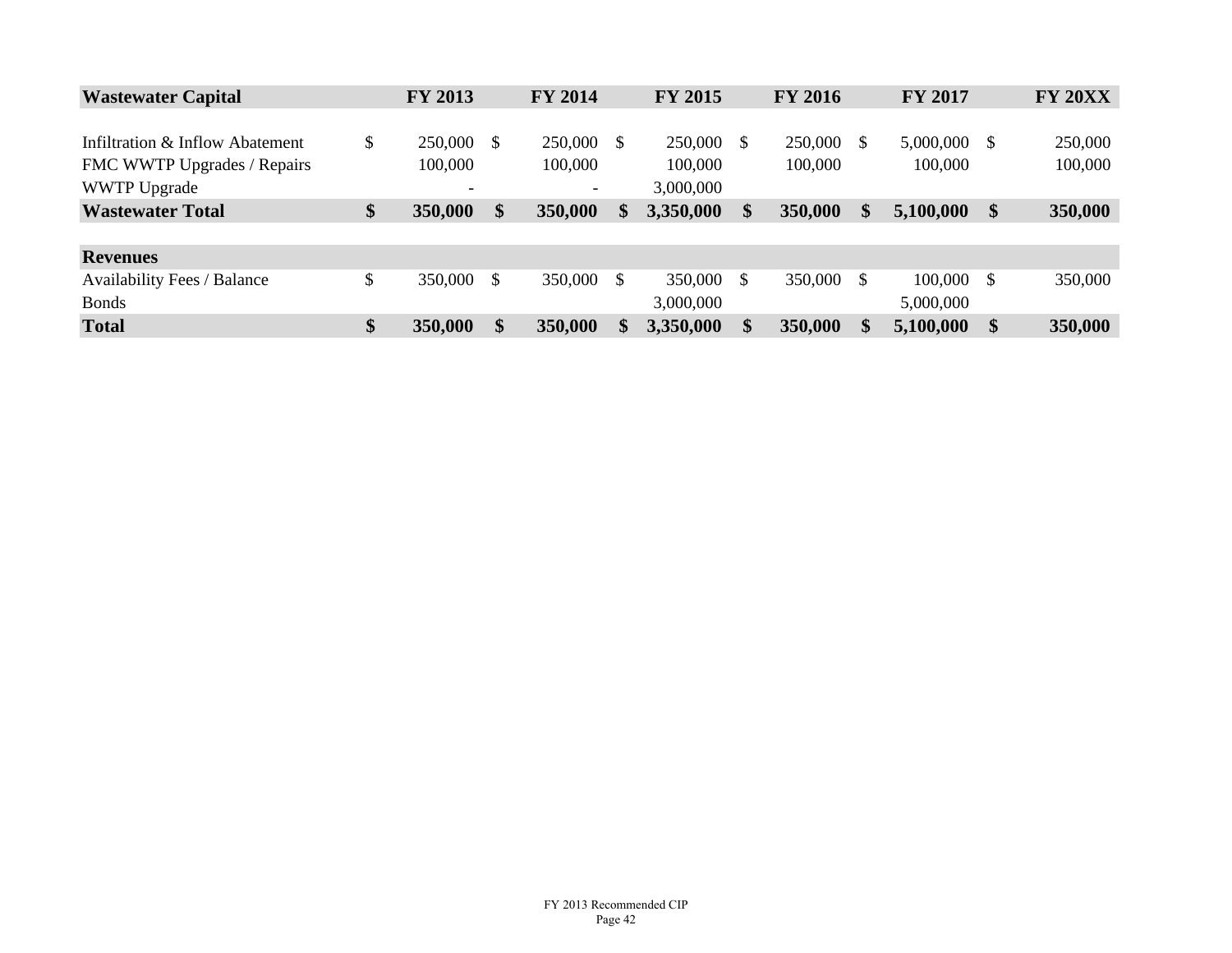## **Wastewater Capital Fund**

| <b>DEPARTMENT:</b>                           | Wastewater                                                                                                                                                                                                                                                                                                                                                                                      |
|----------------------------------------------|-------------------------------------------------------------------------------------------------------------------------------------------------------------------------------------------------------------------------------------------------------------------------------------------------------------------------------------------------------------------------------------------------|
| <b>PROJECT:</b>                              | Infiltration and Inflow Abatement                                                                                                                                                                                                                                                                                                                                                               |
| <b>LOCATION:</b>                             | Various points in the City's utility infrastructure                                                                                                                                                                                                                                                                                                                                             |
| <b>DESCRIPTION:</b>                          | This is funding set aside for the Wastewater Division to perform necessary repairs and<br>replacements to the sewer infrastructure located throughout the City. It is important to<br>have funding set aside to meet the needs of regular and unscheduled repaired and<br>maintenance as the City does have an aging water and sewer system                                                     |
| <b>INTEGRATION WITH</b><br><b>CITY PLANS</b> | A efficient and effective Water and Sewer system is vital to the City's operation it ties<br>into the Council Initiative of increasing prosperity of citizens and businesses by offering<br>this effective services as well as sustaining the environment by having a reliable system<br>that protects the drinking water, natural beauty, and historic resources of the<br>Rappahannock River. |
| <b>SCHEDULE</b>                              | The phases will be completed during the fiscal year funding becomes available.                                                                                                                                                                                                                                                                                                                  |

|                              | <b>FY13</b> | <b>FY14</b> |    | <b>FY15</b> | <b>FY16</b> | <b>FY17</b>      | Total       |
|------------------------------|-------------|-------------|----|-------------|-------------|------------------|-------------|
| <b>Funding Sources</b>       |             |             |    |             |             |                  |             |
| <b>Availability Fees</b>     | 250,000     | 250,000     |    | 250,000     | 250,000     | 5,000,000<br>S.  | \$6,000,000 |
| <b>Total Funding Sources</b> | 250,000     | 250,000     |    | 250,000     | 250,000     | 5,000,000<br>\$. | \$6,000,000 |
|                              |             |             |    |             |             |                  |             |
|                              |             |             |    |             |             |                  |             |
| <b>Funding Uses</b>          |             |             |    |             |             |                  |             |
| Repairs and Maintenan \$     | 250,000     | 250,000     | S. | 250,000     | 250,000     | 5,000,000<br>S.  | \$6,000,000 |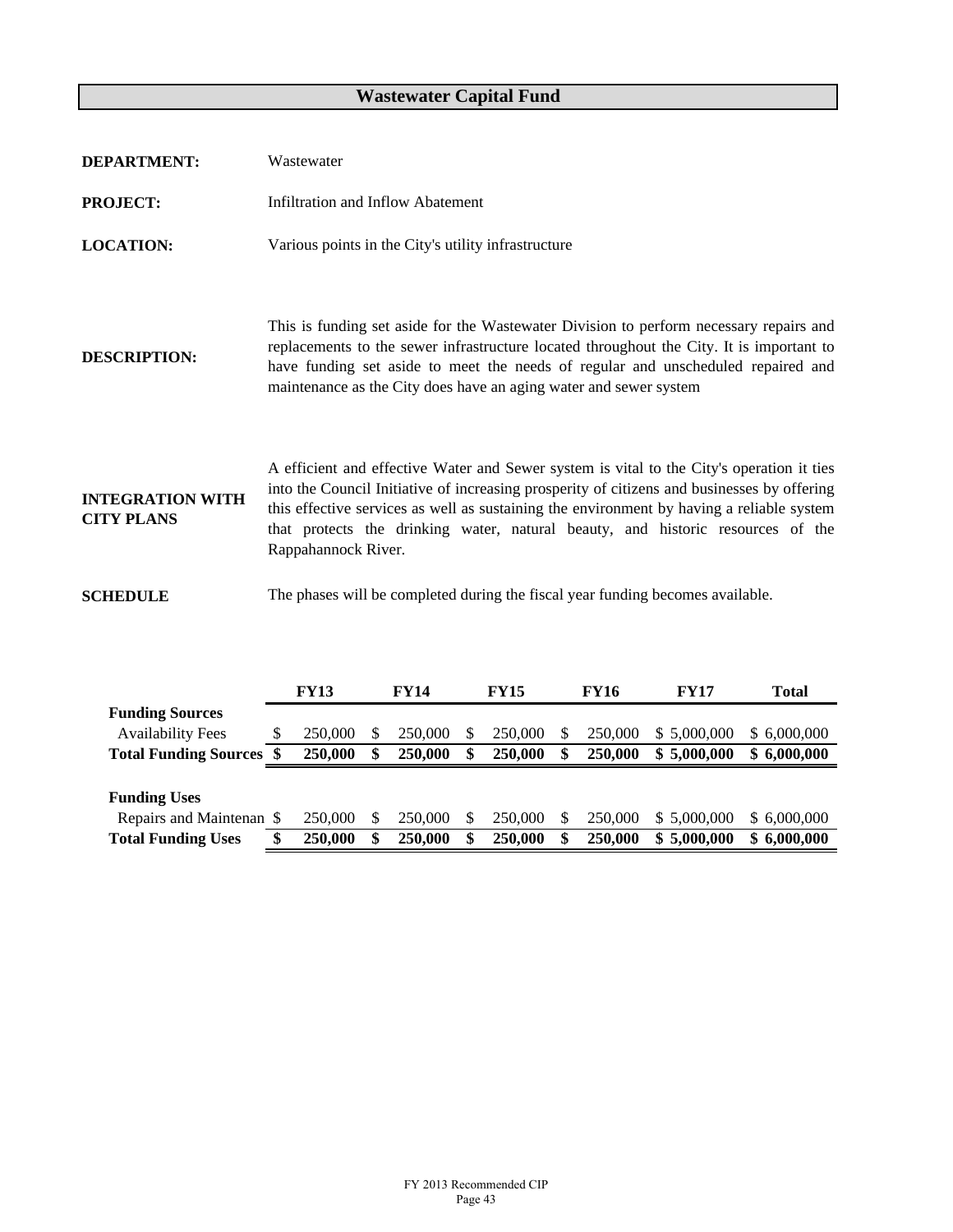## **Wastewater Capital Fund**

| <b>DEPARTMENT:</b>                           | Wastewater                                                                                                                                                                                                                                                                                                                                                                                      |
|----------------------------------------------|-------------------------------------------------------------------------------------------------------------------------------------------------------------------------------------------------------------------------------------------------------------------------------------------------------------------------------------------------------------------------------------------------|
| <b>PROJECT:</b>                              | FMC WWTP Upgrades and Repairs                                                                                                                                                                                                                                                                                                                                                                   |
| <b>LOCATION:</b>                             | FMC WWTP located in Spotslyvania County                                                                                                                                                                                                                                                                                                                                                         |
| <b>DESCRIPTION:</b>                          | The City of Frederickburg has an agreement with Spotslyvania County to treat 1.5<br>million gallons of the City's wastewater yearly. The plant is a 4.0 million gallon plant<br>thus the City represents about 37.5% of plant capacity. This funding is our annual<br>payment for this service.                                                                                                 |
| <b>INTEGRATION WITH</b><br><b>CITY PLANS</b> | A efficient and effective Water and Sewer system is vital to the City's operation it ties<br>into the Council Initiative of increasing prosperity of citizens and businesses by offering<br>this effective services as well as sustaining the environment by having a reliable system<br>that protects the drinking water, natural beauty, and historic resources of the<br>Rappahannock River. |
| <b>SCHEDULE</b>                              | The phases will be completed during the fiscal year funding becomes available.                                                                                                                                                                                                                                                                                                                  |

|                              |    | <b>FY13</b> |   | <b>FY14</b> |    | <b>FY15</b> | FY16    |   | <b>FY17</b> | Total |         |  |
|------------------------------|----|-------------|---|-------------|----|-------------|---------|---|-------------|-------|---------|--|
| <b>Funding Sources</b>       |    |             |   |             |    |             |         |   |             |       |         |  |
| General Fund                 | S  | 100.000     |   | 100.000     | S  | 100,000     | 100.000 | S | 100,000     | S     | 500,000 |  |
| <b>Total Funding Sources</b> |    | 100.000     | S | 100.000     | \$ | 100.000     | 100.000 | S | 100.000     | \$    | 500,000 |  |
|                              |    |             |   |             |    |             |         |   |             |       |         |  |
| <b>Funding Uses</b>          |    |             |   |             |    |             |         |   |             |       |         |  |
| Fee for Service              |    | 100,000     |   | 100.000     | S. | 100,000     | 100.000 | S | 100,000     | S     | 500,000 |  |
| <b>Total Funding Uses</b>    | Ф. | 100.000     | S | 100.000     | \$ | 100.000     | 100.000 |   | 100.000     | \$    | 500,000 |  |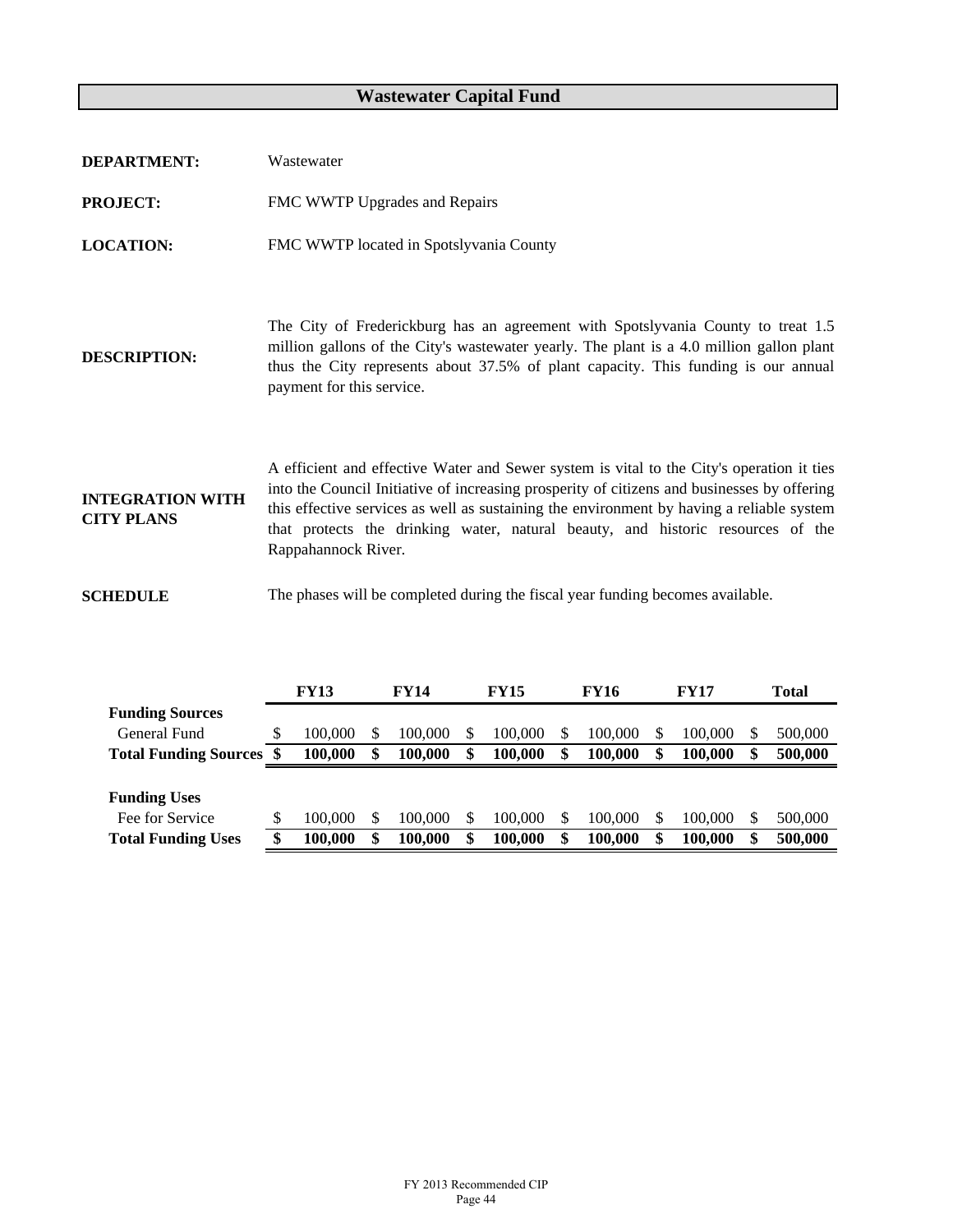## **Wastewater Capital Fund**

| <b>DEPARTMENT:</b>                           | Wastewater                                                                                                                                                                                                                                                                                                                                                                                      |
|----------------------------------------------|-------------------------------------------------------------------------------------------------------------------------------------------------------------------------------------------------------------------------------------------------------------------------------------------------------------------------------------------------------------------------------------------------|
| <b>PROJECT:</b>                              | Wastewater Treatment Plant Upgrade                                                                                                                                                                                                                                                                                                                                                              |
| <b>LOCATION:</b>                             | FMC WWTP located in Spotsylvania County                                                                                                                                                                                                                                                                                                                                                         |
| <b>DESCRIPTION:</b>                          | As a result of the Water and Sewer Management study, the City has identified that we<br>need major infrastructure upgrade throughout our utility system. This funding in FY<br>2015 will allow for the City to perform nutrient management upgrades so that<br>requirements for nitrogen and phosphorus discharge limits can be meet.                                                           |
| <b>INTEGRATION WITH</b><br><b>CITY PLANS</b> | A efficient and effective Water and Sewer system is vital to the City's operation it ties<br>into the Council Initiative of increasing prosperity of citizens and businesses by offering<br>this effective services as well as sustaining the environment by having a reliable system<br>that protects the drinking water, natural beauty, and historic resources of the<br>Rappahannock River. |
| <b>SCHEDULE</b>                              | The phases will be completed during the fiscal year funding becomes available.                                                                                                                                                                                                                                                                                                                  |

|                                 |   | <b>FY13</b>    |      | <b>FY14</b> |        | <b>FY15</b> | <b>FY16</b> |                          |    | <b>FY17</b> |  | <b>Total</b> |
|---------------------------------|---|----------------|------|-------------|--------|-------------|-------------|--------------------------|----|-------------|--|--------------|
| <b>Funding Sources</b>          |   |                |      |             |        |             |             |                          |    |             |  |              |
| Debt Funding                    |   | $\sim$         | -S   |             | $\sim$ | \$3,000,000 |             | $\overline{\phantom{0}}$ | -8 |             |  | \$3,000,000  |
| <b>Total Funding Sources \$</b> |   | ۰              |      |             |        | \$3,000,000 |             | $\blacksquare$           |    |             |  | \$3,000,000  |
|                                 |   |                |      |             |        |             |             |                          |    |             |  |              |
| <b>Funding Uses</b>             |   |                |      |             |        |             |             |                          |    |             |  |              |
| Construction                    |   | $\blacksquare$ | - \$ |             |        | \$3,000,000 |             | - \$                     |    |             |  | \$3,000,000  |
| <b>Total Funding Uses</b>       | ¢ | ٠              | -S   |             | ۰.     | \$3,000,000 |             | $\blacksquare$           | -8 |             |  | \$3,000,000  |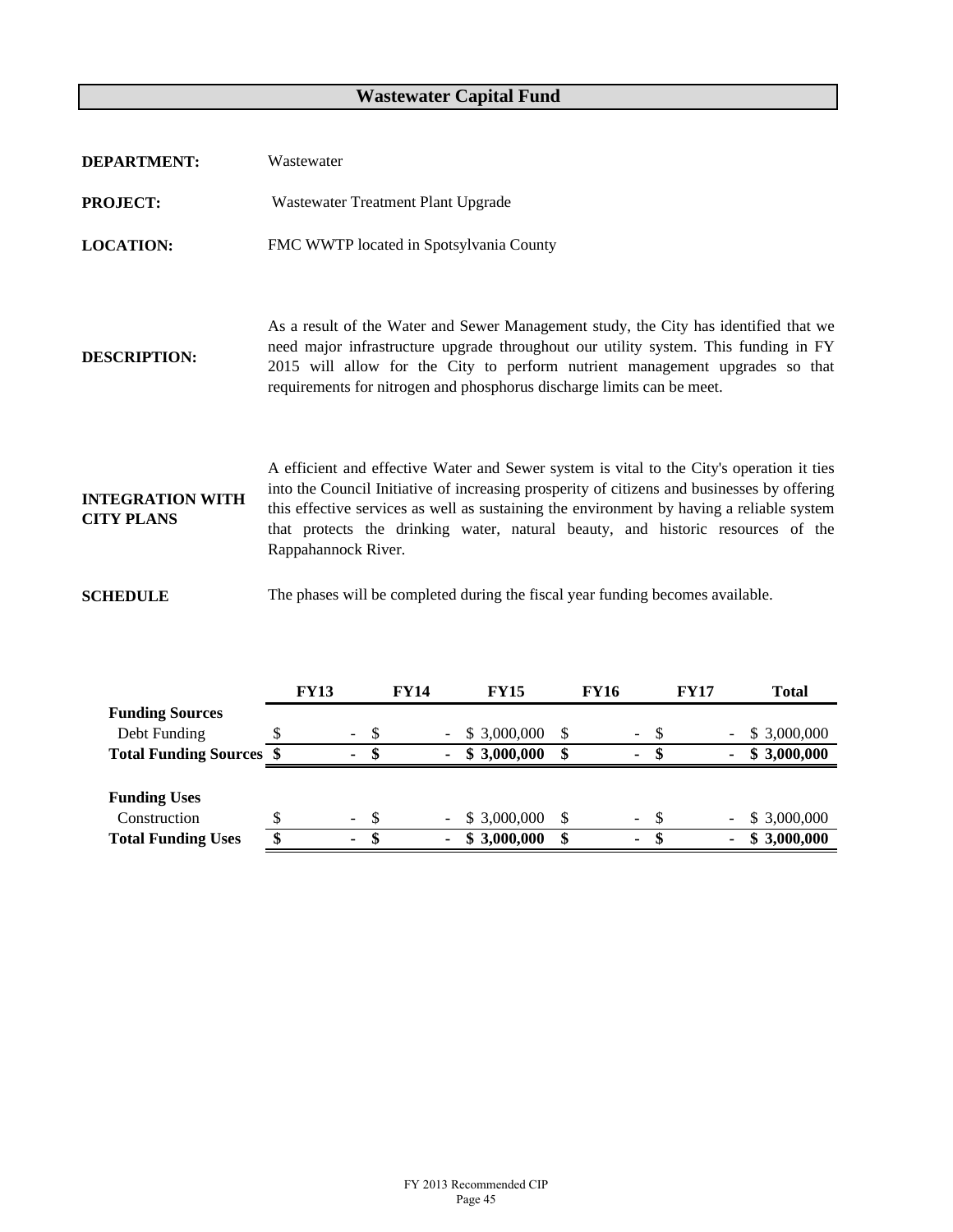| <b>New Court Capital</b>      | <b>FY 2013</b>           | <b>FY 2014</b>           |    | <b>FY 2015</b> |                   | <b>FY 2016</b>           |                   | <b>FY 2017</b>           | <b>FY 20XX</b>       |
|-------------------------------|--------------------------|--------------------------|----|----------------|-------------------|--------------------------|-------------------|--------------------------|----------------------|
| New Courthouse Facility       | \$<br>12,305,693         | \$<br>16,342,125         | S  | 3,430,663      |                   | $\overline{\phantom{a}}$ |                   | $\overline{\phantom{a}}$ |                      |
| <b>Renwick Building</b>       | $\overline{\phantom{0}}$ | $\overline{\phantom{a}}$ |    | 4,000,000      |                   | $\overline{\phantom{a}}$ |                   | $\overline{\phantom{0}}$ |                      |
| <b>Total</b>                  | \$12,305,693             | \$16,342,125             |    | \$7,430,663    | $\boldsymbol{\$}$ | $\blacksquare$           | $\boldsymbol{\$}$ | $\blacksquare$           | \$<br>$\blacksquare$ |
| <b>Revenues</b>               |                          |                          |    |                |                   |                          |                   |                          |                      |
| <b>Bond</b> Issuance          | 12,255,693               | \$<br>16,292,125         | \$ | 7,380,663      |                   | $\overline{\phantom{a}}$ |                   | $\overline{\phantom{0}}$ |                      |
| <b>Court Construction Fee</b> | 50,000                   | 50,000                   |    | 50,000         |                   | $\overline{\phantom{0}}$ |                   | $\overline{\phantom{a}}$ |                      |
| <b>Total</b>                  | \$12,305,693             | \$16,342,125             |    | \$7,430,663    | $\boldsymbol{\$}$ | $\blacksquare$           | $\mathbf{\$}$     | $\blacksquare$           | \$<br>۰              |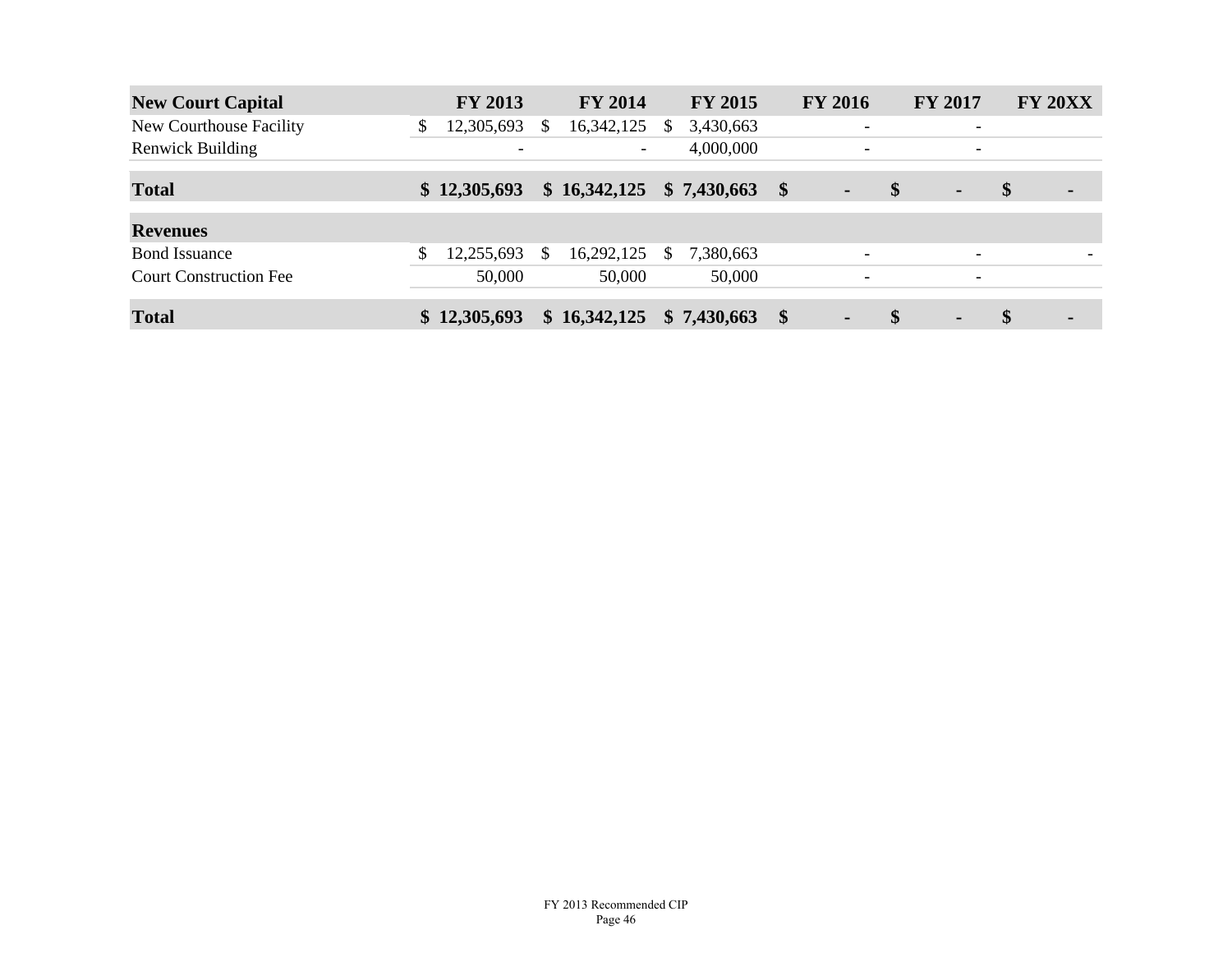# **New Court Capital Fund**

| <b>DEPARTMENT:</b>                           | City of Fredericksburg                                                                                                                                                                                                                                                                                                                                                                                                                                        |
|----------------------------------------------|---------------------------------------------------------------------------------------------------------------------------------------------------------------------------------------------------------------------------------------------------------------------------------------------------------------------------------------------------------------------------------------------------------------------------------------------------------------|
| <b>PROJECT:</b>                              | New Courthouse Building                                                                                                                                                                                                                                                                                                                                                                                                                                       |
| <b>LOCATION:</b>                             | Princess Anne Street                                                                                                                                                                                                                                                                                                                                                                                                                                          |
| <b>DESCRIPTION:</b>                          | The City of Fredericksburg is building a new courthouse at the intersection of Charlotte<br>and Princess Anne Streets, which will house the Circuit Court and the General District<br>Courts, and the renovation of the existing General District Court building for the<br>permanent use of the Juvenile and Domestic Relations Court. This is the appropriation<br>based on the disbursement schedule of the bonds that were issued by the City in FY 2012. |
| <b>INTEGRATION WITH</b><br><b>CITY PLANS</b> | Pursue initiatives that help the City organization run more efficiently and effectively, and<br>enhance communications, information and services.                                                                                                                                                                                                                                                                                                             |

**SCHEDULE** The phases will be completed during the fiscal year funding becomes available.

|                              | <b>FY13</b>  | <b>FY14</b>  | <b>FY15</b>  | <b>FY16</b> |                | <b>FY17</b> |        | <b>Total</b>    |  |
|------------------------------|--------------|--------------|--------------|-------------|----------------|-------------|--------|-----------------|--|
| <b>Funding Sources</b>       |              |              |              |             |                |             |        |                 |  |
| Debt Funding                 | \$12,305,693 | \$16,342,125 | \$ 3.430.663 |             | - \$<br>$\sim$ |             |        | \$ 32,078,481   |  |
| <b>Total Funding Sources</b> | \$12,305,693 | \$16,342,125 | \$3,430,663  | \$          | -SS<br>۰.      |             | ٠      | 32,078,481<br>S |  |
|                              |              |              |              |             |                |             |        |                 |  |
|                              |              |              |              |             |                |             |        |                 |  |
| <b>Funding Uses</b>          |              |              |              |             |                |             |        |                 |  |
| Construction                 | \$12,305,693 | \$16,342,125 | \$ 3.430,663 |             | $-$ \$         |             | $\sim$ | \$ 32,078,481   |  |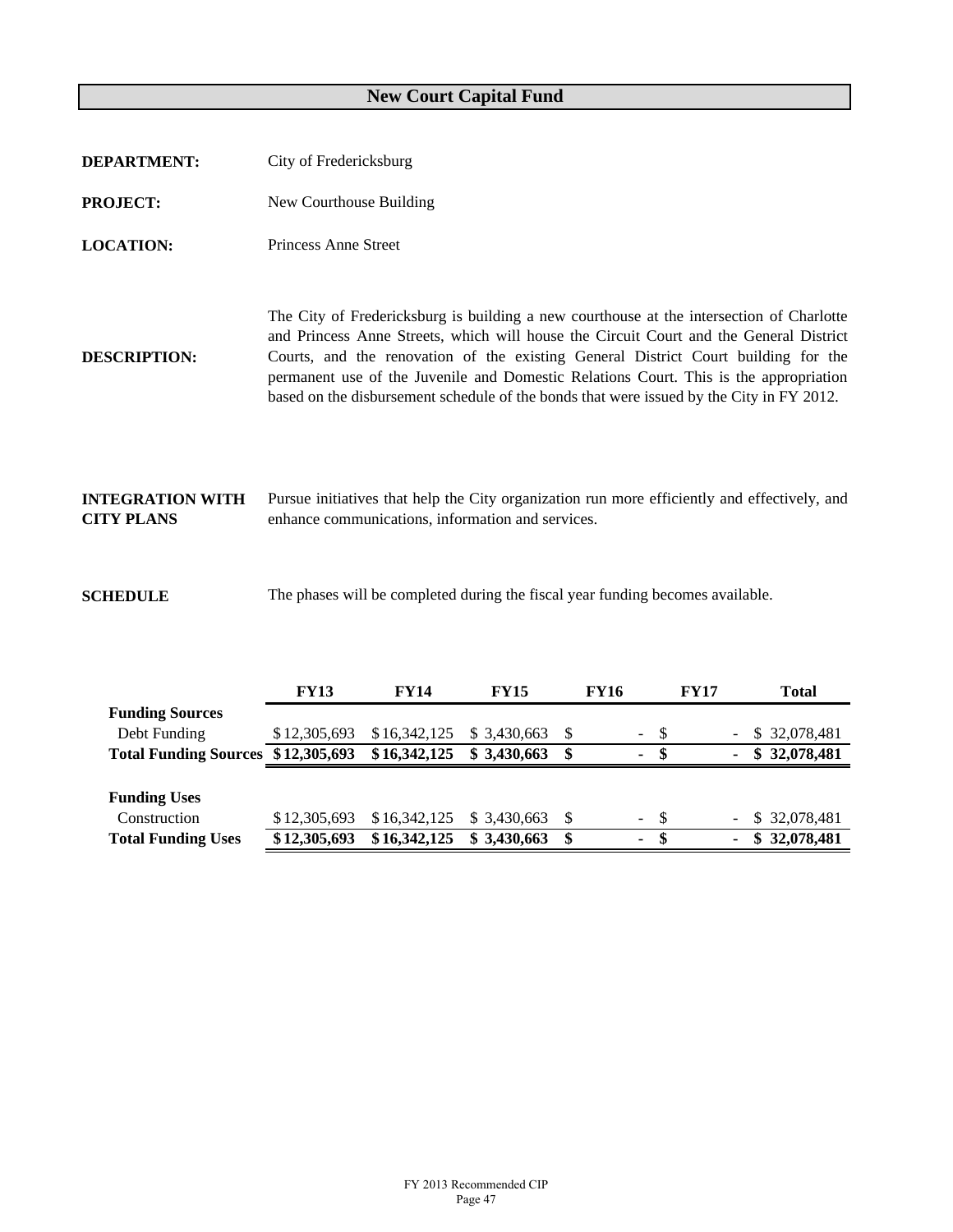## **New Court Capital Fund**

| <b>DEPARTMENT:</b>                           | City of Fredericksburg                                                                                                                                                                                                                                                                                                                                                                                                           |
|----------------------------------------------|----------------------------------------------------------------------------------------------------------------------------------------------------------------------------------------------------------------------------------------------------------------------------------------------------------------------------------------------------------------------------------------------------------------------------------|
| <b>PROJECT:</b>                              | <b>Renwick Building</b>                                                                                                                                                                                                                                                                                                                                                                                                          |
| <b>LOCATION:</b>                             | Princess Anne Street                                                                                                                                                                                                                                                                                                                                                                                                             |
| <b>DESCRIPTION:</b>                          | The renovation of the Renwick Building cannot not take place until the new court<br>building is occupied, which is scheduled for 2014. Therefore, funds for the renovation of<br>the Renwick Building were not included in the initial bond offering. The plan of finance<br>for the renovation of the Renwick Building is to first use all available savings on the<br>existing court project towards the cost of that project. |
| <b>INTEGRATION WITH</b><br><b>CITY PLANS</b> | Pursue initiatives that help the City organization run more efficiently and effectively, and<br>enhance communications, information and services.                                                                                                                                                                                                                                                                                |

**SCHEDULE** The phases will be completed during the fiscal year funding becomes available.

|                                 | <b>FY13</b> | <b>FY14</b> |                          | <b>FY15</b>    | <b>FY16</b> |                          | <b>FY17</b>              |    | Total     |
|---------------------------------|-------------|-------------|--------------------------|----------------|-------------|--------------------------|--------------------------|----|-----------|
| <b>Funding Sources</b>          |             |             |                          |                |             |                          |                          |    |           |
| Debt Funding                    | $\sim$      | \$          | $\overline{\phantom{a}}$ | \$4,000,000    | \$          | $\overline{\phantom{a}}$ | Ξ.                       | S  | 4,000,000 |
| <b>Total Funding Sources \$</b> | ٠           | S           | $\blacksquare$           | 4,000,000<br>æ | \$          | ۰                        | ٠                        | S  | 4,000,000 |
|                                 |             |             |                          |                |             |                          |                          |    |           |
| <b>Funding Uses</b>             |             |             |                          |                |             |                          |                          |    |           |
| Construction                    | $\sim$      | S.          | $\overline{\phantom{a}}$ | \$4,000,000    | \$          | $\overline{\phantom{a}}$ | $\overline{\phantom{0}}$ | S  | 4,000,000 |
| <b>Total Funding Uses</b>       | ۰           | S           | ۰                        | 4,000,000      | \$          | ۰                        | ٠                        | \$ | 4,000,000 |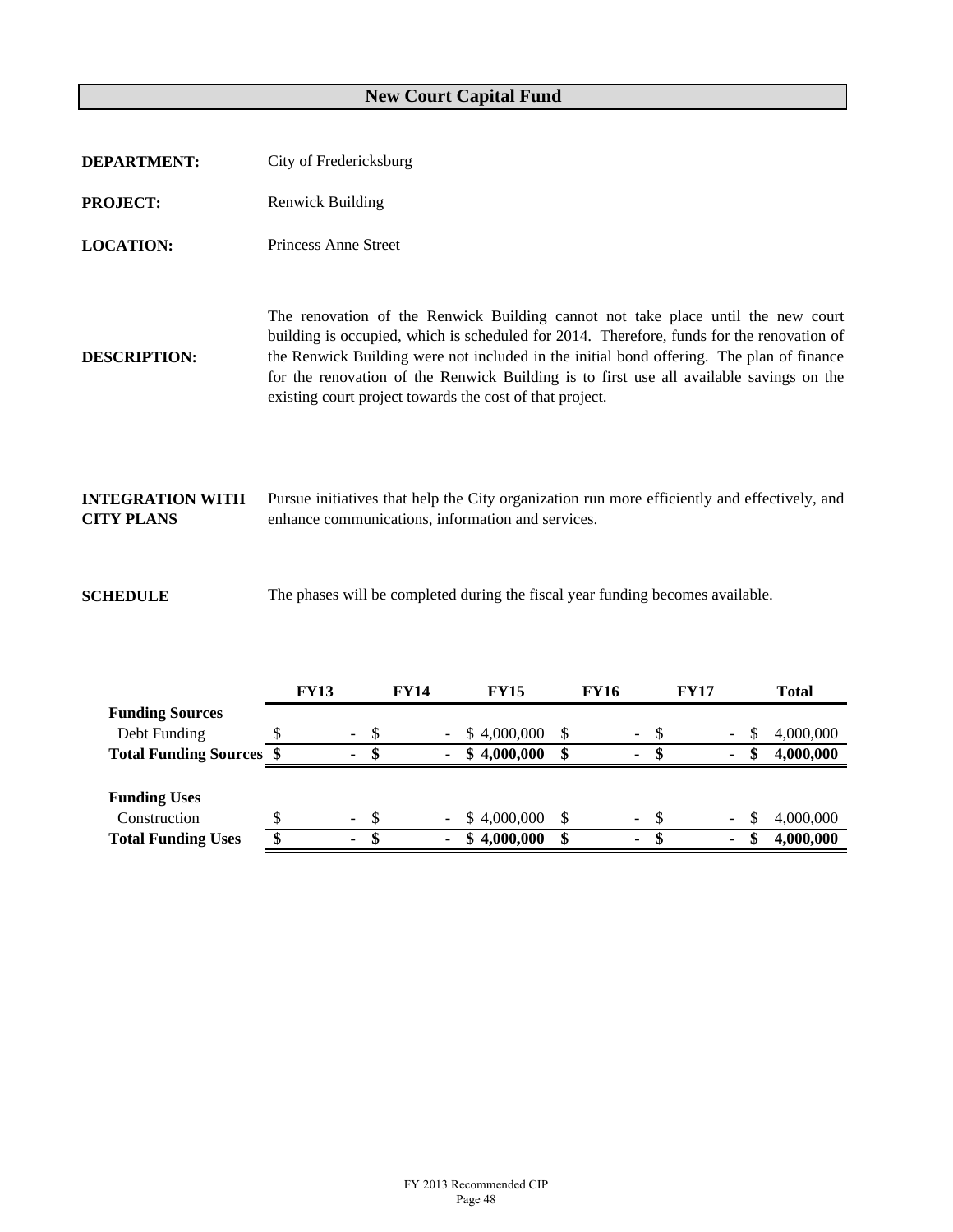| <b>Transit</b>                   | FY 2013                  |                   | <b>FY 2014</b>           |                   | <b>FY 2015</b>           |               | <b>FY 2016</b>           |               | <b>FY 2017</b> |               | <b>FY 20XX</b> |
|----------------------------------|--------------------------|-------------------|--------------------------|-------------------|--------------------------|---------------|--------------------------|---------------|----------------|---------------|----------------|
| <b>FRED Maintenance Facility</b> | \$<br>689,600 \$         |                   | $\overline{\phantom{a}}$ | \$                | $\overline{\phantom{a}}$ | \$            | $\overline{\phantom{a}}$ | \$            | -              |               |                |
| <b>Replacement Buses</b>         | $\overline{\phantom{a}}$ |                   | $\overline{\phantom{a}}$ |                   | $\overline{\phantom{a}}$ |               | 850,000                  |               | 430,000        |               |                |
| <b>Total</b>                     | \$<br>689,600            | $\boldsymbol{\$}$ | ٠                        | $\boldsymbol{\$}$ | ٠                        | \$            | 850,000                  | $\frac{1}{2}$ | 430,000        | \$            | $\blacksquare$ |
|                                  |                          |                   |                          |                   |                          |               |                          |               |                |               |                |
| <b>Revenue Plan</b>              |                          |                   |                          |                   |                          |               |                          |               |                |               |                |
| Grants                           | \$<br>662,016 \$         |                   | $\overline{\phantom{a}}$ | \$                | $\overline{\phantom{a}}$ | \$            | 850,000                  | <sup>\$</sup> | 430,000        |               |                |
| <b>Motor Fuels Tax</b>           | 27,584                   |                   |                          |                   |                          |               |                          |               |                |               |                |
| <b>Total</b>                     | \$<br>689,600            |                   | ٠                        | $\mathbf{\$}$     | ٠                        | $\mathbf{\$}$ | 850,000                  | \$            | 430,000        | $\mathbf{\$}$ | ٠              |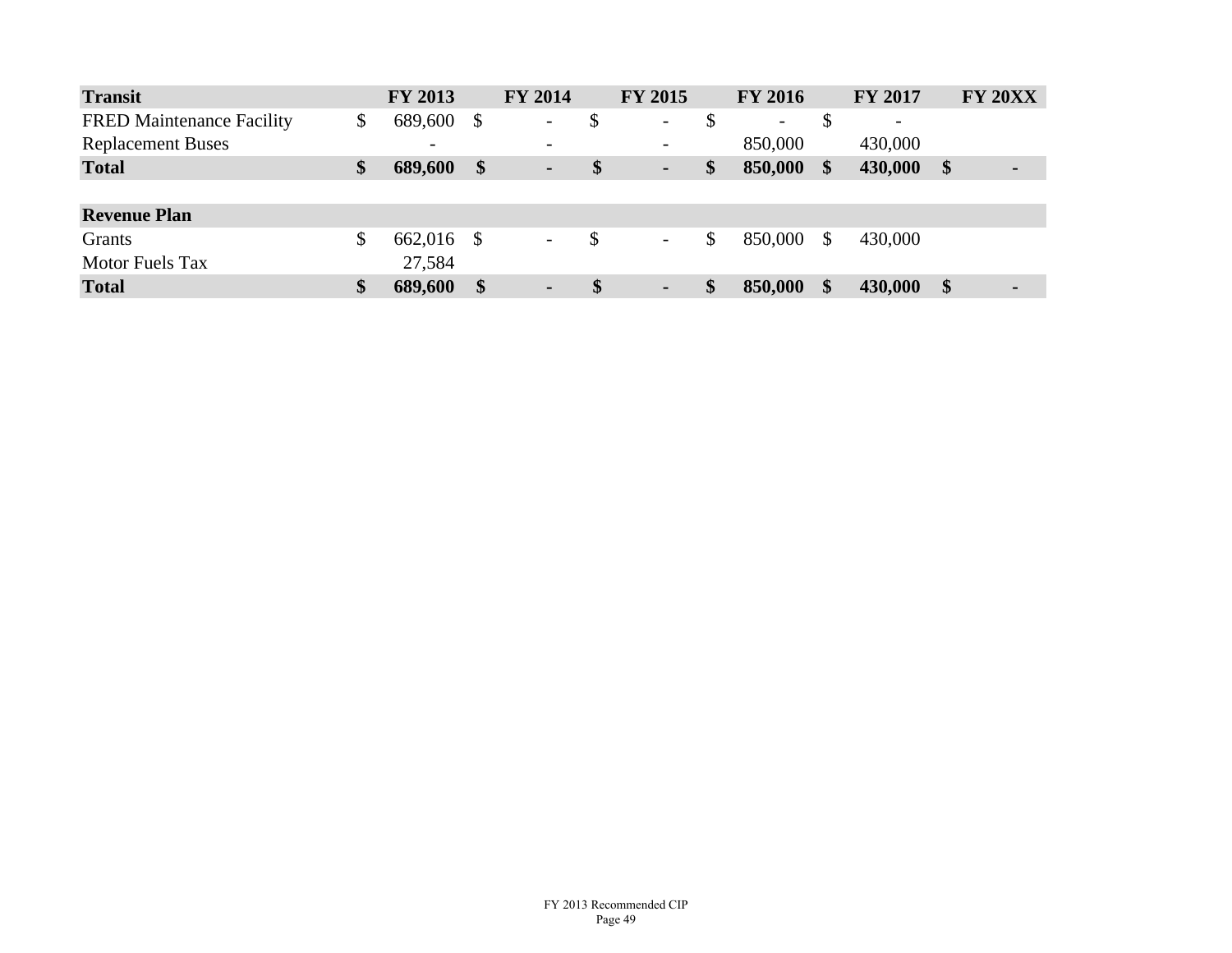## **Transit Capital Fund**

| <b>DEPARTMENT:</b>                           | FREDericksburg Regional Transit                                                                                                                                                                                                                                                                     |
|----------------------------------------------|-----------------------------------------------------------------------------------------------------------------------------------------------------------------------------------------------------------------------------------------------------------------------------------------------------|
| <b>PROJECT:</b>                              | <b>FRED Maintenance Facility</b>                                                                                                                                                                                                                                                                    |
| <b>LOCATION:</b>                             | FRED Maintenance Facility, located in Spotslyvania County                                                                                                                                                                                                                                           |
| <b>DESCRIPTION:</b>                          | FRED Transit is building a new maintenance facility in the Bowman Center off<br>Tidewater Trail in Spotsylvania County. Design and engineering is almost complete and<br>construction will begin over the next two fiscal years. This appropriation is the<br>remainder of the FAMPO grant funding. |
| <b>INTEGRATION WITH</b><br><b>CITY PLANS</b> | Maintain and advance the development of a surface transportation system that is safe,<br>functional, and attractive for the benefit of motorists, pedestrians, cyclists, and transit<br>riders.                                                                                                     |
| <b>SCHEDULE</b>                              | The phases will be completed during the fiscal year funding becomes available.                                                                                                                                                                                                                      |

|                                 | <b>FY13</b> |          | <b>FY14</b> |          |      | <b>FY15</b> |                |      | <b>FY16</b> |          |      | <b>FY17</b> |    |    | <b>Total</b> |
|---------------------------------|-------------|----------|-------------|----------|------|-------------|----------------|------|-------------|----------|------|-------------|----|----|--------------|
| <b>Funding Sources</b>          |             |          |             |          |      |             |                |      |             |          |      |             |    |    |              |
| <b>Grant Funding</b>            | 689,600     | S        |             | $\sim$ . | -S   |             | $\sim$         | - \$ |             | $\equiv$ | - \$ |             |    | S  | 689,600      |
| <b>Total Funding Sources \$</b> | 689,600     | \$       |             | ۰        | S    |             | $\sim$         | п.   |             | ٠        | -SS  |             | ۰. | S  | 689,600      |
|                                 |             |          |             |          |      |             |                |      |             |          |      |             |    |    |              |
| <b>Funding Uses</b>             |             |          |             |          |      |             |                |      |             |          |      |             |    |    |              |
| Construction                    | 689,600     | <b>S</b> |             | $\sim$   | - \$ |             | $\blacksquare$ |      |             | $-$ \$   |      |             |    | S  | 689,600      |
| <b>Total Funding Uses</b>       | 689,600     | \$       |             | ٠        | -S   |             | ٠              | S    |             | ۰.       | - S  |             | ٠  | \$ | 689,600      |